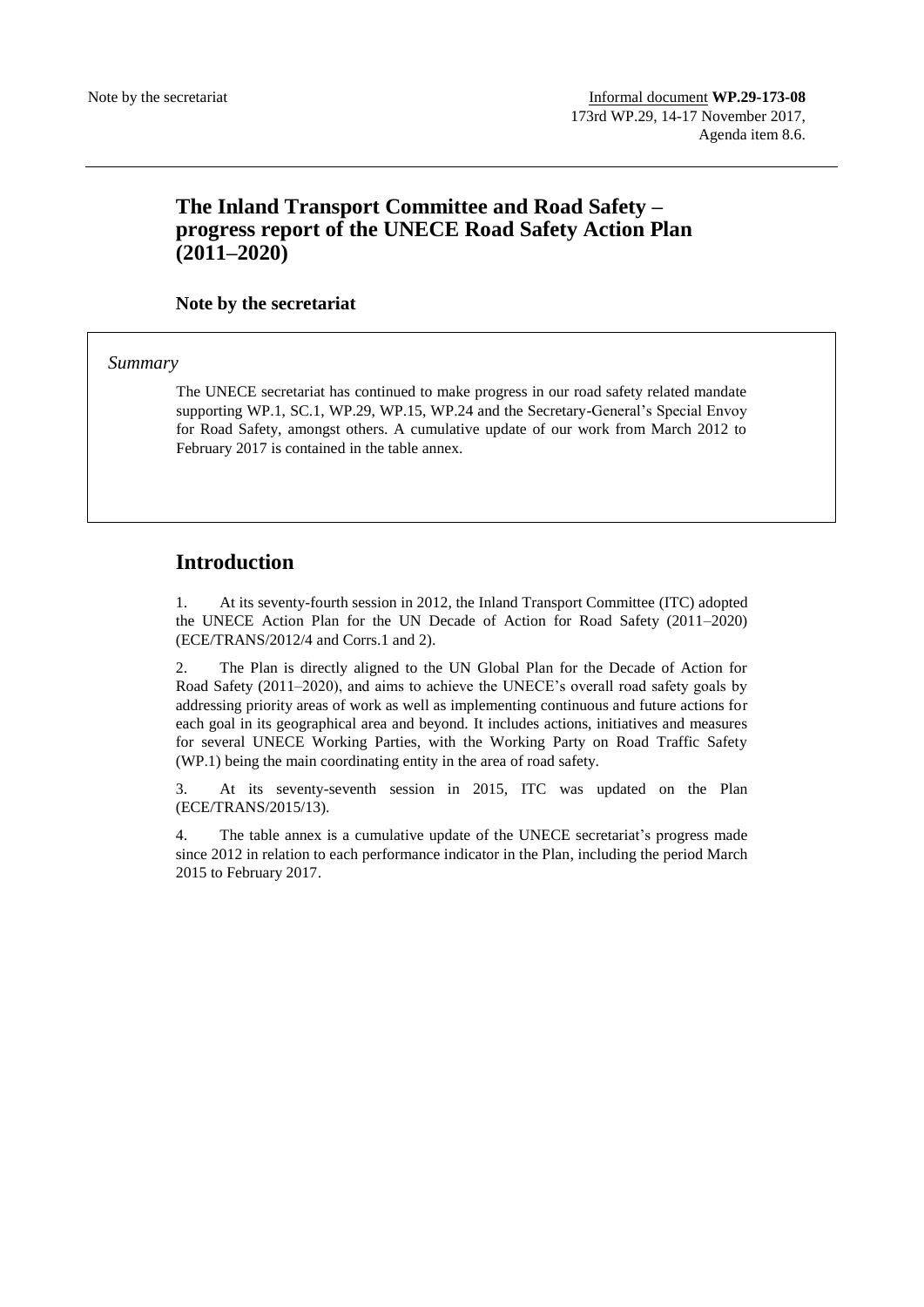# **Annex**

#### **United Nations overall goal for the decade (2011–2020):**

To stabilize and reduce the forecast level of road traffic fatalities around the world by 2020

#### **UNECE goals for the decade (2011–2020):**

To ensure the widest possible geographical coverage of United Nations road safety legal instruments;

To assist countries in the UNECE region and beyond in implementing the United Nations Decade of Action for Road Safety; and

To make progress in stabilizing and reducing road traffic fatalities in the UNECE region and beyond

| Areas                                            | UNECE past and<br>present actions                                                                                                                                                                                                                                                                                            | <b>UNECE</b> future actions | Responsible | Time frame                | Performance<br>indicators | Progress made since March 2012                    |
|--------------------------------------------------|------------------------------------------------------------------------------------------------------------------------------------------------------------------------------------------------------------------------------------------------------------------------------------------------------------------------------|-----------------------------|-------------|---------------------------|---------------------------|---------------------------------------------------|
| <b>Government Strategies</b>                     | <b>OBJECTIVE 1: Boost Political Will and Support</b>                                                                                                                                                                                                                                                                         |                             |             |                           |                           |                                                   |
| Road Traffic<br>Casualty<br>Reduction<br>Targets | Lead the global<br>project of the UN<br>Regional<br>Commissions on<br>"Improving Global<br>Road Safety:<br><b>Setting Regional</b><br>and National Road<br><b>Traffic Casualty</b><br><b>Reduction Targets"</b><br>(funded by United<br><b>Nations</b><br>Development<br>Account [UNDA]).<br>Published the<br>global report. |                             | Secretariat | $2008 -$<br>2009;<br>2010 |                           | Project completed and global report<br>published. |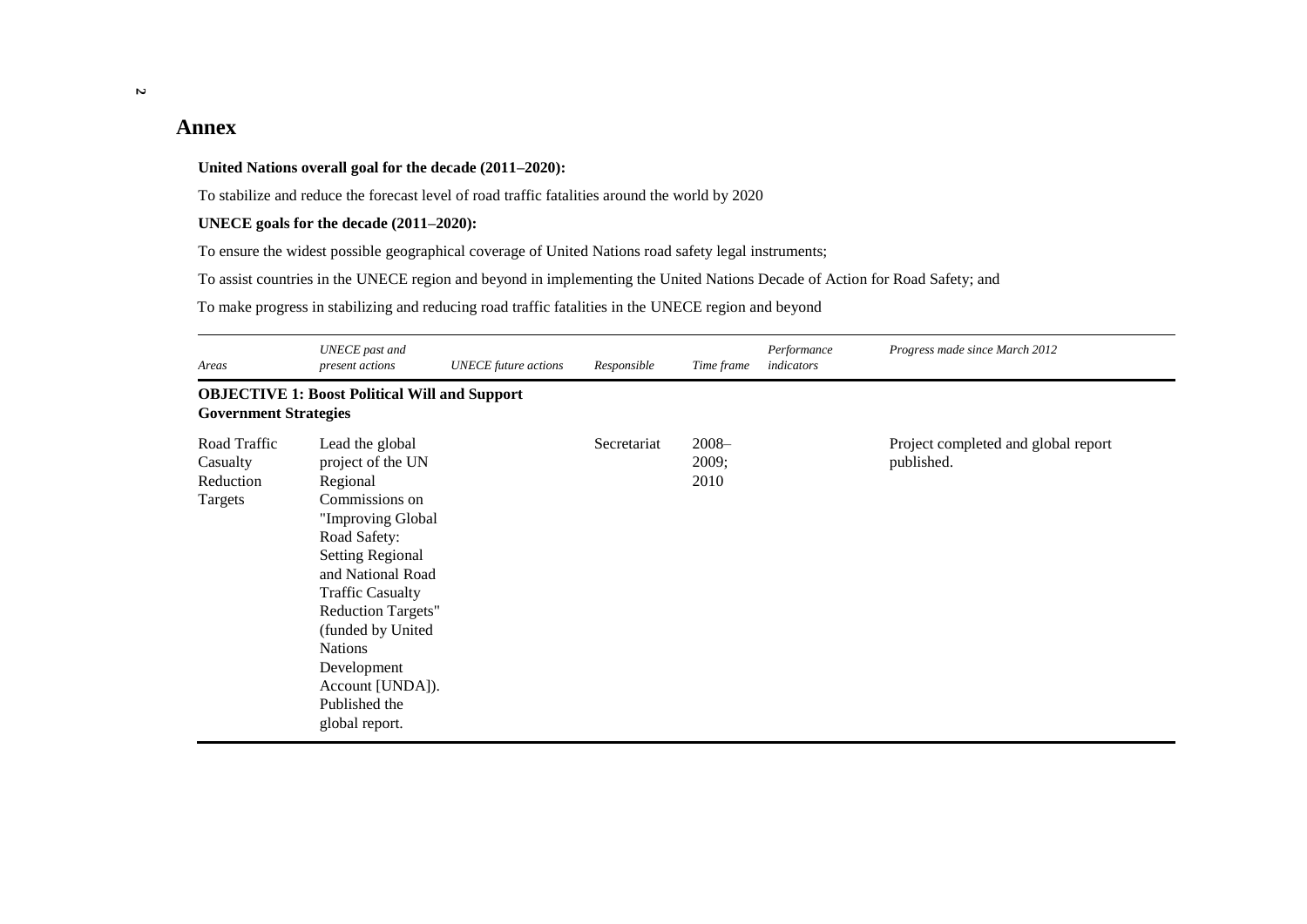| Areas                                                                                                                                                                                    | <b>UNECE</b> past and<br>present actions                                                                                                                                | <b>UNECE</b> future actions                                                                                                                                                                                                                                           | Responsible                                        | Time frame      | Performance<br>indicators                                                  | Progress made since March 2012                                                                                                                                                                                                                                                                                                                |
|------------------------------------------------------------------------------------------------------------------------------------------------------------------------------------------|-------------------------------------------------------------------------------------------------------------------------------------------------------------------------|-----------------------------------------------------------------------------------------------------------------------------------------------------------------------------------------------------------------------------------------------------------------------|----------------------------------------------------|-----------------|----------------------------------------------------------------------------|-----------------------------------------------------------------------------------------------------------------------------------------------------------------------------------------------------------------------------------------------------------------------------------------------------------------------------------------------|
|                                                                                                                                                                                          | <b>UNECE</b><br>involvement in<br>setting regional                                                                                                                      | Will monitor<br>progress of meeting<br>national goals and                                                                                                                                                                                                             | <b>SPECA</b><br>Programme<br>Working               | $2011-$<br>2016 | Number of<br>regional and<br>national targets                              | One of seven SPECA countries has defined<br>national road safety goals, four of seven<br>countries have published road safety data.                                                                                                                                                                                                           |
|                                                                                                                                                                                          | and national goals<br>and targets in<br><b>United Nations</b><br><b>Special Programme</b>                                                                               | targets.                                                                                                                                                                                                                                                              | Group (PWG)<br>on Transport<br>Border<br>Crossings |                 | met;<br>establishment of<br>a national level<br>road accident<br>database. | SPECA Road Safety Capacity Building<br>Workshop, 11 September 2015, Almaty,<br>Kazakhstan.                                                                                                                                                                                                                                                    |
|                                                                                                                                                                                          | for the Economies<br>of Central Asia<br>(SPECA) region<br>(SPECA Thematic<br>Working Group on<br>Sustainable<br>Transport, Transit<br>and Connectivity.                 |                                                                                                                                                                                                                                                                       | (TBC),<br>Secretariat                              |                 |                                                                            | SPECA Road Transport and Road Safety<br>Statistics workshop, 8 September 2016,<br>Ashgabat, Turkmenistan. More than 35<br>participants from SPECA members and<br>Eastern Europe discussed the methodology<br>for collecting road transport and road safety<br>statistics, as well as how best to make this<br>information publicly available. |
|                                                                                                                                                                                          | Promote setting<br>regional and<br>national goals and<br>targets in<br>Organisation of the<br><b>Black Sea</b><br>Economic<br>Cooperation<br>(BSEC) region.             |                                                                                                                                                                                                                                                                       | Secretariat                                        | 2012            | Number of<br>regional and<br>national targets<br>met.                      | Refer to the "Readiness Assessment to<br>Implement the Decade of Action Plan"<br>action below.                                                                                                                                                                                                                                                |
| Political<br>Commitment for<br>Road Safety<br>Demonstrated<br>through National<br>Development<br>Framework:<br>National<br>Strategies, Nations<br>Development<br>Assistance<br>Framework | Three UNECE<br>countries: Georgia,<br>Serbia and Turkey<br>with UNDAF<br>country<br>programmes have<br>included a road<br>safety element (3<br>out of 17<br>countries). | Subject to<br>availability of<br>resources and<br>funding partnerships<br>(with United Nations<br>Children's Fund<br>[UNICEF] / World<br>Health Organization<br>[WHO] under the<br><b>UNDAF</b> country<br>programmes<br>[Georgia, Serbia and<br>Turkey]), activities | Secretariat                                        | $2017-$<br>2021 | Number of<br>national road<br>safety strategies.                           | Georgian National Road Safety Plan for<br>2017 adopted.                                                                                                                                                                                                                                                                                       |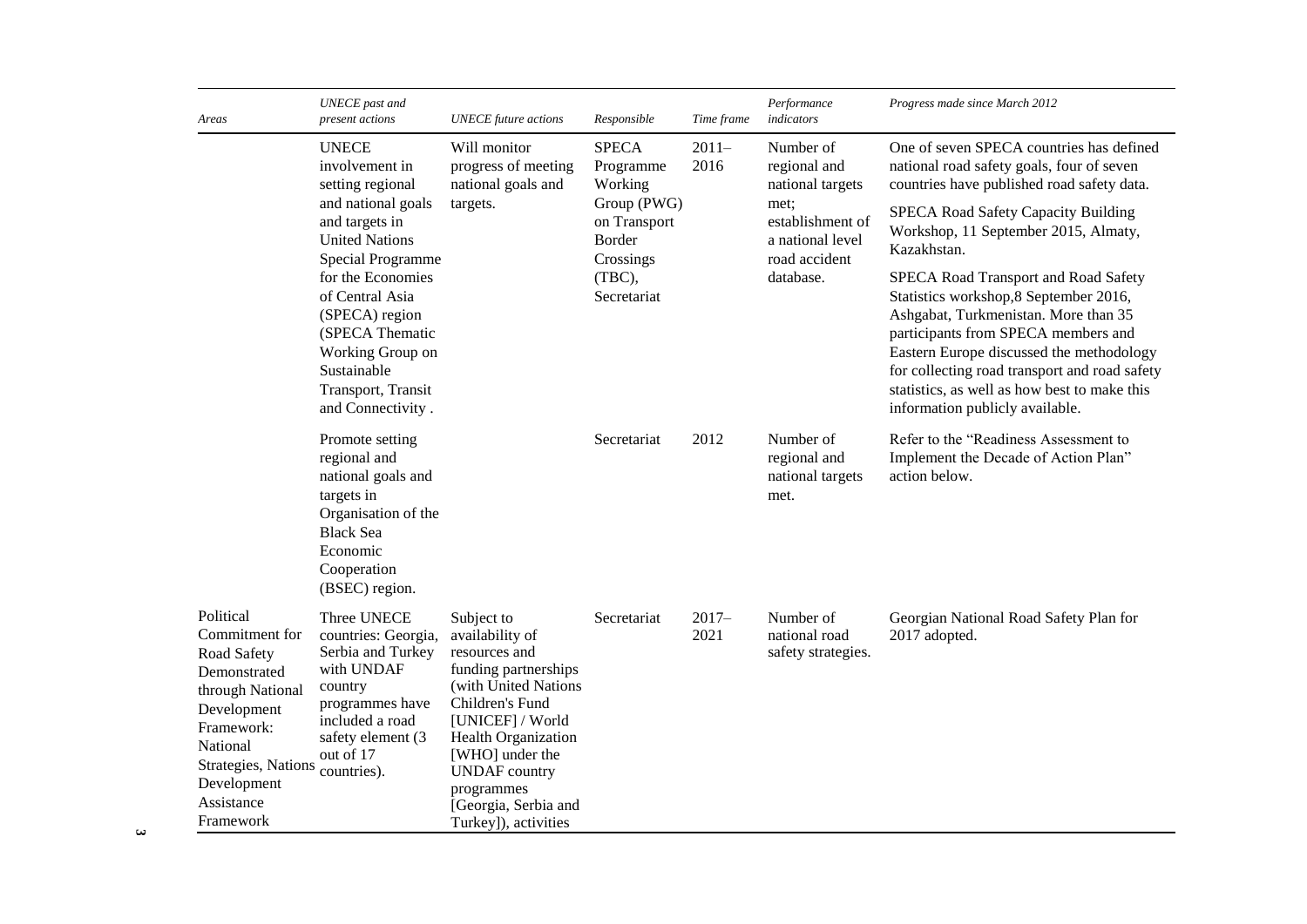| Areas                                                                   | <b>UNECE</b> past and<br>present actions                                                                                                                                                                                                                                   | <b>UNECE</b> future actions                                                                                                                                                                                                   | Responsible | Time frame      | Performance<br>indicators                                                                                                                                        | Progress made since March 2012                                                                                                                                                                                                                                    |
|-------------------------------------------------------------------------|----------------------------------------------------------------------------------------------------------------------------------------------------------------------------------------------------------------------------------------------------------------------------|-------------------------------------------------------------------------------------------------------------------------------------------------------------------------------------------------------------------------------|-------------|-----------------|------------------------------------------------------------------------------------------------------------------------------------------------------------------|-------------------------------------------------------------------------------------------------------------------------------------------------------------------------------------------------------------------------------------------------------------------|
| (UNDAF), Poverty<br><b>Reduction Strategy</b><br>Papers (PRSPs)         |                                                                                                                                                                                                                                                                            | such as capacity-<br>building workshops,<br>awareness raising<br>and road safety<br>performance review<br>in Georgia                                                                                                          |             |                 |                                                                                                                                                                  |                                                                                                                                                                                                                                                                   |
|                                                                         |                                                                                                                                                                                                                                                                            | Will endeavour to<br>incorporate road<br>safety elements into<br><b>UNDAF Country</b><br>Programmes in the<br>UNECE region.                                                                                                   | Secretariat | $2011-$<br>2020 | Number of new<br>countries with<br><b>UNDAF</b> country<br>programmes<br>incorporating a<br>road safety<br>element, and<br><b>UNECE</b><br>involvement.          | Action underway.                                                                                                                                                                                                                                                  |
| Readiness<br>Assessment to<br>Implement the<br>Decade of Action<br>Plan | Prepared and<br>presented a<br>readiness<br>assessment<br>methodology for a<br>pilot project to be<br>used in BSEC<br>countries for the<br>implementation of<br>the United Nations<br>Decade of Action<br>Plan. Assessment<br>pilot launched<br>through<br>questionnaires. | Will implement<br>readiness assessment<br>plan in the BSEC<br>Region in<br>cooperation with<br><b>BSEC</b> Permanent<br>International<br>Secretariat<br>(PERMIS) and<br>national authorities<br>of the BSEC member<br>States. | Secretariat | $2011-$<br>2013 | <b>BSEC</b> sub-<br>regional readiness<br>assessment<br>completed and<br>published.<br>Number of<br>countries<br>implementing a<br>readiness<br>assessment plan. | Assessment questionnaire prepared and<br>disseminated. Five of 12 countries<br>submitted completed questionnaires.                                                                                                                                                |
|                                                                         | Prepared a<br>publication titled<br>"Together with<br>UNECE on the<br>Road to Safety"                                                                                                                                                                                      |                                                                                                                                                                                                                               | Secretariat | 2015            | Demand for<br>publication                                                                                                                                        | The publication was produced to offer the<br>UNECE and the Inland Transport<br>Committee's contribution to the mid-term<br>review of the Decade of Action for Road<br>Safety. It was distributed at the Second<br>Global High-level Conference on Road<br>Safety. |
|                                                                         |                                                                                                                                                                                                                                                                            |                                                                                                                                                                                                                               |             |                 |                                                                                                                                                                  | WP.1 prepared a Road Safety Resolution                                                                                                                                                                                                                            |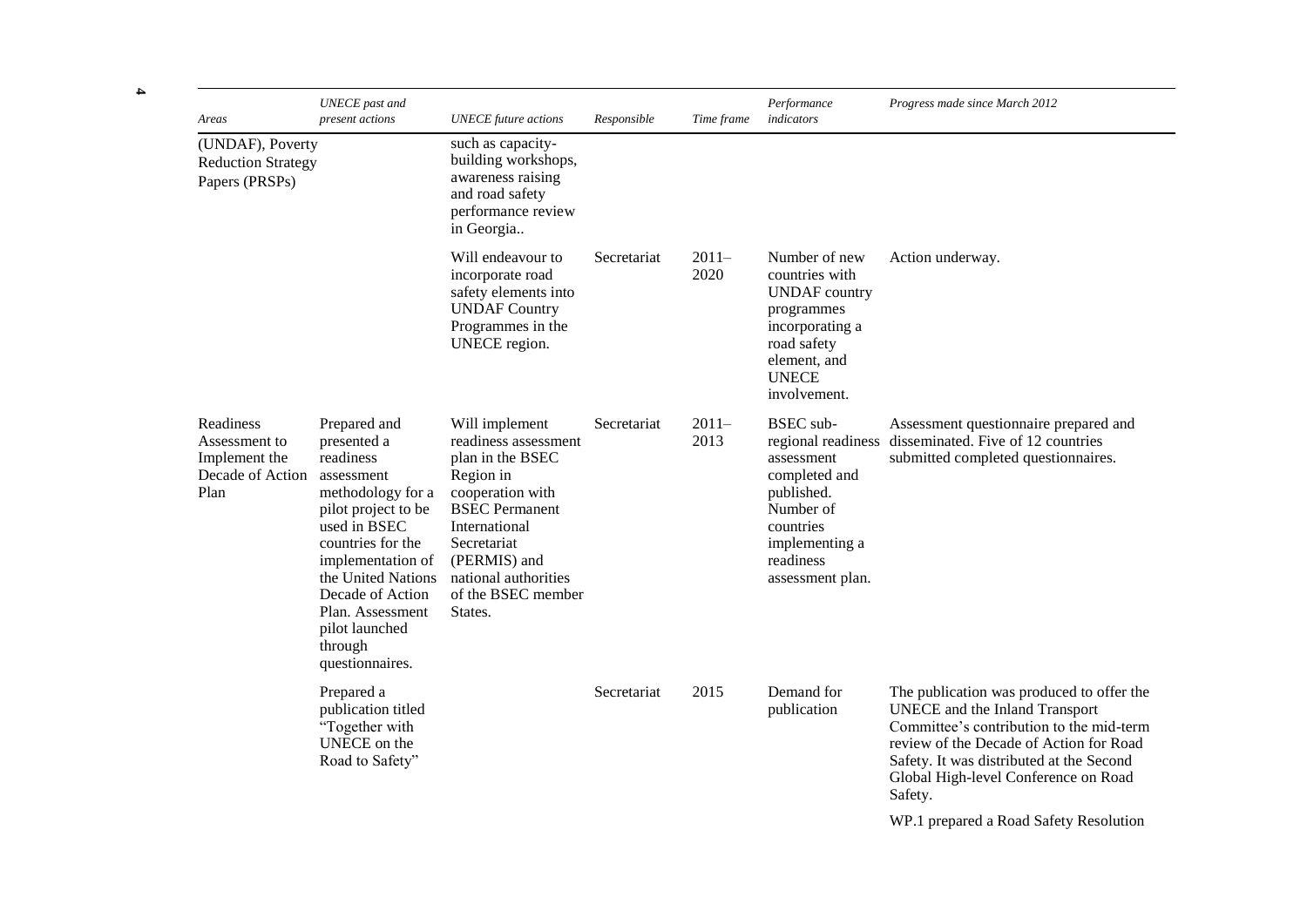| Areas                                         | <b>UNECE</b> past and<br>present actions                                                                                                                                                                                                                                                                                                                                                                                                                                 | <b>UNECE</b> future actions                                                                                                  | Responsible | Time frame      | Performance<br>indicators                                                                                                       | Progress made since March 2012                                                                   |
|-----------------------------------------------|--------------------------------------------------------------------------------------------------------------------------------------------------------------------------------------------------------------------------------------------------------------------------------------------------------------------------------------------------------------------------------------------------------------------------------------------------------------------------|------------------------------------------------------------------------------------------------------------------------------|-------------|-----------------|---------------------------------------------------------------------------------------------------------------------------------|--------------------------------------------------------------------------------------------------|
|                                               |                                                                                                                                                                                                                                                                                                                                                                                                                                                                          |                                                                                                                              |             |                 |                                                                                                                                 | for adoption by ITC and UNECE<br>Commission (2017)                                               |
|                                               |                                                                                                                                                                                                                                                                                                                                                                                                                                                                          |                                                                                                                              |             |                 |                                                                                                                                 | SC.1 prepared a Road Transport for<br>adoption by ITC and UNECE Commission<br>(2017)             |
|                                               |                                                                                                                                                                                                                                                                                                                                                                                                                                                                          | Will scale up the<br>readiness assessment<br>methodology beyond<br>the BSEC Region.                                          | Secretariat | $2011-$<br>2020 | Number of<br>countries carrying<br>out a readiness<br>assessment and<br>preparing /<br>executing the<br>implementation<br>plan. | No relevant action in 2012-2014 by ECE,<br>but TRACECA project has been following<br>up on this. |
| Road Traffic<br>Accident<br><b>Statistics</b> | Yearly updated,<br>collected and<br>disseminated data<br>on road traffic<br>accidents. Some<br>indicators are<br>derived from data<br>in the UNECE<br>database and<br>disseminated<br>online, such<br>as:number of<br>fatalities per<br>million inhabitants,<br>number of injured<br>per million<br>inhabitants,<br>number of fatalities<br>per 10,000<br>passenger cars,<br>number of injured<br>per 10,000<br>passenger cars;<br>severity of road<br>traffic accidents | Will improve<br>international<br>comparability and<br>consider "Statistical<br>performance<br>indicators in road<br>safety". | WP.6        | $2012-$<br>2013 | Development and<br>adoption of<br>statistical<br>performance<br>indicators in road<br>safety.                                   | Indicators derived from data in the UNECE<br>database and disseminated online.                   |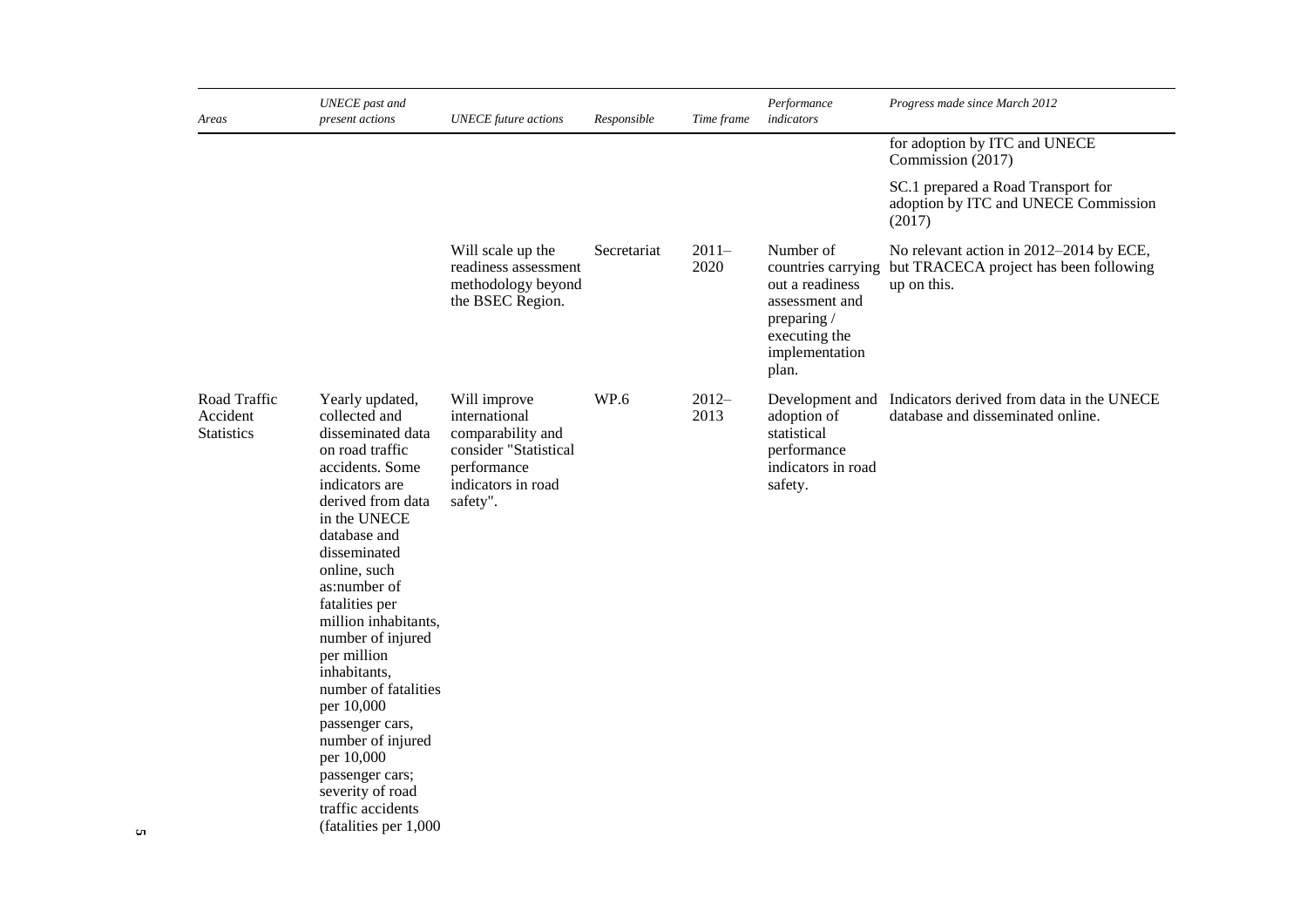| Areas | <b>UNECE</b> past and<br>present actions                                                                                                                                                                             | <b>UNECE</b> future actions | Responsible | Time frame      | Performance<br>indicators                                                                     | Progress made since March 2012                                                                                                                                  |
|-------|----------------------------------------------------------------------------------------------------------------------------------------------------------------------------------------------------------------------|-----------------------------|-------------|-----------------|-----------------------------------------------------------------------------------------------|-----------------------------------------------------------------------------------------------------------------------------------------------------------------|
|       | accidents),<br>distribution of<br>killed/injured by<br>road users.                                                                                                                                                   |                             |             |                 |                                                                                               |                                                                                                                                                                 |
|       |                                                                                                                                                                                                                      |                             |             |                 |                                                                                               |                                                                                                                                                                 |
|       |                                                                                                                                                                                                                      |                             |             |                 |                                                                                               |                                                                                                                                                                 |
|       | Developed<br>appropriate and<br>common<br>methodologies and<br>terminology for<br>harmonizing road<br>safety statistics to<br>improve<br>international<br>comparability<br>(Glossary of<br>Transport<br>Statistics). | Ongoing                     | WP.6        | $2012-$<br>2013 | adoption of<br>statistical<br>performance<br>indicators in road<br>safety.                    | Development and Increased comparability of definitions used<br>for "killed", "injured". Work underway to<br>harmonize the definition of "seriously<br>injured". |
|       | Developed and<br>maintained the<br>online UNECE<br><b>Transport Statistics</b><br>Database to ensure<br>high-quality,<br>relevant, user-<br>friendly and timely<br>transport statistics<br>for road safety.          | Ongoing                     | WP.6        | $2012-$<br>2013 | Development and<br>adoption of<br>statistical<br>performance<br>indicators in road<br>safety. | Improved online UNECE Transport<br>Statistics Database with statistics and<br>graphics.                                                                         |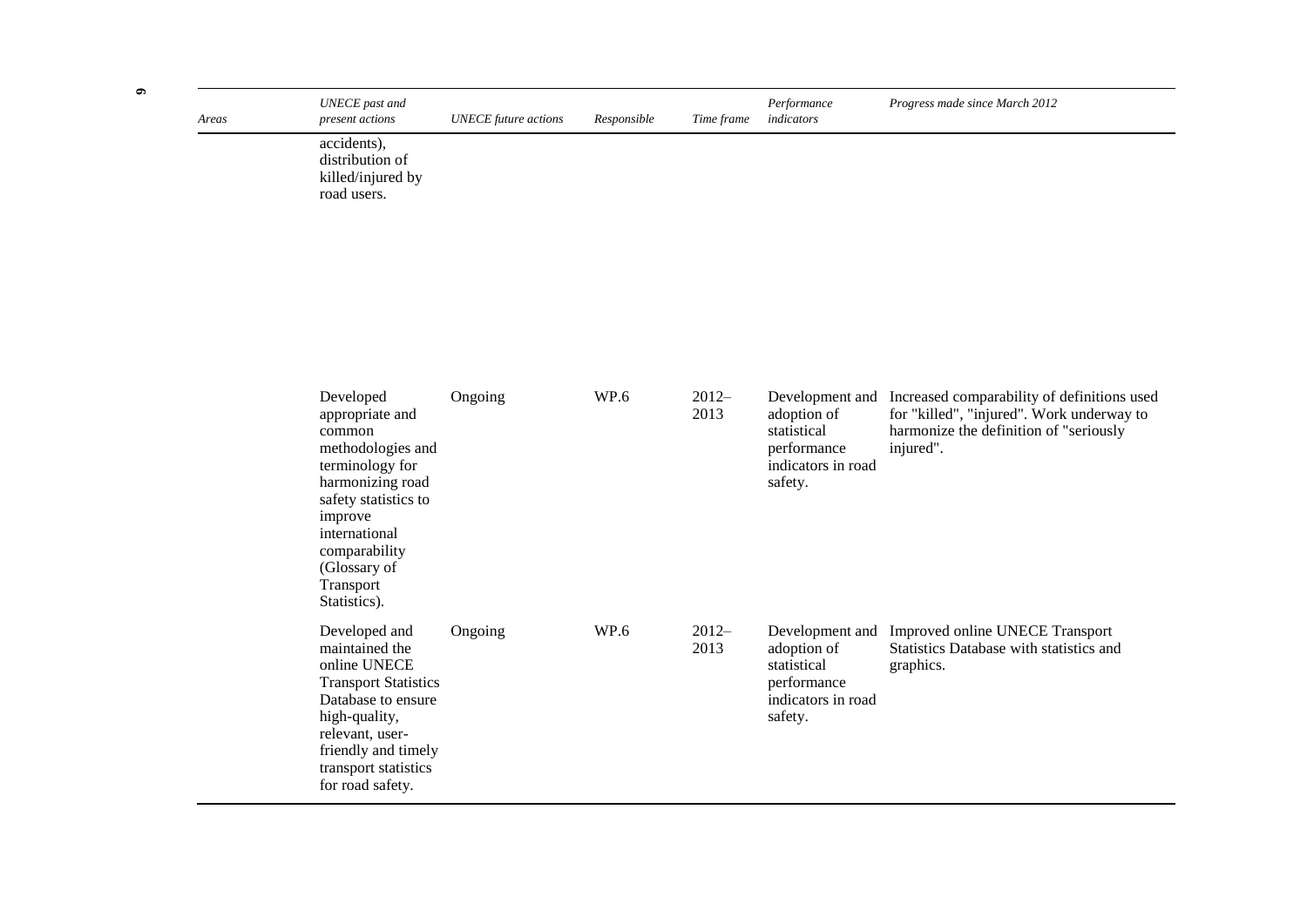| Areas                                           | <b>UNECE</b> past and<br>present actions                                                                                                                                                                                                                                                                                             | <b>UNECE</b> future actions | Responsible | Time frame      | Performance<br>indicators                                                                     | Progress made since March 2012                                                                                                                  |
|-------------------------------------------------|--------------------------------------------------------------------------------------------------------------------------------------------------------------------------------------------------------------------------------------------------------------------------------------------------------------------------------------|-----------------------------|-------------|-----------------|-----------------------------------------------------------------------------------------------|-------------------------------------------------------------------------------------------------------------------------------------------------|
|                                                 | Contributed to the<br>coordination of<br>statistical activities<br>of international<br>organizations in<br>the field of road<br>safety statistics to<br>promote good<br>practices and<br>consistency of<br>disseminated data,<br>minimize<br>duplication of<br>work and reduce<br>the burden on<br><b>UNECE</b> member<br>countries. | Ongoing                     | WP.6        | $2012-$<br>2013 | Development and<br>adoption of<br>statistical<br>performance<br>indicators in road<br>safety. | Streamlined Common Questionnaire based<br>on user needs.                                                                                        |
| Road Traffic<br>Accident<br>Statistics (con't.) | Provided a forum<br>for exchanging<br>experiences and<br>best practices and<br>provided guidance<br>on how to address<br>statistical<br>challenges,<br>including the<br>availability, quality<br>and interchange of<br>data on road traffic<br>accident statistics.                                                                  | Ongoing                     | WP.6        | $2012-$<br>2013 | Development and<br>adoption of<br>statistical<br>performance<br>indicators in road<br>safety. | Organized presentations and exchanges on<br>the process of data collection from the time<br>of the accident until the dissemination of<br>data. |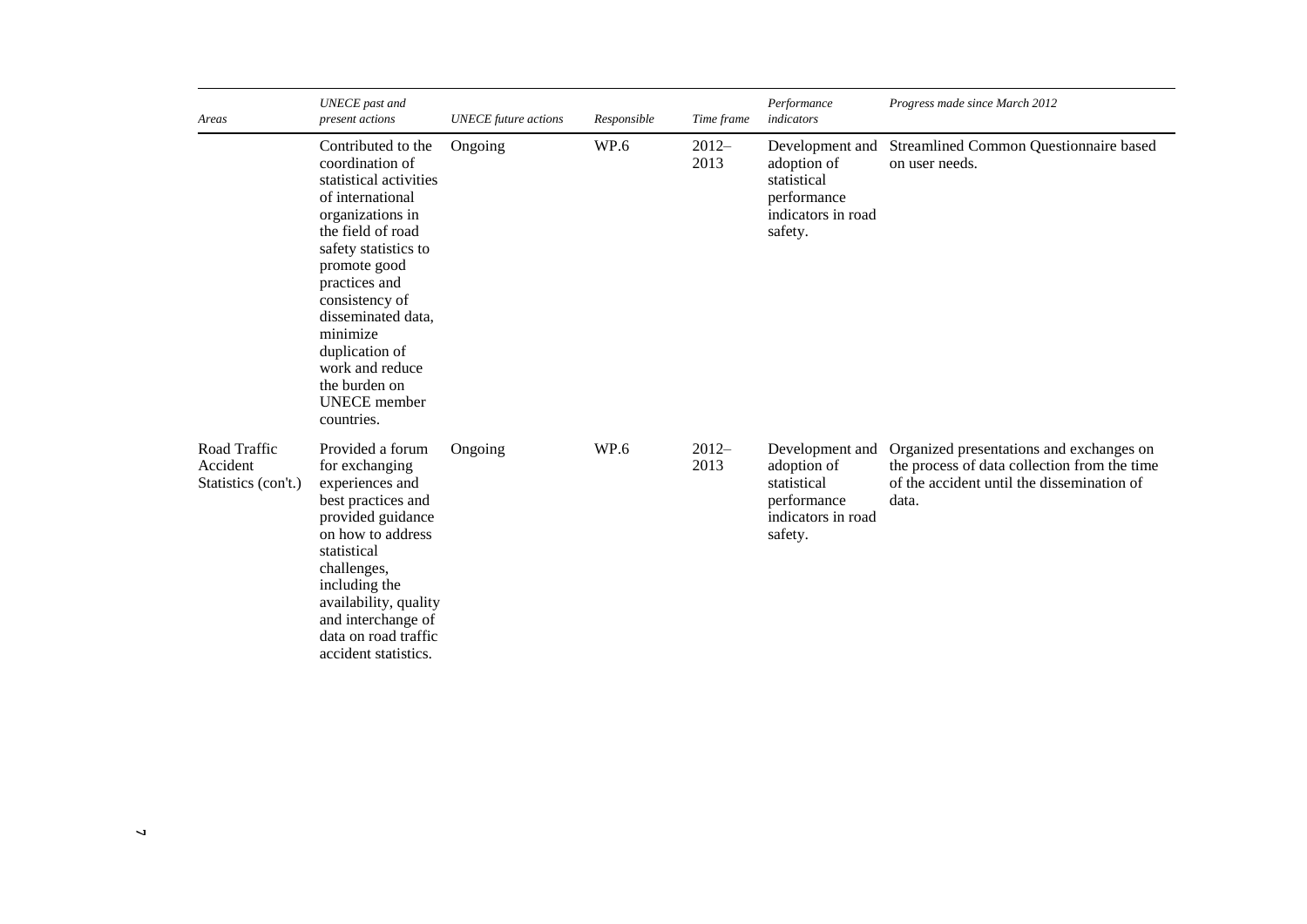| Areas                                                                                       | <b>UNECE</b> past and<br>present actions                                                                                                                                                                                                                                                     | <b>UNECE</b> future actions                                                                                                                                                                                                                                       | Responsible | Time frame      | Performance<br>indicators                                                                     | Progress made since March 2012                                                                                                                                                                                                                                                                                                                                                                                                                                     |
|---------------------------------------------------------------------------------------------|----------------------------------------------------------------------------------------------------------------------------------------------------------------------------------------------------------------------------------------------------------------------------------------------|-------------------------------------------------------------------------------------------------------------------------------------------------------------------------------------------------------------------------------------------------------------------|-------------|-----------------|-----------------------------------------------------------------------------------------------|--------------------------------------------------------------------------------------------------------------------------------------------------------------------------------------------------------------------------------------------------------------------------------------------------------------------------------------------------------------------------------------------------------------------------------------------------------------------|
|                                                                                             | WP.6 made special<br>efforts to improve<br>the available data<br>on road traffic<br>accidents through<br>internet use; the<br>Common<br>Questionnaire<br>developed jointly<br>with ITF and<br>Eurostat.                                                                                      | Will improve quality<br>of road safety data,<br>in particular through<br>improving data<br>quality for types of<br>collision and the<br>harmonization of the<br>collisions<br>methodology for data<br>related to the<br>accidents involving<br>drugs and alcohol. | WP.6        | $2012-$<br>2013 | Development and<br>adoption of<br>statistical<br>performance<br>indicators in road<br>safety. | Organized a capacity-building workshop on<br>transport statistics and road accidents in<br>Kiev (November 2012).                                                                                                                                                                                                                                                                                                                                                   |
| Launch of the UN In collaboration<br>Decade of Action<br>for Road Safety<br>$(2011 - 2020)$ | with the<br>Government of<br>Serbia, organized<br>the regional launch<br>of the UN Decade<br>of Action for Road<br>Safety in Belgrade<br>27-29 April 2011)<br>in partnership with<br>the Ministry of the<br>Interior the<br>Ministry of<br>Infrastructure, and<br>the Road Safety<br>Agency. | Will explore<br>possibilities of<br>organizing annual<br>follow-up events to<br>assess progress.                                                                                                                                                                  | Secretariat | $2011-$<br>2020 | Number of<br>follow-up events<br>organized.                                                   | Organized a Regional Road Safety<br>Capacity-Building Workshop in Belgrade,<br>Serbia, in October 2014.                                                                                                                                                                                                                                                                                                                                                            |
|                                                                                             | In cooperation with<br><b>United Nations</b><br>Economic and<br>Social Commission<br>for Asia and the<br>Pacific<br>(UNESCAP) and<br><b>United Nations</b><br>Economic<br>Commission for<br>Latin America and                                                                                |                                                                                                                                                                                                                                                                   | Secretariat | 2011            |                                                                                               | Event organised in cooperation with<br>UNESCAP and UNECLAC, and with the<br>participation of the Deputy Administrator of<br>National Highway Traffic Safety<br>Administration, USA. Presentations<br>highlighted key challenges in sustainable<br>transport development in the regions with<br>an emphasis on road safety. Discussion<br>generated about UN road safety<br>international legislation and the need for<br>further regulatory work. Well attended by |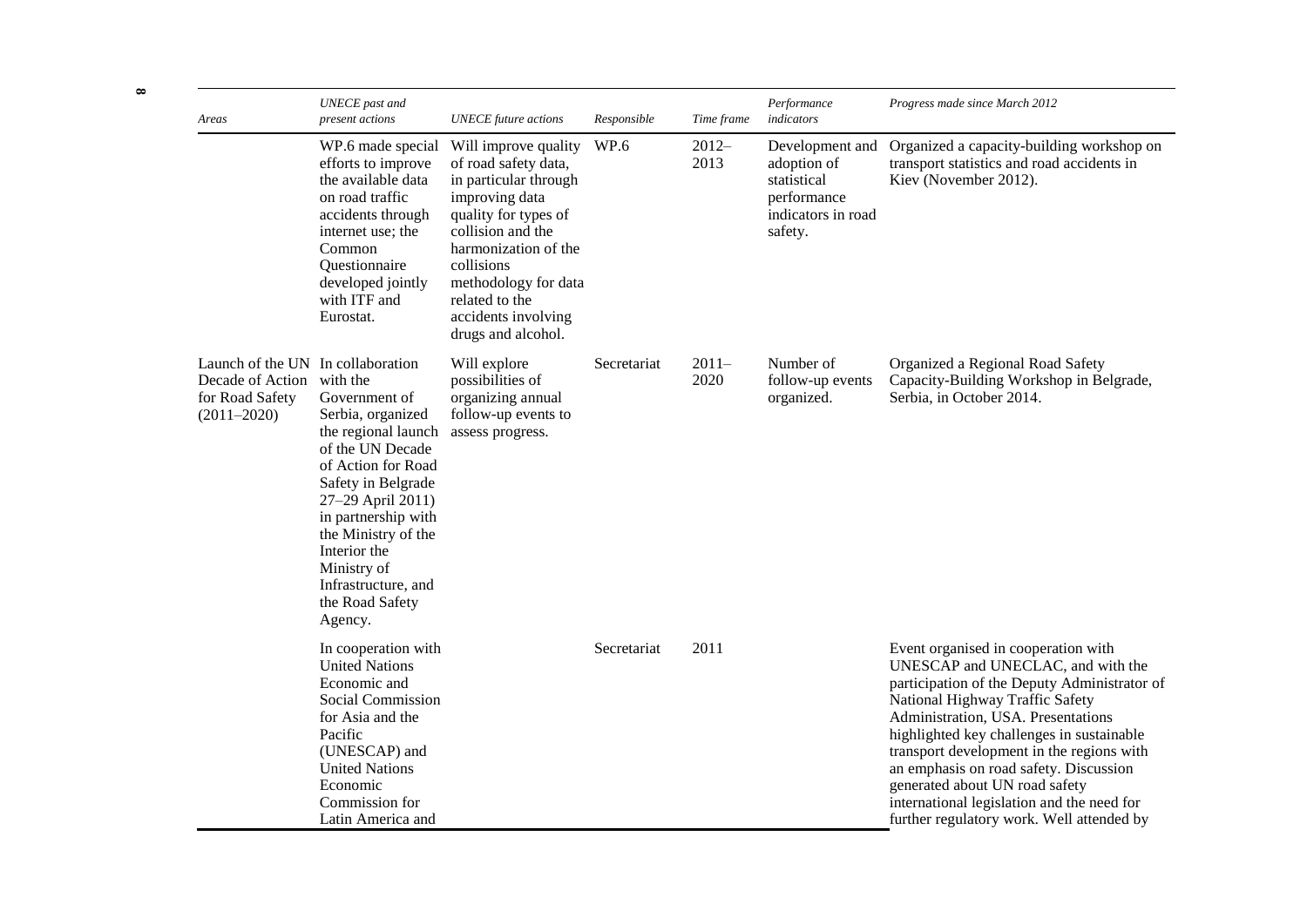| Areas                                                               | <b>UNECE</b> past and<br>present actions                                                                                                                                                                                                                                                                                                             | <b>UNECE</b> future actions                                 | Responsible | Time frame      | Performance<br>indicators                                         | Progress made since March 2012                                                                                                                                                                                                                                                                                                                                                                                         |
|---------------------------------------------------------------------|------------------------------------------------------------------------------------------------------------------------------------------------------------------------------------------------------------------------------------------------------------------------------------------------------------------------------------------------------|-------------------------------------------------------------|-------------|-----------------|-------------------------------------------------------------------|------------------------------------------------------------------------------------------------------------------------------------------------------------------------------------------------------------------------------------------------------------------------------------------------------------------------------------------------------------------------------------------------------------------------|
|                                                                     | the Caribbean<br>(UNECLAC),<br>organized a launch<br>event for the<br><b>United Nations</b><br>Decade of Action<br>for Road Safety at<br>the United Nations<br>Commission on<br>Sustainable<br>Development<br>(CSD) in New<br><b>York (May 2011)</b><br>where the keynote<br>speech was given<br>by the United<br><b>States of America</b><br>(USA). |                                                             |             |                 |                                                                   | more than fifty diplomats and experts.                                                                                                                                                                                                                                                                                                                                                                                 |
| Road Safety as an<br>integral element<br>of Sustainable<br>Mobility | Published (2009) a<br>paper titled<br>"UNECE work in<br>Support of<br>Sustainable<br>Development of<br>Transport" for the<br>eighteenth session<br>of the Commission<br>on Sustainable<br>Development<br>(CSD), which<br>pointed out that<br>sustainable<br>development<br>includes road<br>safety.                                                  |                                                             | Secretariat |                 |                                                                   | Paper published. It underlined that<br>Governments had a primary role in creating<br>safe road traffic conditions, and that reliable<br>national statistics and research were essential.<br>Internationally harmonized regulatory (such<br>as the international transport agreements<br>administered by the secretariat), technical<br>and policy measures were needed to combat<br>the negative effects of transport. |
|                                                                     | Published (2011) a<br>discussion paper<br>with best practices<br>titled "Transport                                                                                                                                                                                                                                                                   | Will promote public<br>transport benefits.<br>Paper titled: | Secretariat | $2012-$<br>2015 | Public transport<br>benefits<br>discussion paper<br>for the UNECE | Paper published covering challenges and<br>best practices in inland transport.<br>Challenges included young road users,<br>motorcycles, silent vehicles, blind spots and                                                                                                                                                                                                                                               |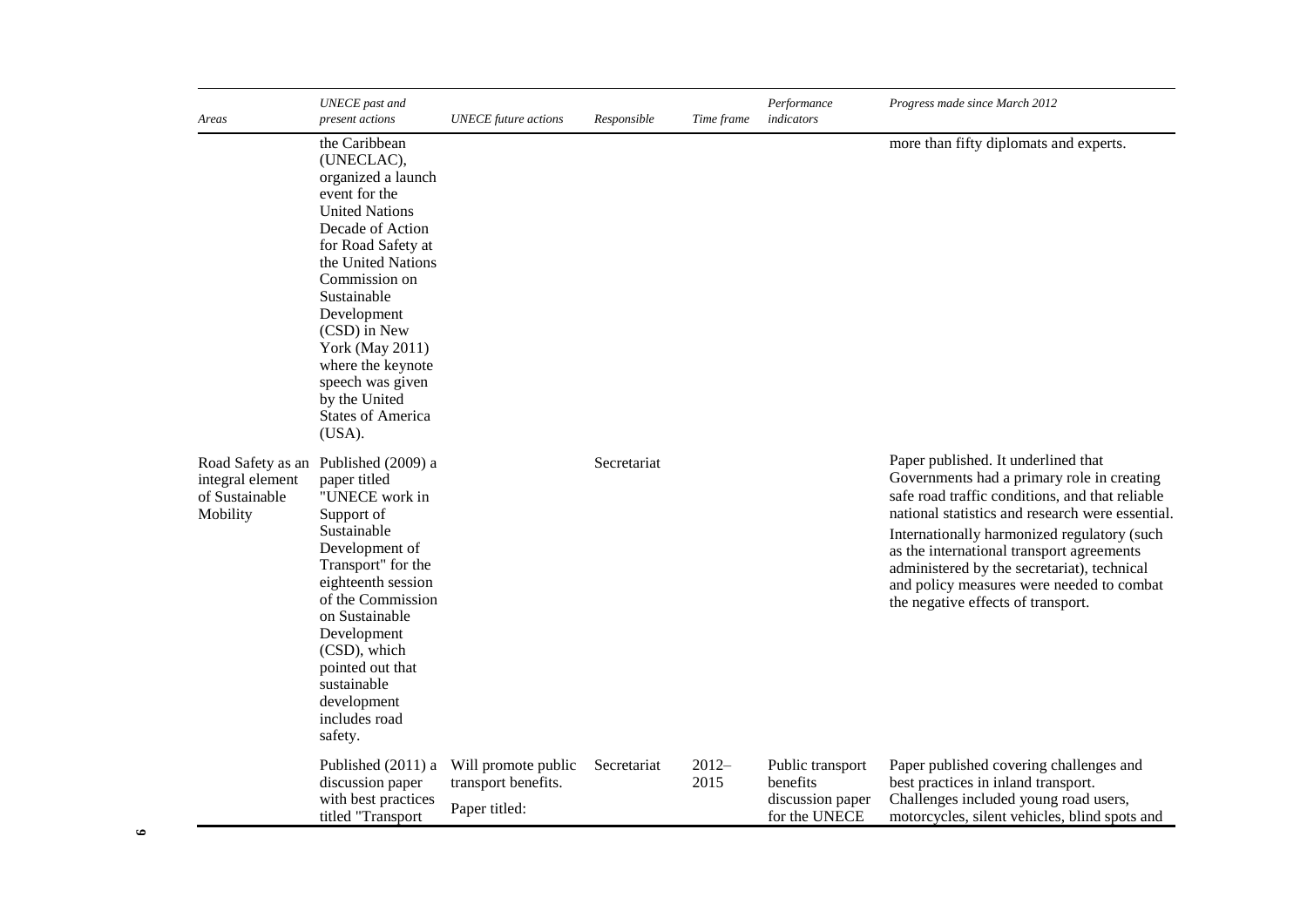| Areas                                                                        | <b>UNECE</b> past and<br>present actions                                                                                                                                                                                                                       | <b>UNECE</b> future actions                                                                                                                                                                                                                                                                                                                                             | Responsible | Time frame                                                                                                                                                                                                                                                                                                                                                                                | Performance<br>indicators                                                                                                                                                                                                                                                             | Progress made since March 2012                                                                                                                                                                                                                                      |
|------------------------------------------------------------------------------|----------------------------------------------------------------------------------------------------------------------------------------------------------------------------------------------------------------------------------------------------------------|-------------------------------------------------------------------------------------------------------------------------------------------------------------------------------------------------------------------------------------------------------------------------------------------------------------------------------------------------------------------------|-------------|-------------------------------------------------------------------------------------------------------------------------------------------------------------------------------------------------------------------------------------------------------------------------------------------------------------------------------------------------------------------------------------------|---------------------------------------------------------------------------------------------------------------------------------------------------------------------------------------------------------------------------------------------------------------------------------------|---------------------------------------------------------------------------------------------------------------------------------------------------------------------------------------------------------------------------------------------------------------------|
|                                                                              | for Sustainable<br>Development in<br>the UNECE<br>region" for the<br>nineteenth session<br>of the CSD, in<br>which road safety<br>featured<br>prominently. The<br>paper was<br>presented at the<br><b>UN</b> Regional<br>Commissions' side<br>event at CSD-19. | Sustainable Urban<br>Mobility and Public<br><b>Transport in UNECE</b><br>capitals $(2014).1$<br>A joint global paper<br>in cooperation with<br>the other Regional<br>Commissions and<br>relevant international<br>professional<br>organizations such as<br>IRU, UIC, IRF under<br>the title: Transport<br>for Sustainable<br>Development (2014-<br>$15$ ). <sup>2</sup> |             | region prepared<br>and published.<br>The paper on<br>"Transport for<br>Sustainable<br>Development in<br>the UNECE<br>region" is in<br>strong demand<br>when UNECE<br>has a stand with<br>publications on<br>the occasion of<br>different events,<br>such as<br>International<br>Transport Forum,<br>10-year Review<br>conference of the<br>Almaty<br>Programme of<br>Action. <sup>3</sup> | educational campaigns for young road<br>users, enforcement of drink-driving laws,<br>and northern European cooperation on<br>traffic law enforcement. Paper noted that<br>special attention was needed in regions<br>which had experienced rapid economic<br>growth and motorization. |                                                                                                                                                                                                                                                                     |
| Road Safety as an<br>integral element<br>of Sustainable<br>Mobility (con't.) | Conducted four<br>regional workshops<br>on sustainable<br>urban mobility and<br>integration of<br>environment and<br>health strategies in<br>transport policies<br>in the framework<br>of the Transport,<br>Health and<br><b>Environment Pan-</b>              | Will conduct two<br>regional workshops<br>on the same topics as<br>part of THE PEP<br>relay race planned<br>for 2012 and 2013.                                                                                                                                                                                                                                          | THE PEP     | $2012-$<br>2014                                                                                                                                                                                                                                                                                                                                                                           | PEP relay race<br>workshop series<br>by UNECE and<br>WHO/Europe<br>member States at<br>the four regional<br>workshops. High-<br>level Meeting in<br>2014.                                                                                                                             | Approval of THE Three additional workshops organized<br>between 2012 and 2014: in Moscow (2012),<br>Almaty (2013) and Kaunas (2014). All<br>workshops endorsed by the Fourth High-<br>level meeting in 2014. A ForFITS analysis<br>for the city of Kaunas prepared. |

 $1$  Added subsequent to the ITC's approval of the Plan in 2012.

<sup>&</sup>lt;sup>2</sup> Added subsequent to the ITC's approval of the Plan in 2012.

 $3$  Added subsequent to the ITC's approval of the Plan in 2012.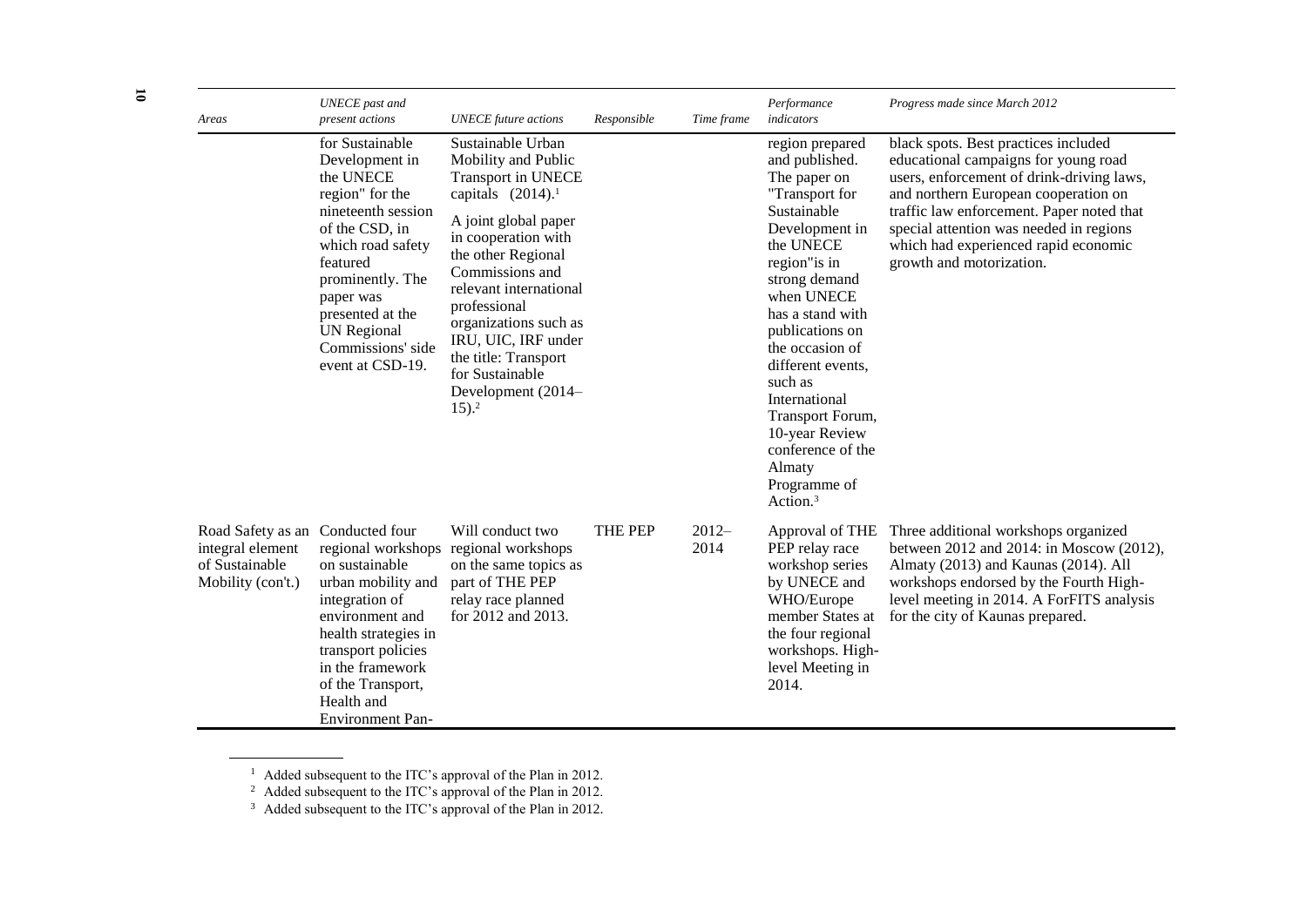| Areas                                           | <b>UNECE</b> past and<br>present actions                                                                                                                                                                                                                               | <b>UNECE</b> future actions                                                                          | Responsible | Time frame | Performance<br>indicators                                                               | Progress made since March 2012                                                                                                                                                                                                                                                                        |
|-------------------------------------------------|------------------------------------------------------------------------------------------------------------------------------------------------------------------------------------------------------------------------------------------------------------------------|------------------------------------------------------------------------------------------------------|-------------|------------|-----------------------------------------------------------------------------------------|-------------------------------------------------------------------------------------------------------------------------------------------------------------------------------------------------------------------------------------------------------------------------------------------------------|
|                                                 | European<br>Programme (THE<br>PEP) administered<br>by UNECE and<br>WHO/Europe in<br>Prague (2009),<br>Skopje and Batumi<br>$(2010)$ and Kiev<br>$(2011)$ . A cost-<br>benefit analysis<br>methodology for<br>cycling was<br>published by THE<br>PEP and WHO<br>Europe. |                                                                                                      |             |            |                                                                                         |                                                                                                                                                                                                                                                                                                       |
|                                                 |                                                                                                                                                                                                                                                                        | A High-level<br>Meeting on<br>Transport, Health<br>and Environment<br>evaluating this                | THE PEP     | 2014       | Quality and<br>number of<br>High-level<br>Meeting.                                      | Fourth High-level Meeting on Transport,<br>Health and Environment took place in 2014<br>participants in the with over 150 participants. An additional<br>goal of the integration of Transport, Health<br>and Environment priorities in spatial and                                                    |
|                                                 |                                                                                                                                                                                                                                                                        | workshop series and<br>providing guidance<br>on further action to<br>take place in Paris in<br>2014. |             |            | Paris Declaration<br>adopted                                                            | urban planning added. Next (i.e. fifth) High-<br>level Meeting to take place in Vienna in<br>2019.                                                                                                                                                                                                    |
| <b>National Road</b><br>Safety Lead<br>Agencies | Commissioned a<br>discussion paper<br>on potential road<br>safety management<br>and coordination<br>structures.                                                                                                                                                        | Will promote and<br>recommend<br>framework to<br>countries during<br>WP.1 meetings and<br>elsewhere. | WP.1        | 2011       | Number of new<br>countries<br>implementing<br>national road<br>safety lead<br>agencies. | The Secretariat commissioned several<br>consultants to prepare papers related to road<br>safety management and coordination<br>structures within Europe and Central Asia.<br>In addition, two interns prepared country<br>profiles of the national road safety<br>management systems of 24 countries. |
|                                                 |                                                                                                                                                                                                                                                                        | Will organize a<br>subregional capacity-<br>building workshop in<br>Yerevan.                         | WP.1        | 2012       | Number of<br>participants and<br>quality of<br>capacity-building<br>workshop.           | Organized a Regional Road Safety<br>Capacity-Building Workshop in Belgrade,<br>Serbia, in October 2014, attended by<br>approximately 100 participants who<br>provided the feedback that the workshop<br>was of a high quality.                                                                        |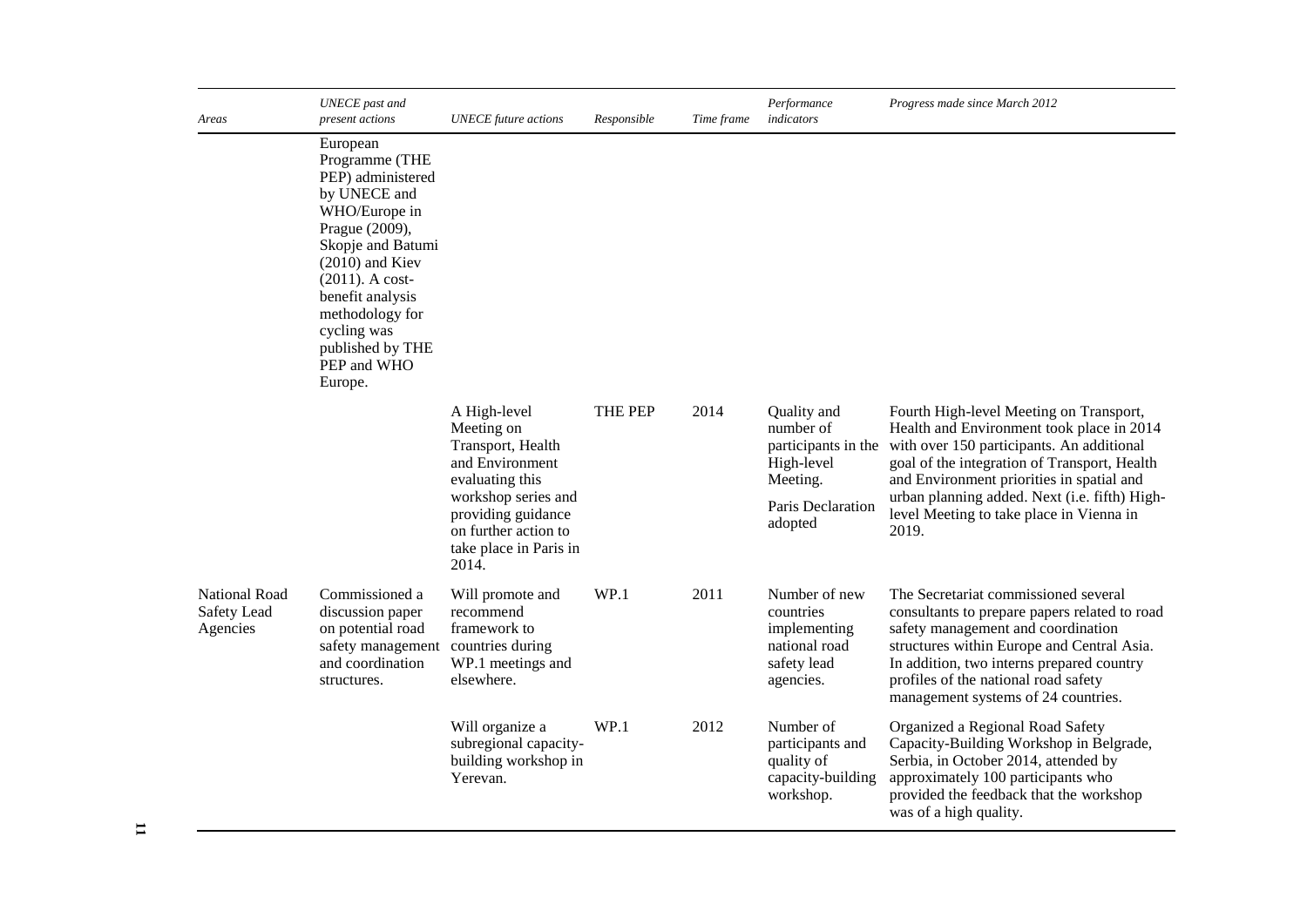| Areas                                                                                 | <b>UNECE</b> past and<br>present actions                                                                                                                               | <b>UNECE</b> future actions                                                                                                        | Responsible                       | Time frame | Performance<br>indicators                                                                                                                                                                                                                                                                                                                  | Progress made since March 2012                                               |
|---------------------------------------------------------------------------------------|------------------------------------------------------------------------------------------------------------------------------------------------------------------------|------------------------------------------------------------------------------------------------------------------------------------|-----------------------------------|------------|--------------------------------------------------------------------------------------------------------------------------------------------------------------------------------------------------------------------------------------------------------------------------------------------------------------------------------------------|------------------------------------------------------------------------------|
| Accession of<br><b>United Nations</b><br>Road Safety<br>Conventions and<br>Agreements | Monitoring the<br>implementation of<br>the United Nations<br>Road Safety<br>Conventions and<br>Agreements:                                                             | Will develop<br>implementation<br>indicators for the<br><b>United Nations Road</b><br><b>Safety Conventions</b><br>and Agreements. | WP.1, WP.29, 2011-<br>SC.1, WP.15 | 2020       | Number of new<br>Contracting<br>Parties (CPs) to<br>the United<br><b>Nations Road</b><br>Safety<br>Conventions and<br>Agreements and<br>number of United<br><b>Nations</b><br>Regulations/Unit<br>ed Nations<br>Global Technical<br>Regulations<br>(GTRs) adopted<br>on national basis<br>by countries not<br>yet CPs to any<br>agreement. |                                                                              |
|                                                                                       | 1949 Convention<br>on Road Traffic<br>(96 CPs); 1949<br>Protocol on Road<br>Signs and Signals<br>$(39 \text{ CPs})$ ;                                                  |                                                                                                                                    |                                   |            |                                                                                                                                                                                                                                                                                                                                            | There were no new CPs to either.                                             |
|                                                                                       | 1950 European<br>Agreement<br>supplementing the<br>1949 Convention<br>on Road Traffic<br>and the 1949<br>Protocol on Road<br>Signs and Signals<br>$(14 \text{ CPs})$ ; |                                                                                                                                    |                                   |            |                                                                                                                                                                                                                                                                                                                                            | There were no new CPs to either.                                             |
|                                                                                       | 1968 Convention<br>on Road Traffic<br>(70 CPs);                                                                                                                        |                                                                                                                                    |                                   |            |                                                                                                                                                                                                                                                                                                                                            | Five new CPs: Iraq, Qatar, Saudi Arabia,<br>Turkey, Viet Nam (total 75 CPs). |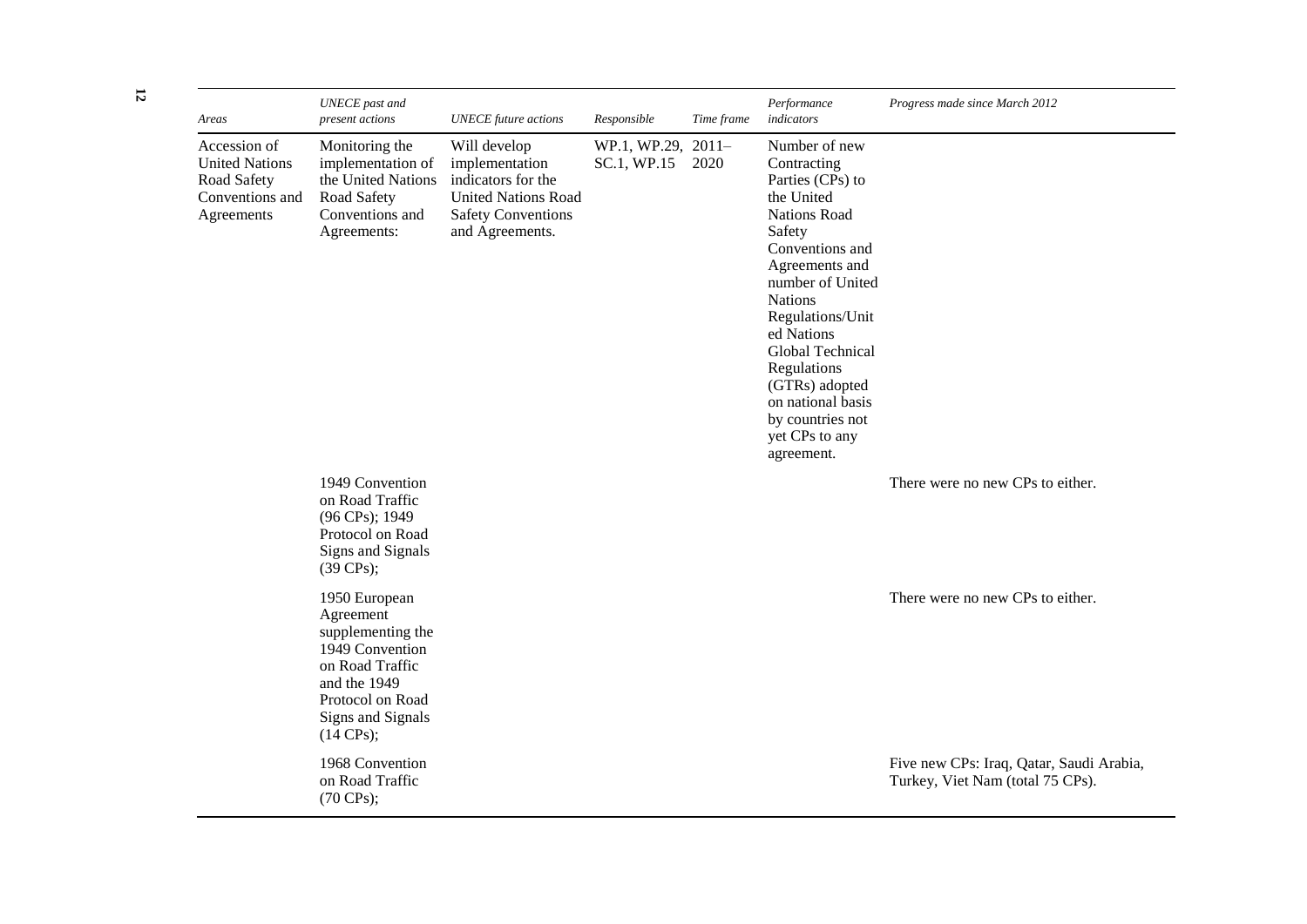| Areas | <b>UNECE</b> past and<br>present actions                                                                                                                                                                                                                                                                                                                                                                                                                                                                     | <b>UNECE</b> future actions | Responsible | Time frame | Performance<br>indicators | Progress made since March 2012                                                                                                                            |
|-------|--------------------------------------------------------------------------------------------------------------------------------------------------------------------------------------------------------------------------------------------------------------------------------------------------------------------------------------------------------------------------------------------------------------------------------------------------------------------------------------------------------------|-----------------------------|-------------|------------|---------------------------|-----------------------------------------------------------------------------------------------------------------------------------------------------------|
|       | 1968 Convention<br>on Road Signs and<br>Signals (62 CPs);                                                                                                                                                                                                                                                                                                                                                                                                                                                    |                             |             |            |                           | Three new CP: Cyprus, Republic of<br>Moldova Viet Nam (total 65 CPs).                                                                                     |
|       | 1958 Agreement<br>concerning the<br>Adoption of<br><b>Uniform Technical</b><br>Prescriptions for<br>Wheeled Vehicles,<br>Equipment and<br>Parts which can be<br>fitted and /or be<br>used on Wheeled<br>Vehicles and the<br>Conditions for<br>Reciprocal<br>Recognition of<br><b>Approvals Granted</b><br>on the Basis of<br>these Prescriptions<br>$(50 \text{ CPs})$ ;<br>1998 Agreement<br>concerning the<br>Establishing of<br>Global Technical<br>Regulations for<br>Wheeled Vehicles,<br>Equipment and |                             |             |            |                           | Four new CPs: Egypt, Georgia, San Marino<br>and Republic of Moldova (total 54 CPs).<br>Three new CPs: Belarus, San Marino and<br>Slovenia (total 36 CPs). |
|       | Parts which can be<br>fitted and/or be<br>used on Wheeled<br>Vehicles (33 CPs);                                                                                                                                                                                                                                                                                                                                                                                                                              |                             |             |            |                           |                                                                                                                                                           |
|       | 1971 European<br>Agreement<br>supplementing the<br>1968 Convention<br>on Road Traffic                                                                                                                                                                                                                                                                                                                                                                                                                        |                             |             |            |                           | Three new CPs: Iraq, Kazakhstan, Turkey<br>(total 36 CPs).                                                                                                |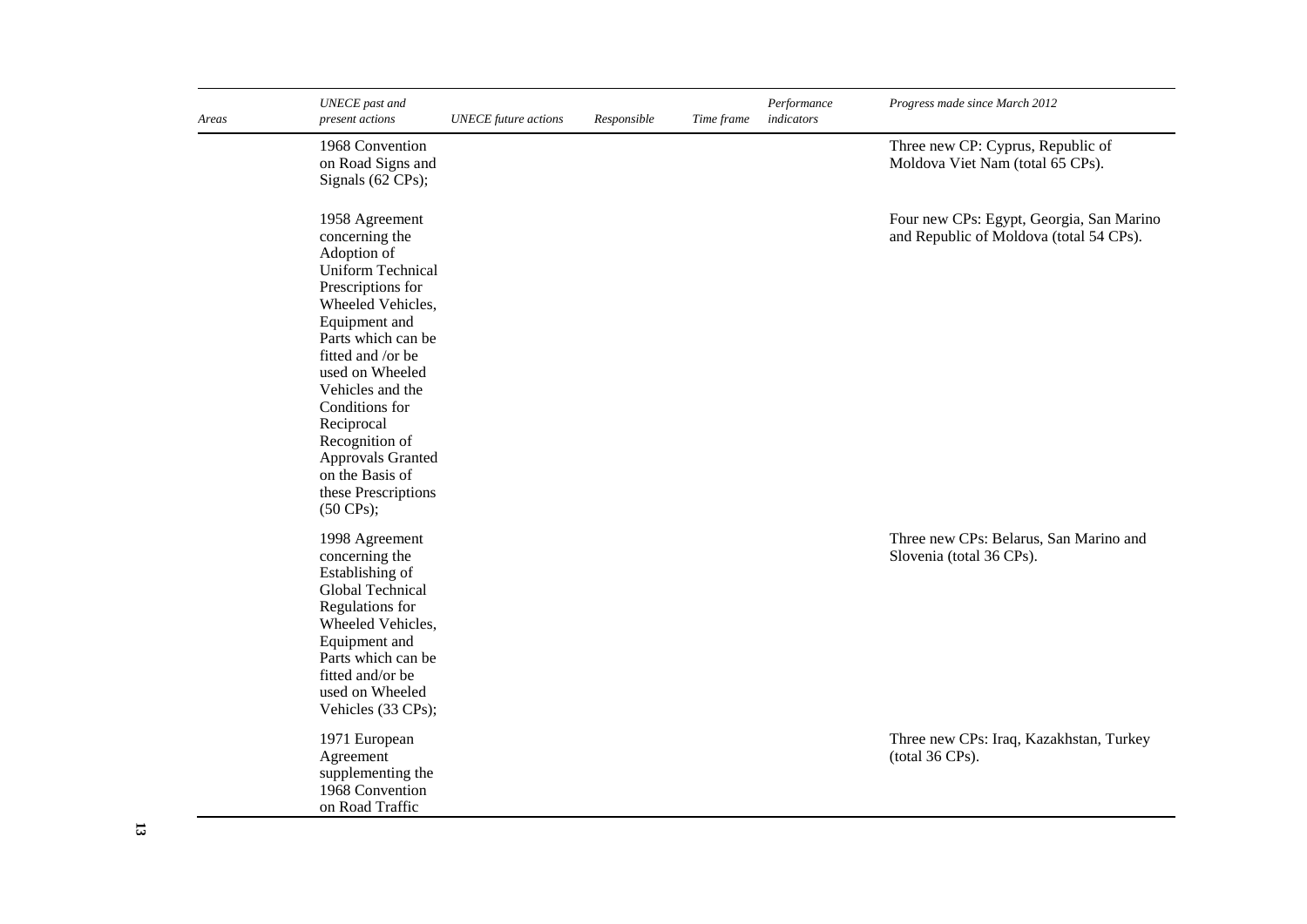| Areas | <b>UNECE</b> past and<br>present actions                                                                                                                                                                                                 | <b>UNECE</b> future actions | Responsible | Time frame | Performance<br>indicators | Progress made since March 2012                                                             |
|-------|------------------------------------------------------------------------------------------------------------------------------------------------------------------------------------------------------------------------------------------|-----------------------------|-------------|------------|---------------------------|--------------------------------------------------------------------------------------------|
|       | $(33 \text{ CPs})$ ;                                                                                                                                                                                                                     |                             |             |            |                           |                                                                                            |
|       | 1971 European<br>Agreement<br>supplementing the<br>Convention on<br>Road Signs and<br>Signals (32 CPs);                                                                                                                                  |                             |             |            |                           | Two new CPs: Cyprus and Republic of<br>Moldova (total 34 CPs).                             |
|       | 1973 Protocol on<br>Road Markings (25<br>CPs);                                                                                                                                                                                           |                             |             |            |                           | Four new CPs: Azerbaijan, Cyprus,<br>Republic of Moldova, Kazakhstan (total 29<br>$CPs$ ). |
|       | 1997 Agreement<br>concerning the<br>Adoption of<br>Uniform<br>Conditions for<br>Periodical<br>Technical<br>Inspections of<br>Wheeled Vehicles<br>and the Reciprocal<br>Recognition of<br><b>Such Inspections</b><br>$(12 \text{ CPs})$ ; |                             |             |            |                           | There were no new CPs (total 12 CPs).                                                      |
|       | 1975 European<br>Agreement on<br>Main International<br><b>Traffic Arteries</b><br>(AGR) (37 CPs);                                                                                                                                        |                             |             |            |                           | There were no new CPs.                                                                     |
|       | 1957 European<br>Agreement<br>concerning the<br>International<br>Carriage of<br>Dangerous Goods<br>by Road (ADR)                                                                                                                         |                             |             |            |                           | Two new CPs (total 49 CPs): Tajikistan,<br>Georgia.                                        |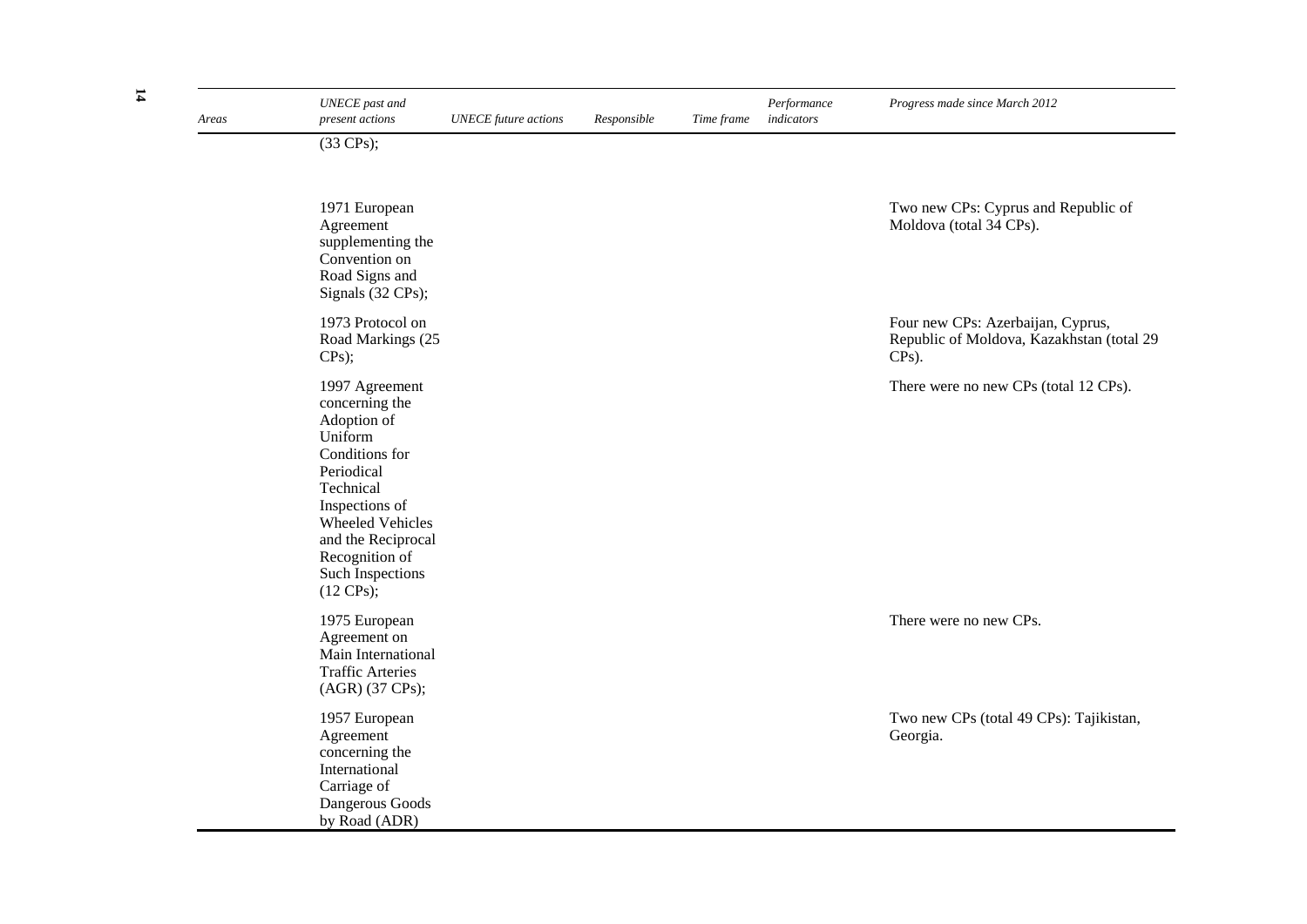| Areas | <b>UNECE</b> past and<br>present actions                                                                                                       | <b>UNECE</b> future actions                                                                     | Responsible                                          | Time frame | Performance<br>indicators                                                                              | Progress made since March 2012                                                                                                                                                        |
|-------|------------------------------------------------------------------------------------------------------------------------------------------------|-------------------------------------------------------------------------------------------------|------------------------------------------------------|------------|--------------------------------------------------------------------------------------------------------|---------------------------------------------------------------------------------------------------------------------------------------------------------------------------------------|
|       | $(47 \text{ CPs})$ ;                                                                                                                           |                                                                                                 |                                                      |            |                                                                                                        |                                                                                                                                                                                       |
|       | 1970 European<br>Agreement<br>concerning the<br>Work of Crews of<br>Vehicles engaged<br>in International<br>Road Transport<br>(AETR) (50 CPs). |                                                                                                 |                                                      |            |                                                                                                        | One new CP: Tajikistan (total 51 CPs).                                                                                                                                                |
|       | Raised awareness<br>and technical<br>assistance for<br>accession.                                                                              | Will enhance<br>national and regional<br>capacity-building<br>workshops and<br>consultations to | SC.1, WP.15, s<br>Secretary-<br>General's<br>Special |            | WP.1, WP.29, Continuou Number of new<br>CPs to the United<br>Nations road<br>safety<br>conventions and | The following global/regional events to<br>raise awareness of the above UN<br>international conventions and to provide<br>technical assistance for accession were<br>organized:       |
|       |                                                                                                                                                | facilitate new<br>accessions.                                                                   | Envoy for<br>Road Safety                             |            | agreements;<br>Consistency<br>between the                                                              | (1) Europe-Asia Road Safety Forum in New<br>Delhi, India, on 4 December 2013;                                                                                                         |
|       |                                                                                                                                                |                                                                                                 |                                                      |            | <b>United Nations</b><br>road safety                                                                   | (2) UN Road Safety Treaty Day in New<br>York, USA, on 5 June 2014;                                                                                                                    |
|       |                                                                                                                                                |                                                                                                 |                                                      |            | conventions and<br>agreements, and<br>the regional and<br>national laws.                               | (3) The Secretariat attended the Road Safety<br>Congress in St. Petersburg, Russian<br>Federation in September 2014;                                                                  |
|       |                                                                                                                                                |                                                                                                 |                                                      |            |                                                                                                        | (4) ECE-ECA-ICAP Road Safety<br>Workshop in Addis Ababa, Ethiopia, on 12-<br>13 November 2014;                                                                                        |
|       |                                                                                                                                                |                                                                                                 |                                                      |            |                                                                                                        | (5) Workshop on issues of importance in the<br>implementation of 1958, 1998 and 1997<br>Agreements, in Astana, Kazakhstan, on 18<br>February 2016;                                    |
|       |                                                                                                                                                |                                                                                                 |                                                      |            |                                                                                                        | (6) Round table on Road Safety in Astana,<br>Kazakhstan. Current state and ways to<br>improve on 15 September 2016, with the<br>support of the SG's Special Envoy for Road<br>Safety; |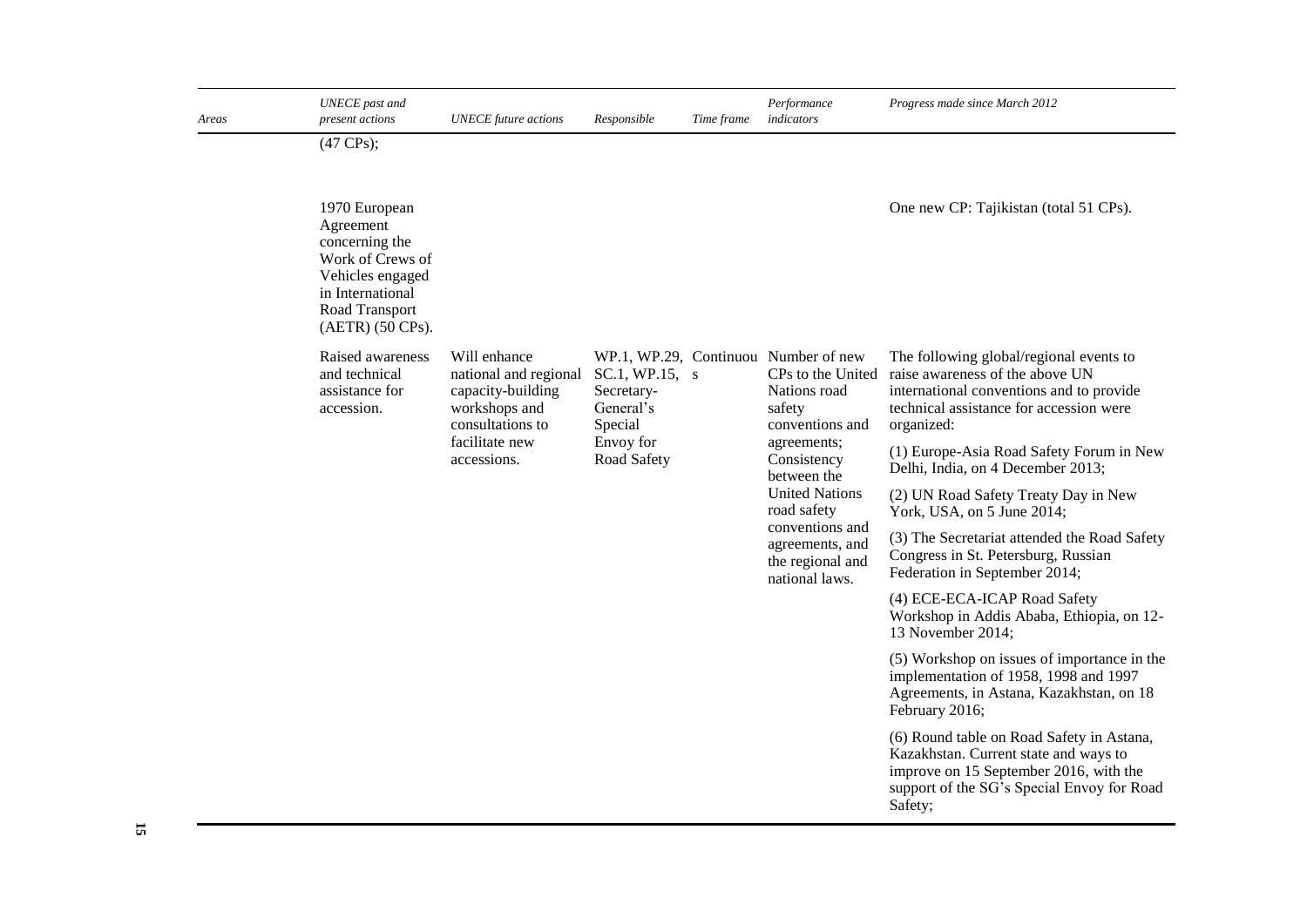| Areas | <b>UNECE</b> past and<br>present actions | <b>UNECE</b> future actions | Responsible | Time frame | Performance<br>indicators | Progress made since March 2012                                                                                                                                                                                                                                                                                                                                                                                                                                                                                |
|-------|------------------------------------------|-----------------------------|-------------|------------|---------------------------|---------------------------------------------------------------------------------------------------------------------------------------------------------------------------------------------------------------------------------------------------------------------------------------------------------------------------------------------------------------------------------------------------------------------------------------------------------------------------------------------------------------|
|       |                                          |                             |             |            |                           | (7) Road Safety workshop for Anglophone<br>Africa, held in partnership with ECA and<br>supported by the SG's Special Envoy for<br>Road Safety. Workshop held in Nairobi,<br>Kenya from 13-15 December 2016;                                                                                                                                                                                                                                                                                                   |
|       |                                          |                             |             |            |                           | (8) The SG's Special Envoy for Road<br>Safety visited with government officials in<br>39 countries from May 2015 through<br>February 2017 to advocate for improved<br>road safety governance and accession to UN<br>Road Safety Conventions. Brochures on the<br>UN Road Safety Conventions <sup>4</sup> as well as on<br>road safety within the SDGs <sup>5</sup> have been<br>produced by the Secretariat, and<br>disseminated by the Special Envoy during<br>meetings with government around the<br>world. |
|       |                                          |                             |             |            |                           | (9) Road Safety Workshop for the Latin<br>America, held in partnership with<br><b>UNECE, ECLAC and Inter-American</b><br>Development Bank and supported by the<br>SG's Special Envoy for Road Safety.<br>Buenos Aires on 13 and 14 March 2017.<br>Active participation of over 150<br>government officials and experts from 17<br>countries in the region.                                                                                                                                                    |
|       |                                          |                             |             |            |                           | (10) Regional Workshop on Motorcycle<br>Safety, held in partnership with UNECE,<br><b>ESCAP, Government of Malaysia and</b><br>supported by the SG's Special Envoy for<br>Road Safety. Kuala Lumpur, Malaysia on                                                                                                                                                                                                                                                                                              |

<sup>4</sup> https://www.unece.org/fileadmin/DAM/road\_Safety/Documents/UN\_RS\_Conventions\_combined.pdf

<sup>5</sup> https://www.unece.org/fileadmin/DAM/road\_Safety/Documents/SDG\_brochure\_-\_Special\_Envoy\_for\_Road\_Safety.pdf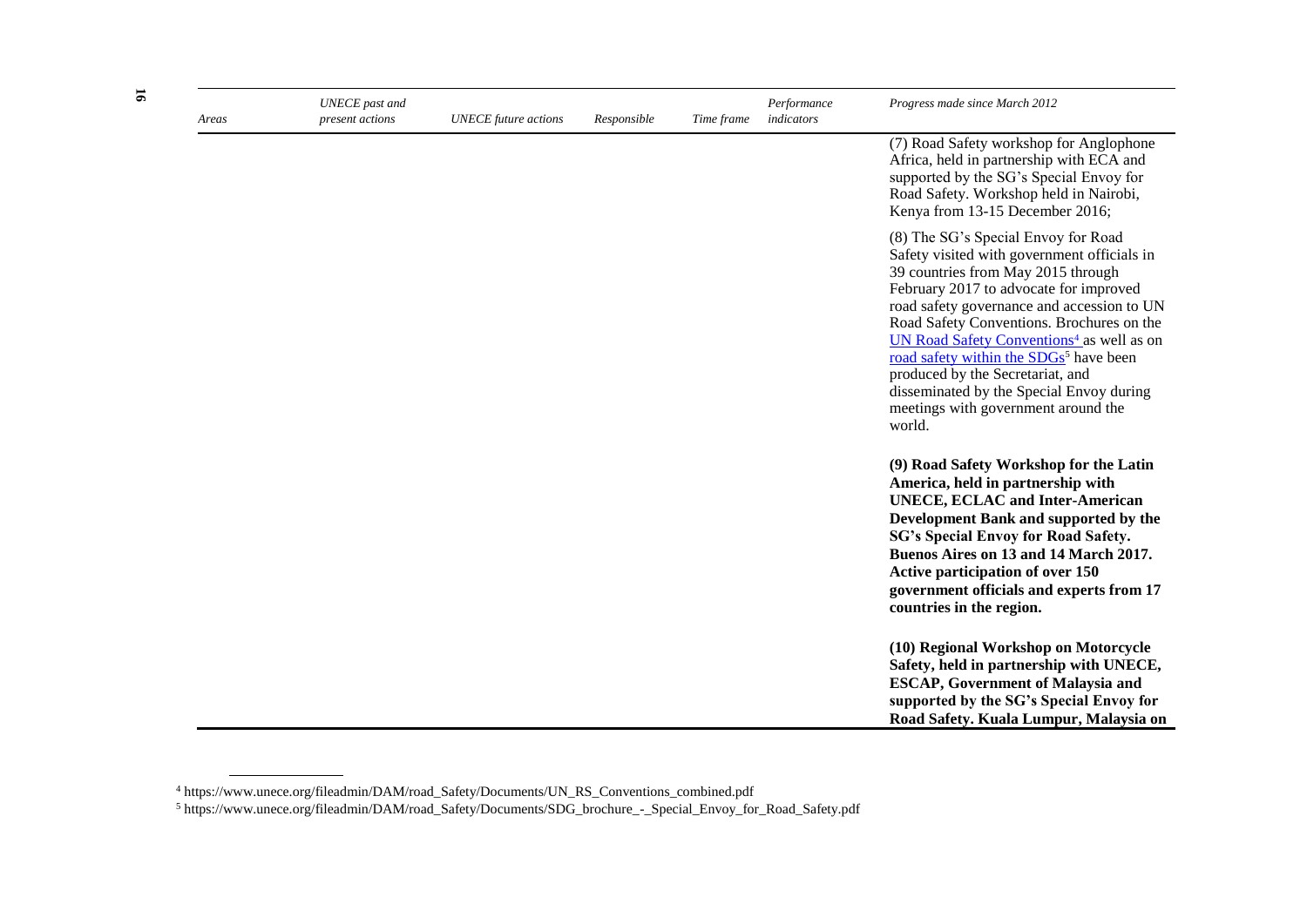| Areas                                                                                                 | UNECE past and<br>present actions                                                      | <b>UNECE</b> future actions                                                                                                                                                                                  | Responsible                                                       | Time frame | Performance<br>indicators                                                                                                                                                | Progress made since March 2012                                                                                                                                                                                                                                                                                                                                                                                                                                                                                                                  |
|-------------------------------------------------------------------------------------------------------|----------------------------------------------------------------------------------------|--------------------------------------------------------------------------------------------------------------------------------------------------------------------------------------------------------------|-------------------------------------------------------------------|------------|--------------------------------------------------------------------------------------------------------------------------------------------------------------------------|-------------------------------------------------------------------------------------------------------------------------------------------------------------------------------------------------------------------------------------------------------------------------------------------------------------------------------------------------------------------------------------------------------------------------------------------------------------------------------------------------------------------------------------------------|
|                                                                                                       |                                                                                        |                                                                                                                                                                                                              |                                                                   |            |                                                                                                                                                                          | 7 April 2017.                                                                                                                                                                                                                                                                                                                                                                                                                                                                                                                                   |
|                                                                                                       |                                                                                        |                                                                                                                                                                                                              |                                                                   |            |                                                                                                                                                                          | (11) Electric Vehicles UAE Conference.<br>Presentation of the 1998 and 1958<br>Agreements with a focus on the draft UN<br><b>GTR on Electric Vehicle Safety. Debate</b><br>with middle east Country and Norway<br>Representatives on the future of Electric<br>Vehicles. 26-27 September 2017, Dubai.                                                                                                                                                                                                                                           |
|                                                                                                       |                                                                                        |                                                                                                                                                                                                              |                                                                   |            |                                                                                                                                                                          | (12) Vehicle Safety Workshop for the<br>Latin America, held in partnership with<br>UNECE, ECLAC, the Government of<br>Uruguay and supported by the SG's<br><b>Special Envoy for Road Safety. To</b><br>outreach the 1998 and 1958 Agreement in<br>the region. 11-12 October 2017,<br>Montevideo.                                                                                                                                                                                                                                                |
| More effective<br>implementation<br>of United Nations<br>Road Safety<br>Conventions and<br>Agreements | Issued a report on<br>the level of<br>enforcement for<br>the AETR<br>agreement (2011). | Will enhance<br>national and regional<br>capacity-building<br>workshops and<br>consultations to<br>promote better<br>implementation. Will<br>develop<br>comprehensive<br>implementation<br>monitoring tools. | WP.1, WP.29, Continuou Number of<br>SC.1, WP.15; s<br>Secretariat |            | implementation<br>monitoring tools<br>for the United<br>Nations road<br>safety legal<br>instruments.<br>Application of<br>the report to the<br><b>AETR</b><br>agreement. | In addition, ECE staff attend regularly<br>different international road safety events.<br>AETR Article 12, paragraphs 1 to 4, require<br>CPs to adopt all appropriate measures to<br>ensure observance of the provisions of the<br>AETR Agreement, in particular by an<br>adequate level of roadside checks and<br>checks performed on the premises of<br>undertakings annually covering a large and<br>representative proportion of drivers,<br>undertakings and vehicles of all transport<br>categories within the scope of the<br>Agreement. |
|                                                                                                       |                                                                                        |                                                                                                                                                                                                              |                                                                   |            |                                                                                                                                                                          | The secretariat will undertake a survey as<br>per article 12, para 5, in 2015. No surveys<br>undertaken due to lack of interest on part of<br><b>AETR CPs.</b>                                                                                                                                                                                                                                                                                                                                                                                  |
|                                                                                                       |                                                                                        |                                                                                                                                                                                                              |                                                                   |            |                                                                                                                                                                          | Close cooperation with the Euromed project<br>and support of a development of a roadmap                                                                                                                                                                                                                                                                                                                                                                                                                                                         |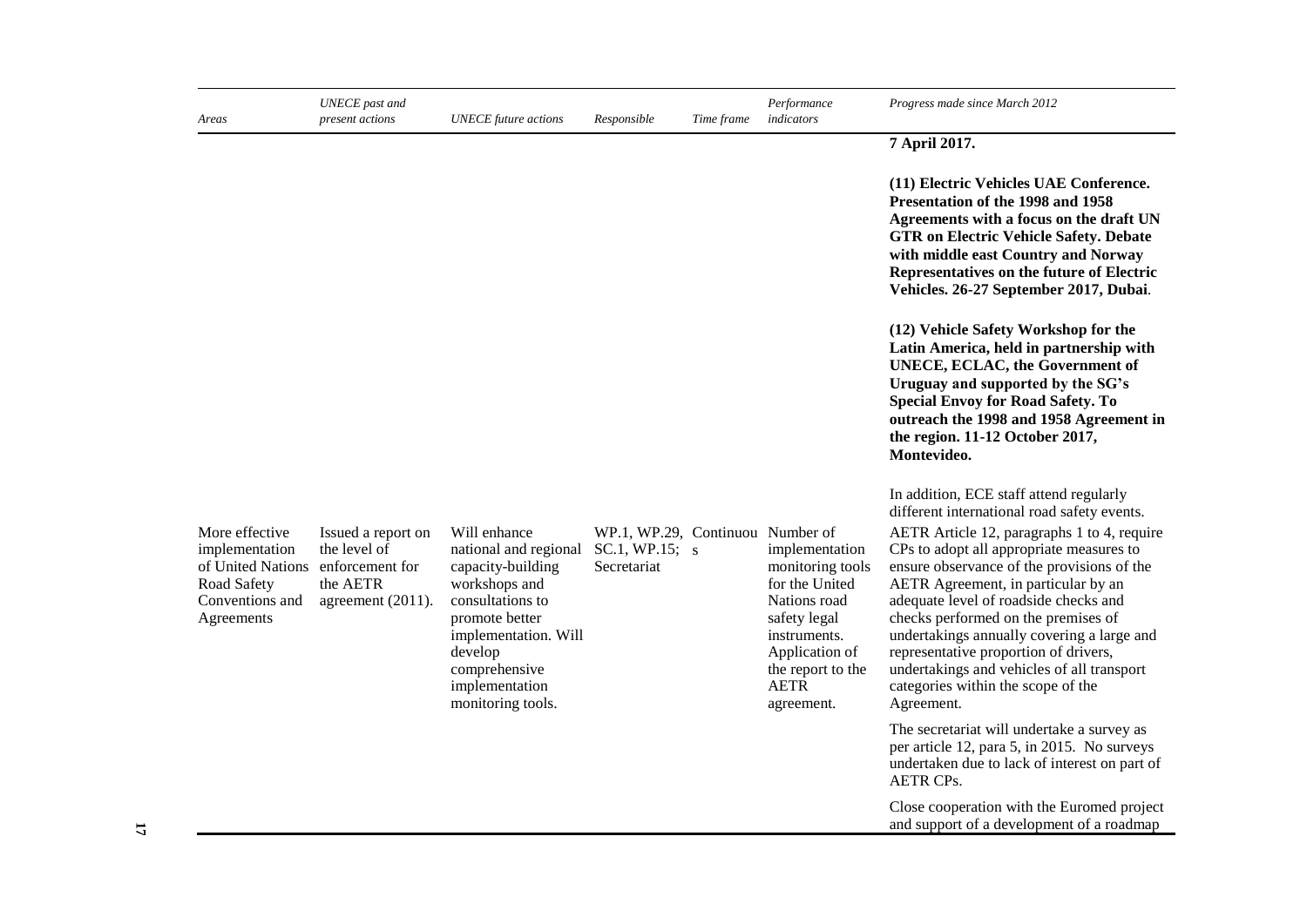| Areas                                                                                                                                   | <b>UNECE</b> past and<br>present actions                                                                                                                         | <b>UNECE</b> future actions | Responsible                       | Time frame | Performance<br>indicators                                                                     | Progress made since March 2012                                                                                                                                                                                                                                                                                                                                                                                                                                                                                                           |
|-----------------------------------------------------------------------------------------------------------------------------------------|------------------------------------------------------------------------------------------------------------------------------------------------------------------|-----------------------------|-----------------------------------|------------|-----------------------------------------------------------------------------------------------|------------------------------------------------------------------------------------------------------------------------------------------------------------------------------------------------------------------------------------------------------------------------------------------------------------------------------------------------------------------------------------------------------------------------------------------------------------------------------------------------------------------------------------------|
|                                                                                                                                         |                                                                                                                                                                  |                             |                                   |            |                                                                                               | on accession and implementation of the<br>AETR agreement. The AETR Road Map<br>due to be printed in February 2017.                                                                                                                                                                                                                                                                                                                                                                                                                       |
|                                                                                                                                         |                                                                                                                                                                  |                             |                                   |            |                                                                                               | UNECE-led global project of the UN<br>Regional Commissions on "Strengthening<br>the national road safety management<br>capacities of selected developing countries<br>and countries with economies in transition"<br>(funded by United Nations Development<br>Account [UNDA]). Project started in<br>August 2015. Preparatory and fact-finding<br>missions completed. Draft Road Safety<br>Performance Review reports under<br>preparation for four beneficiary countries<br>(Albania, the Dominican Republic, Georgia<br>and Viet Nam). |
| Review of<br>existing United<br><b>Nations Road</b><br>Safety<br>Conventions and<br>Agreements to<br>identify areas for<br>modification | Will analyze how<br>the principles of<br>the Safe System<br>approach can be<br>incorporated into<br>the work and into<br>the United Nations<br>Road Safety Legal |                             | WP.1, WP.29, 2012-<br>SC.1, WP.15 | 2013       | System principles<br>to road safety<br>work and to UN<br>Road Safety<br>Legal<br>Instruments. | Incorporated Safe An amendment proposal from Sweden<br>aimed at including a safe system approach<br>into the Consolidated Resolution on Road<br>Traffic (R.E.1) is under consideration by<br>WP.1.                                                                                                                                                                                                                                                                                                                                       |
|                                                                                                                                         | Instruments.                                                                                                                                                     |                             |                                   |            | AGR road safety<br>audit                                                                      | No AGR CP prepared to forward the<br>amendment proposal to the Office of legal<br>Affairs in NYC.                                                                                                                                                                                                                                                                                                                                                                                                                                        |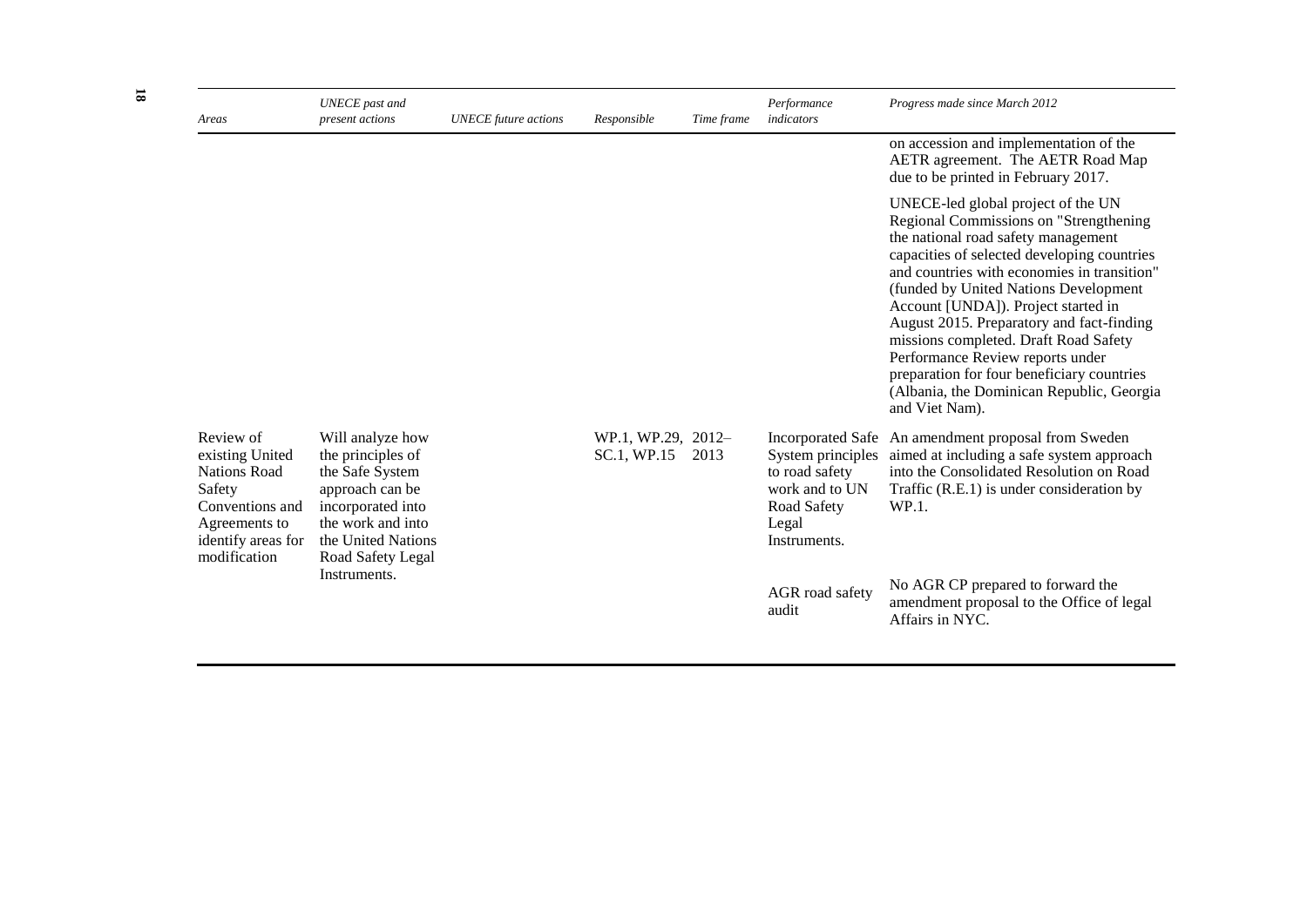| Areas                                         | <b>UNECE</b> past and<br>present actions                                                                                                                                                                                                                                                                                                                                                                                                                      | <b>UNECE</b> future actions                                                                                              | Responsible | Time frame      | Performance<br>indicators                                              | Progress made since March 2012                                                                                                                                                                                                                                                                                                                                                                                                                                                                                                                                                        |
|-----------------------------------------------|---------------------------------------------------------------------------------------------------------------------------------------------------------------------------------------------------------------------------------------------------------------------------------------------------------------------------------------------------------------------------------------------------------------------------------------------------------------|--------------------------------------------------------------------------------------------------------------------------|-------------|-----------------|------------------------------------------------------------------------|---------------------------------------------------------------------------------------------------------------------------------------------------------------------------------------------------------------------------------------------------------------------------------------------------------------------------------------------------------------------------------------------------------------------------------------------------------------------------------------------------------------------------------------------------------------------------------------|
|                                               | <b>OBJECTIVE 2: Protect Road Users</b>                                                                                                                                                                                                                                                                                                                                                                                                                        |                                                                                                                          |             |                 |                                                                        |                                                                                                                                                                                                                                                                                                                                                                                                                                                                                                                                                                                       |
| Protecting<br>Vulnerable Road<br><b>Users</b> | Amendment of the<br>1968 Convention<br>on Road Traffic<br>(instructions for<br>behaviour of<br>pedestrians)<br>focusing on<br>improving<br>pedestrian safety;<br>amending the<br>Convention on<br>Signs and Signals<br>concerning<br>behaviour at<br>pedestrian<br>crossings; adopted<br>regulation on<br>pedestrian safety in<br>2008; made special<br>reference to<br>walking through<br>THE PEP; and<br>amending the<br>consolidated<br>resolution (RE.1). | Will develop<br>guidelines for school<br>bus operation.                                                                  | WP.1        | $2011-$<br>2020 | guidelines;<br>number of<br>countries using<br>the guidelines.         | Publication of the The issue of the potential development of<br>guidelines for school bus operations was on<br>the agenda during three WP.1 sessions<br>(ECE/TRANS/WP.1/135,<br>ECE/TRANS/WP.1/137,<br>ECE/TRANS/WP.1/139), but in light of<br>greater priorities and insufficient interest by<br>WP.1 members, WP.1 decided not to pursue<br>this issue (ECE/TRANS/WP.1/139).<br>WP.1 organized a roundtable on safety of<br>two-wheeled vehicles, March 2015, Geneva<br>WP.1to consider amendment proposals on<br>vulnerable uses (following two workshops<br>in New Delhi in 2016) |
|                                               |                                                                                                                                                                                                                                                                                                                                                                                                                                                               | Will adopt new<br>biofidelic test tools<br>in UN regulations to<br>design vehicles to be<br>more pedestrian<br>friendly. | WP.29       | $2012-$<br>2013 | Number of CPs<br>applying the<br><b>United Nations</b><br>regulations. | A new UN Regulation No. 127 and an<br>amendment introducing more biofidelic test<br>tools adopted.<br>Number of new CPs: 2<br>54 countries (apply the new UN regulation<br>and amendment)<br>Total number of CPs: 54.                                                                                                                                                                                                                                                                                                                                                                 |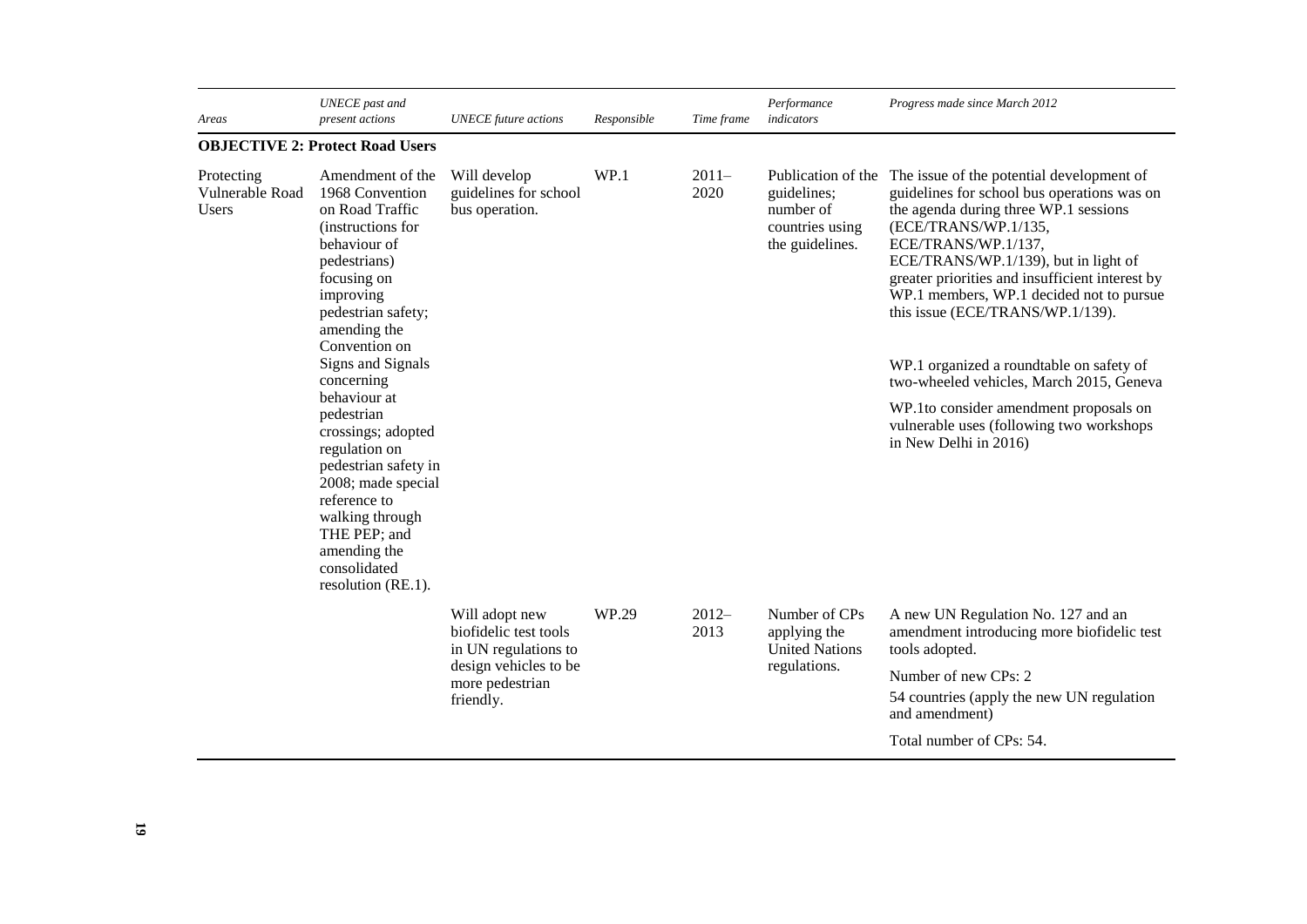| Areas | <b>UNECE</b> past and<br>present actions                                                                                                                                                | <b>UNECE</b> future actions                                                                              | Responsible             | Time frame      | Performance<br>indicators                           | Progress made since March 2012                                                                                                                                                                                                                                                                                                                                                                                                                                                                                                                 |
|-------|-----------------------------------------------------------------------------------------------------------------------------------------------------------------------------------------|----------------------------------------------------------------------------------------------------------|-------------------------|-----------------|-----------------------------------------------------|------------------------------------------------------------------------------------------------------------------------------------------------------------------------------------------------------------------------------------------------------------------------------------------------------------------------------------------------------------------------------------------------------------------------------------------------------------------------------------------------------------------------------------------------|
|       |                                                                                                                                                                                         | <b>UN Vehicle</b><br>Regulations in<br>support of safety of<br>children and young<br>people <sup>6</sup> | WP.297                  |                 |                                                     | UN Regulations Nos. 107 on Buses and<br>Coaches (kneeling buses and specific space<br>for prams or pushchair), 16 on Safety Belts<br>(ISOFIX systems), 44 on Child Restraint<br>Systems (CRS) and 129 on Enhanced Child<br>Restraint Systems (ECRS).                                                                                                                                                                                                                                                                                           |
|       | Promoted safe<br>cycling through<br>THE PEP, and<br>through the 1968<br>Convention on<br>Road Traffic<br>promoted safety<br>for cyclists and<br>their bicycles.                         | Ongoing                                                                                                  | WP.1, THE<br><b>PEP</b> | $2011-$<br>2020 |                                                     | At the Fourth High-level Meeting on<br>Transport, Health and Environment of 14-<br>16 April 2014 and the related Ministerial<br>(Paris) Declaration – City in Motion: People<br>First!, WP.1 received a Ministerial<br>invitation to consider amendments to the<br>1968 Convention on Road Signs and<br>Signals related to signs and signals for<br>cyclists and pedestrians. Due to time<br>constraints at WP.1's 69 <sup>th</sup> (September 2014)<br>session, this item has been postponed to its<br>70 <sup>th</sup> session (March 2015). |
|       | Commissioned a                                                                                                                                                                          | Ongoing                                                                                                  | WP. 29                  | 2012            | Number of CPs                                       | Number of new CPs: 4                                                                                                                                                                                                                                                                                                                                                                                                                                                                                                                           |
|       | discussion paper<br>highlighting the                                                                                                                                                    |                                                                                                          |                         |                 | applying<br>Regulation No.                          | Total number of CPs: 45                                                                                                                                                                                                                                                                                                                                                                                                                                                                                                                        |
|       | benefits of the<br>correct use of<br>helmets and their<br>specific<br>construction<br>(Regulation No.<br>22) for full head<br>coverage to<br>minimize impact in<br>case of an accident. |                                                                                                          |                         |                 | 22.                                                 | Publication of the UN Motorcycle Helmet<br>Study in 2015                                                                                                                                                                                                                                                                                                                                                                                                                                                                                       |
|       | Reached out to<br>young road users<br>by cooperating                                                                                                                                    | Will conduct road<br>safety and youth<br>programme capacity-                                             | WP.1                    | $2012-$<br>2014 | Number of road<br>safety youth<br>capacity-building | Organized a "Scouting for Global Road<br>Safety" event with the World Organization<br>of the Scout Movement, Scouting Ireland,                                                                                                                                                                                                                                                                                                                                                                                                                 |

 $6$  Added subsequent to the ITC's approval of the Plan in 2012.

 $7$  Added subsequent to the ITC's approval of the Plan in 2012.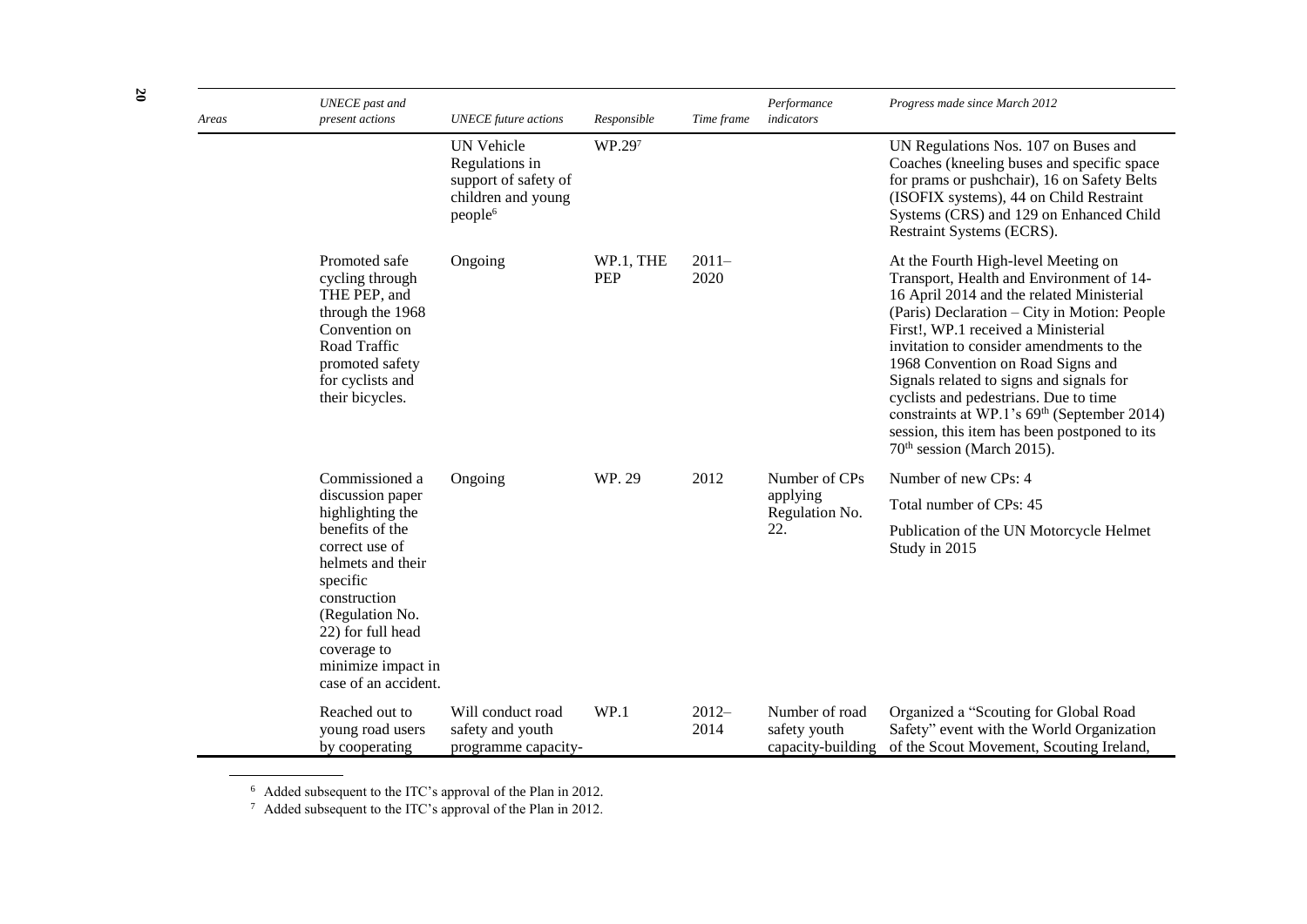| Areas                               | <b>UNECE</b> past and<br>present actions                                                                                                                                                     | <b>UNECE</b> future actions                                | Responsible | Time frame | Performance<br>indicators                                       | Progress made since March 2012                                                                                                                                          |
|-------------------------------------|----------------------------------------------------------------------------------------------------------------------------------------------------------------------------------------------|------------------------------------------------------------|-------------|------------|-----------------------------------------------------------------|-------------------------------------------------------------------------------------------------------------------------------------------------------------------------|
|                                     | with the World<br>Organization of the<br><b>Scout Movement</b><br>(WOSM), Road<br>Safety Institute<br>"Panos Mylonas",<br>Irish Scouts and<br>Hellenic Scouts.                               | building events.                                           |             |            | events.                                                         | Scouts of Greece, and Road Safety Institute<br>"Panos Mylonas" as part of the 2 <sup>nd</sup> UN<br>Global Road Safety Week in May 2013.                                |
|                                     |                                                                                                                                                                                              | Will develop<br>framework for<br>cooperation with<br>WOSM. |             |            | Future activities<br>with WOSM<br>though mutual<br>cooperation. | A spirit of cooperation fostered and<br>maintained through the two events<br>organized between the Secretariat and<br>WOSM which will facilitate future<br>cooperation. |
|                                     | Paid special                                                                                                                                                                                 |                                                            | WP.29       | $2011 -$   | Number of                                                       | Number of new CPs: 3                                                                                                                                                    |
|                                     | attention to safe<br>mobility and                                                                                                                                                            |                                                            |             | 2020       | increased CPs<br>applying                                       | Total number of CPs: 47                                                                                                                                                 |
|                                     | elderly road users<br>by adopting<br>provisions in<br><b>United Nations</b><br>Regulation No. 16<br>for safety-belts<br>load limiters to<br>reduce risk of<br>thorax rib fracture<br>injury. |                                                            |             |            | Regulation No.<br>16.                                           | UN Regulation No. 107 on Buses and<br>Coaches (kneeling buses and priority seats<br>for passengers with reduced mobility).                                              |
|                                     | Promoted safety<br>for disabled road                                                                                                                                                         |                                                            | WP.1,       |            |                                                                 | Time permitting, WP. 1 will look into this                                                                                                                              |
|                                     | users.                                                                                                                                                                                       |                                                            | WP.298      |            |                                                                 | issue.<br>UN Regulation No. 107 on Buses and                                                                                                                            |
|                                     |                                                                                                                                                                                              |                                                            |             |            |                                                                 | Coaches (kneeling buses and priority seats<br>for passengers with reduced mobility).                                                                                    |
| <b>Fighting Driver's</b><br>Fatigue |                                                                                                                                                                                              | Will conduct a<br>seminar on driver's                      | WP.1        | 2011       | Number of                                                       | A driver fatigue round table during the 62nd<br>participants at the session of WP.1 (September 2011)                                                                    |

<sup>8</sup> Added subsequent to the ITC's approval of the Plan in 2012.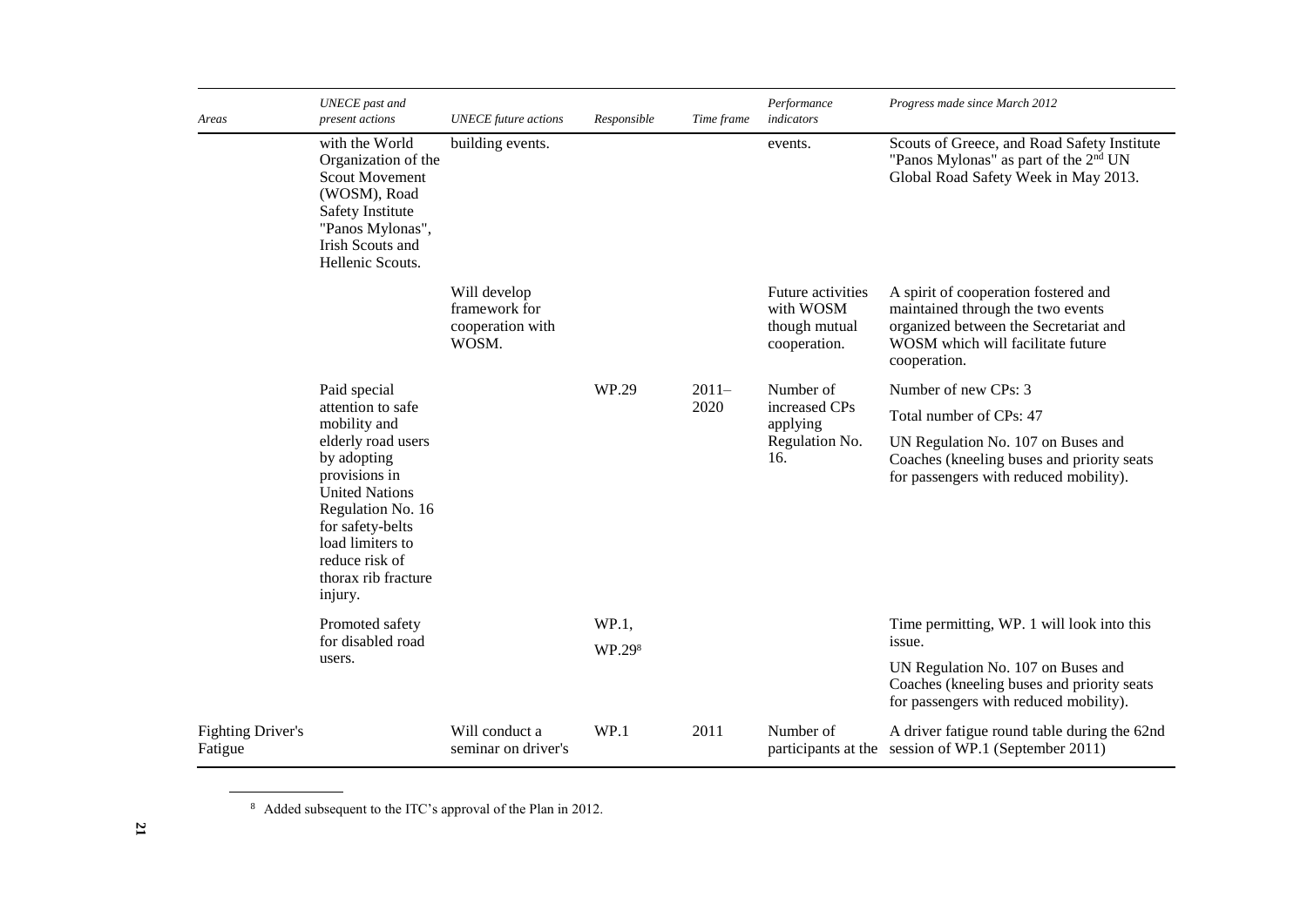| Areas                                                                                                                             | <b>UNECE</b> past and<br>present actions                                                                   | <b>UNECE</b> future actions                              | Responsible | Time frame      | Performance<br>indicators                                | Progress made since March 2012                                                                                                                                                                                                                                                                                                                                                                                                                                                                                                                                                           |
|-----------------------------------------------------------------------------------------------------------------------------------|------------------------------------------------------------------------------------------------------------|----------------------------------------------------------|-------------|-----------------|----------------------------------------------------------|------------------------------------------------------------------------------------------------------------------------------------------------------------------------------------------------------------------------------------------------------------------------------------------------------------------------------------------------------------------------------------------------------------------------------------------------------------------------------------------------------------------------------------------------------------------------------------------|
|                                                                                                                                   |                                                                                                            | fatigue.                                                 |             |                 | seminar.                                                 | organized.                                                                                                                                                                                                                                                                                                                                                                                                                                                                                                                                                                               |
|                                                                                                                                   | Focused on AETR<br>agreement related<br>to driving time and<br>rest periods of<br>professional<br>drivers. | Will establish an<br>AETR expert group.                  | SC.1        | $2012-$<br>2017 | Successful<br>amendment of<br><b>AETR</b><br>agreements. | Following UNECE Executive Committee<br>approval to establish an AETR Group of<br>Experts in September 2011, the group met<br>for 14 sessions between March 2012 and<br>February 2017. The Group has continued to<br>discuss with the aim to reach agreement the<br>amendment of article 22bis of the AETR<br>Agreement and the introduction of<br>provisions on the second generation smart<br>tachograph into the Agreement. . The<br>Agreement was amended to make Algeria,<br>Jordan, Morocco and Tunisia eligible to<br>accede. This amendment entered into force<br>on 5 July 2016. |
| <b>OBJECTIVE 3: Make Vehicles</b><br><b>Safer</b>                                                                                 |                                                                                                            |                                                          |             |                 |                                                          |                                                                                                                                                                                                                                                                                                                                                                                                                                                                                                                                                                                          |
| Encourage<br>member States to                                                                                                     | Developed 143<br><b>United Nations</b>                                                                     | Will develop new<br><b>United Nations</b>                | WP.29       | $2011-$<br>2020 | Number of CPs<br>applying United                         | Number of new CPs to the 1958<br>Agreement: 4                                                                                                                                                                                                                                                                                                                                                                                                                                                                                                                                            |
| apply and<br>promulgate motor [20] United<br>vehicle safety                                                                       | regulations and<br>Nations GTRs and                                                                        | regulations, United<br>Nations GTRs and<br>amendments on |             |                 | <b>Nations</b><br>regulations.                           | Total number of CPs to the 1958<br>Agreement: 54                                                                                                                                                                                                                                                                                                                                                                                                                                                                                                                                         |
| regulations as<br>developed by the                                                                                                | amendments to<br>update them in line                                                                       | vehicle safety.                                          |             |                 |                                                          | Number of new CPs to the 1998<br>Agreement: 1                                                                                                                                                                                                                                                                                                                                                                                                                                                                                                                                            |
| World Forum for<br>the<br>Harmonization of<br>Vehicle<br>Regulations<br>$(WP.29)$ of the<br><b>Inland Transport</b><br>Committee. | with technical<br>progress.                                                                                |                                                          |             |                 |                                                          | Total number of CPs to the 1998<br>Agreement: 36.                                                                                                                                                                                                                                                                                                                                                                                                                                                                                                                                        |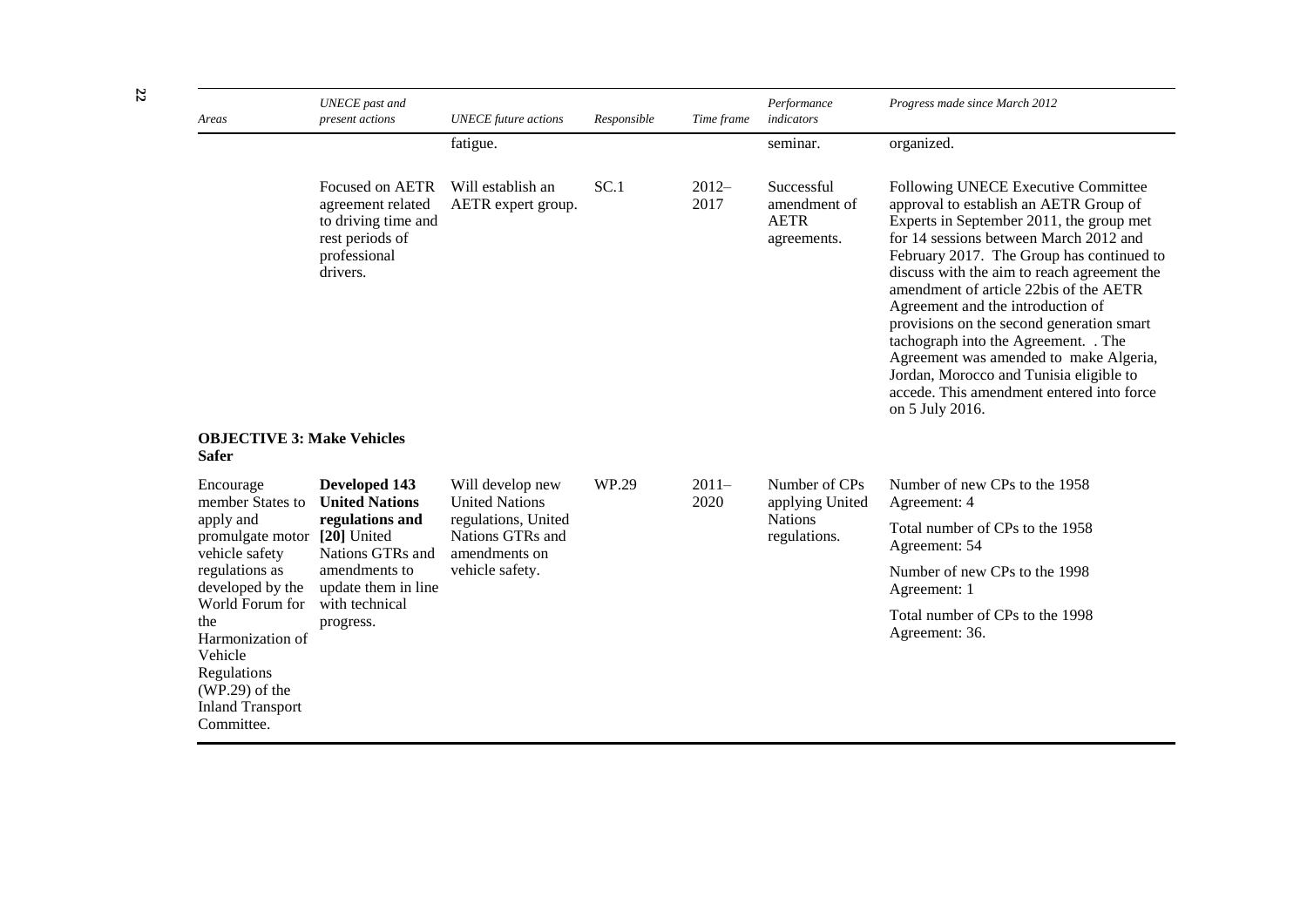| Areas                                                                             | <b>UNECE</b> past and<br>present actions                                                                                                                                                                                                                                                       | <b>UNECE</b> future actions                                     | Responsible | Time frame      | Performance<br>indicators        | Progress made since March 2012                    |
|-----------------------------------------------------------------------------------|------------------------------------------------------------------------------------------------------------------------------------------------------------------------------------------------------------------------------------------------------------------------------------------------|-----------------------------------------------------------------|-------------|-----------------|----------------------------------|---------------------------------------------------|
|                                                                                   | Participation of the<br>secretariat at the                                                                                                                                                                                                                                                     | Monitor the follow-<br>up of the                                | WP.29       | $2011-$<br>2020 | Number of CPs<br>applying United | Number of new CPs to the 1958<br>Agreement: 4     |
|                                                                                   | workshop on<br>regulatory<br>cooperation                                                                                                                                                                                                                                                       | participation of the<br>secretariat at WTO<br>Committee for the |             |                 | <b>Nations</b><br>regulations.   | Total number of CPs to the 1958<br>Agreement: 54  |
|                                                                                   | between members<br>of the World Trade                                                                                                                                                                                                                                                          | elimination of<br>technical barriers                            |             |                 |                                  | Number of new CPs to the 1998<br>Agreement: 1     |
|                                                                                   | Organization<br>(WTO) Committee<br>for the elimination<br>to technical<br>barriers to trade<br>$(TBT)$ on 9<br>November 2011.<br>Countries<br>participating were<br>encouraged to<br>apply the<br>regulations<br>developed by<br>WP.29 and to<br>accede to the 1958<br>and 1998<br>Agreements. |                                                                 |             |                 |                                  | Total number of CPs to the 1998<br>Agreement: 36. |
| Actions from<br>Regional                                                          | Commission<br>Regulation (EU)                                                                                                                                                                                                                                                                  | Monitor the follow-<br>up of the entry into                     | WP.29       | $2011-$<br>2020 | Number of CPs<br>applying United | Number of new CPs to the 1958<br>Agreement: 4     |
| Economic<br>Integration<br>Organizations                                          | No. 407/2011 of 27<br>April 2011<br>includes 62 UN                                                                                                                                                                                                                                             | force of the EU<br>Regulation.                                  |             |                 | <b>Nations</b><br>regulations.   | Total number of CPs to the 1958<br>Agreement: 54  |
| $(REIO) / CPs$ to<br>replace regional                                             | Regulations into<br>Annex IV to                                                                                                                                                                                                                                                                |                                                                 |             |                 |                                  | Number of new CPs to the 1998<br>Agreement: 1     |
| legislations with<br><b>United Nations</b><br>Regulations/Unit<br>ed Nations GTRs | Regulation (EC)<br>No. 661/2009,<br>concerning type-<br>approval<br>requirements for<br>the general safety<br>of motor vehicles,<br>which lists the<br><b>United Nations</b>                                                                                                                   |                                                                 |             |                 |                                  | Total number of CPs to the 1998<br>Agreement: 36  |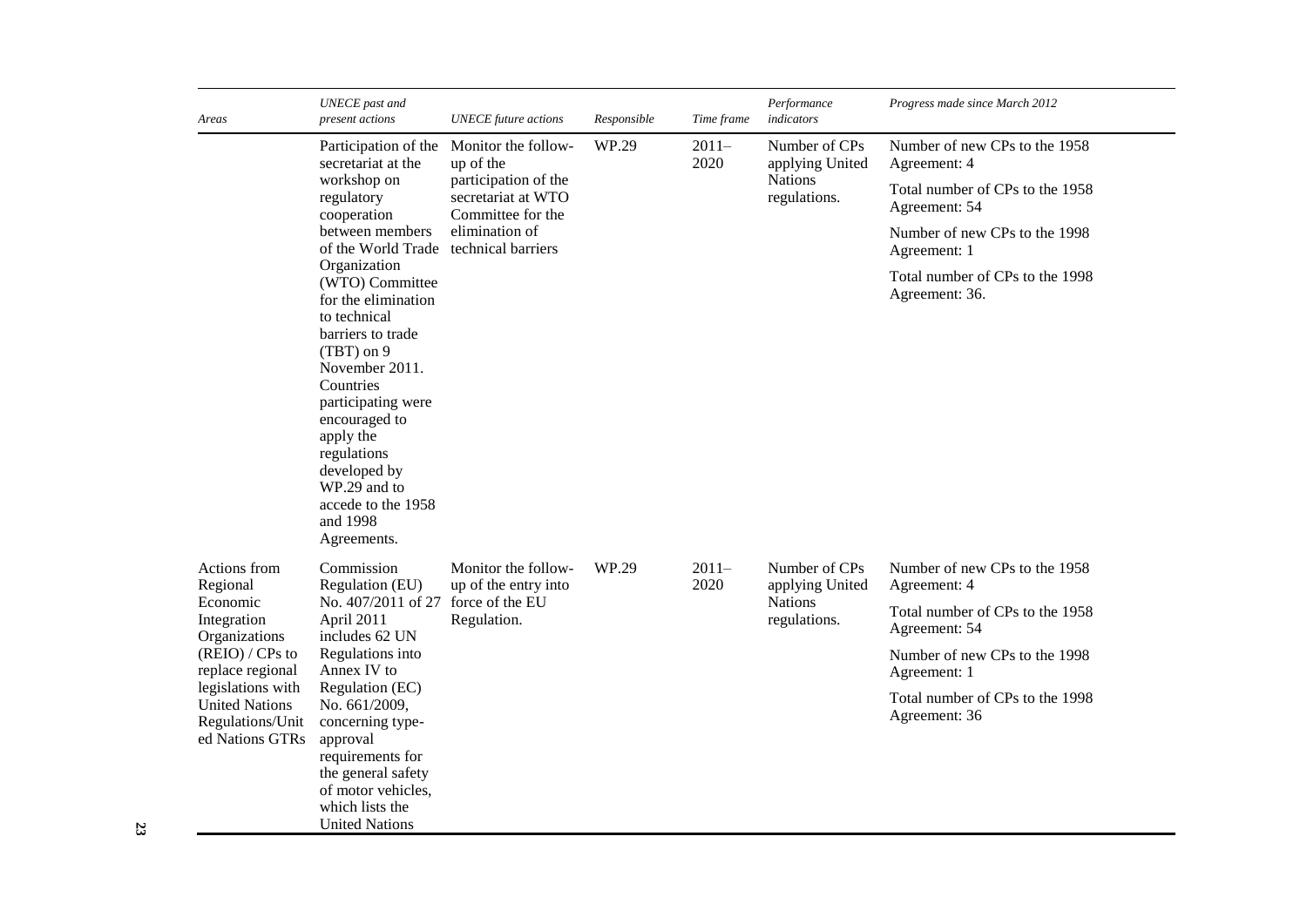| Areas                               | <b>UNECE</b> past and<br>present actions                                                                                                                                                                                                                                                    | <b>UNECE</b> future actions                                                                                                                                                        | Responsible | Time frame | Performance<br>indicators                                             | Progress made since March 2012                                                                                                                                                                                                                                    |
|-------------------------------------|---------------------------------------------------------------------------------------------------------------------------------------------------------------------------------------------------------------------------------------------------------------------------------------------|------------------------------------------------------------------------------------------------------------------------------------------------------------------------------------|-------------|------------|-----------------------------------------------------------------------|-------------------------------------------------------------------------------------------------------------------------------------------------------------------------------------------------------------------------------------------------------------------|
|                                     | regulations that<br>apply on a<br>compulsory basis.                                                                                                                                                                                                                                         |                                                                                                                                                                                    |             |            |                                                                       |                                                                                                                                                                                                                                                                   |
| Passive and<br><b>Active Safety</b> | Drafted and<br>adopted United<br>and United Nations child restraint<br>GTRs on: child<br>restraints systems,<br>whiplash injury                                                                                                                                                             | Will draft and adopt<br>a new United<br>Nations regulations Nations regulation on<br>systems to improve<br>child protection.                                                       | WP.29       | 2012       | Number of CPs<br>applying the<br><b>United Nations</b><br>regulation. | A new UN Regulation on Child Restraint<br>Systems introducing new provisions on<br>lateral impact and anti-rotation movements<br>adopted. Supported by brochures and<br>leaflets produced by UNECE to promote<br>awareness at the global level (February<br>2016) |
|                                     | prevention,<br>frontal/lateral/rear<br>crash protection,<br>safety-belts and<br>their anchorages,<br>protection against<br>electric shocks in<br>electric and hybrid<br>vehicles.                                                                                                           |                                                                                                                                                                                    |             |            | 53 out of 54 CPs apply the United Nations<br>Regulation.              |                                                                                                                                                                                                                                                                   |
|                                     | Regulations passed<br>on Passive Safety<br>(crash worthiness),<br>Safety belts, 1970;<br>Protective helmets,<br>1972; Child<br><b>Restraint Systems</b><br>(CRS), 1981;<br>Frontal and lateral<br>crash tests, 1995;<br>Pedestrian safety,<br>2008; Hybrid and<br>Electric safety,<br>2010. | Will amend current<br><b>United Nations</b><br>Regulation and<br><b>United Nations GTR</b><br>on head restraints to<br>introduce new<br>provisions to reduce<br>whiplash injuries. | WP.29       | 2012       | Number of CPs<br>applying the<br><b>United Nations</b><br>Regulation. | Work still in progress. No changes to the<br>number of CPs.                                                                                                                                                                                                       |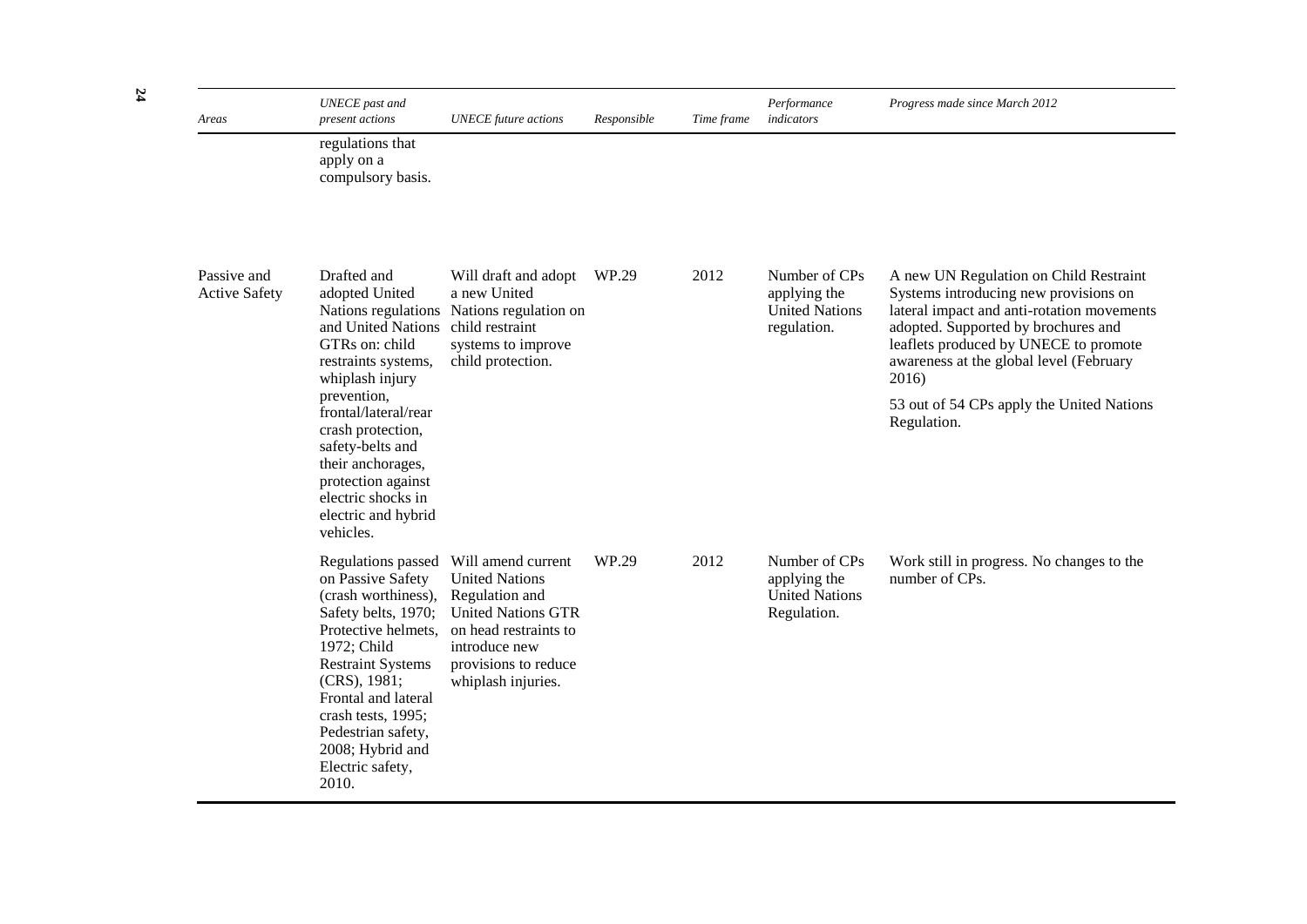| Areas | UNECE past and<br>present actions | <b>UNECE</b> future actions                                                                                                                                                                                                                                  | Responsible | Time frame      | Performance<br>indicators                                                 | Progress made since March 2012                                                                          |
|-------|-----------------------------------|--------------------------------------------------------------------------------------------------------------------------------------------------------------------------------------------------------------------------------------------------------------|-------------|-----------------|---------------------------------------------------------------------------|---------------------------------------------------------------------------------------------------------|
|       |                                   | Will adopt new<br><b>United Nations</b>                                                                                                                                                                                                                      | WP.29       | 2012            | Number of CPs<br>applying the new                                         | Amendments to UN Regulation No. 100 to<br>cover electric vehicles of any kind adopted.                  |
|       |                                   | Regulation/United<br>Nations GTR and<br>amend existing ones                                                                                                                                                                                                  |             |                 | <b>United Nations</b><br>Regulation.                                      | 45 out of 54 CPs apply the United Nations<br>Regulation.                                                |
|       |                                   | to improve safety of                                                                                                                                                                                                                                         |             |                 |                                                                           | Number of new CPs: 4.                                                                                   |
|       |                                   | electric/hybrid/<br>hydrogen vehicles.                                                                                                                                                                                                                       |             |                 |                                                                           | [New draft UN GTR [No. 20] on Electric<br><b>Vehicle Safety (EVS)]</b>                                  |
|       |                                   |                                                                                                                                                                                                                                                              | WP.29       | 2015            | Number of CPs<br>applying the new<br><b>United Nations</b><br>Regulation. | UN Regulation No. 136 to cover electric<br>safety of Vehicles of Category L (Mopeds,<br>motorcycles)    |
|       |                                   |                                                                                                                                                                                                                                                              |             |                 |                                                                           | 54 out of 54 CPs apply the United Nations<br>Regulation.                                                |
|       |                                   |                                                                                                                                                                                                                                                              |             |                 |                                                                           | Number of new CPs: 3                                                                                    |
|       |                                   | Will develop<br>amendments to the<br><b>United Nations</b>                                                                                                                                                                                                   | WP.29       | 2015            | Number of CPs<br>applying the<br><b>United Nations</b><br>regulations.    | New United Nations Regulation No. 137<br>(on frontal impact with focus on restraint<br>systems) adopted |
|       |                                   | Regulation on frontal<br>collision with<br>particular attention<br>on protecting older<br>occupants, female<br>occupants and also<br>focus on optimizing<br>vehicles' structural<br>interaction to<br>improve self-<br>protection and<br>partner protection. |             |                 |                                                                           | 53 out of 54 CPs apply the United Nations<br>Regulation.                                                |
|       |                                   | Will establish new<br>Regulations on:                                                                                                                                                                                                                        | WP.29       | $2012-$<br>2015 | Number of CPs<br>applying the                                             | A new UN GTR No. 14 on Pole Side<br>impact adopted.                                                     |
|       |                                   | Child Restraint<br>Systems, 2012; Pole<br>side test, 2012;                                                                                                                                                                                                   |             |                 | <b>United Nations</b><br>regulations.                                     | 24 out of 34 CPs apply this<br>UN GTR.                                                                  |
|       |                                   | Hydrogen & Fuel                                                                                                                                                                                                                                              |             |                 |                                                                           | UN GTR No. 13 on safety of                                                                              |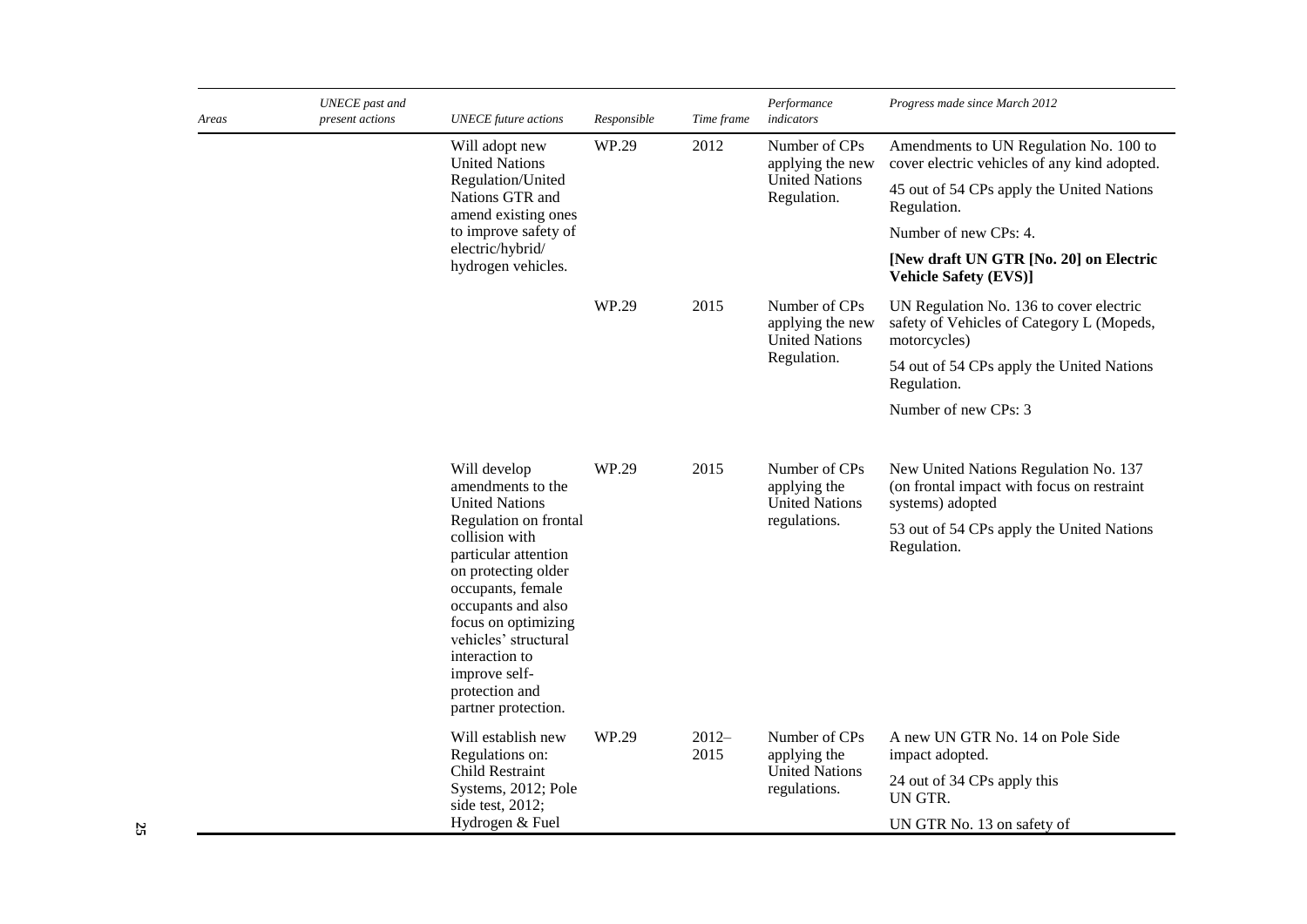| Areas                                                                                 | <b>UNECE</b> past and<br>present actions                                                                                                                                           | <b>UNECE</b> future actions                                                                          | Responsible | Time frame                                             | Performance<br>indicators                                                   | Progress made since March 2012                                                                                      |
|---------------------------------------------------------------------------------------|------------------------------------------------------------------------------------------------------------------------------------------------------------------------------------|------------------------------------------------------------------------------------------------------|-------------|--------------------------------------------------------|-----------------------------------------------------------------------------|---------------------------------------------------------------------------------------------------------------------|
|                                                                                       |                                                                                                                                                                                    | Cell vehicles                                                                                        |             |                                                        |                                                                             | hybrid/hydrogen vehicles adopted.                                                                                   |
|                                                                                       |                                                                                                                                                                                    | (HFCV) safety,<br>2012; Harmonization<br>of dummies, 2013;                                           |             |                                                        |                                                                             | 23 out of 36 CPs apply this<br>UN GTR.                                                                              |
|                                                                                       |                                                                                                                                                                                    | Crash compatibility,<br>2015.                                                                        |             |                                                        |                                                                             | New UN Regulation on safety of<br>hybrid/hydrogen vehicles (not in force when<br>publishing this document) adopted. |
|                                                                                       | Adopted new UN<br>Regulation No. 130<br>on Lane Departure<br><b>Warning System</b><br>(LDWS). <sup>9</sup>                                                                         | Will continue to<br>update the UN<br>regulations in line<br>with technical<br>progress.              | WP.29       | 2012-<br>2020                                          | Number of CPs<br>applying the<br><b>United Nations</b><br>Regulations.      | 54 out of 54 CPs apply this United Nations<br>Regulation.                                                           |
|                                                                                       | Adopted new UN<br>Regulation No.<br>131 on Advanced<br>Emergency<br><b>Braking System</b><br>(AEBS). <sup>10</sup>                                                                 | Will continue to<br>update the UN<br>regulations in line<br>with technical<br>progress.              | WP.29       | 2012-<br>2013                                          | Number of CPs<br>applying the<br><b>United Nations</b><br>regulations.      | 54 out of 54 CPs apply this United Nations<br>Regulation.                                                           |
| Vehicle Design<br>(Develop                                                            | Drafted technical<br>Will apply<br>Regulation No. 118<br>prescriptions on<br>the burning<br>behaviour<br>and coaches.<br>parameters of<br>materials used for<br>buses and coaches. |                                                                                                      | WP.29       | new buses<br>and<br>coaches                            | 2 years for Number of<br>countries<br>applying<br>Regulation No.<br>118/01. | 50 out of 54 CPs apply the United Nations<br>Regulation.                                                            |
| technical<br>provisions on the<br>construction of<br>vehicles and their<br>equipment) |                                                                                                                                                                                    | on Improve the fire<br>safety level in buses                                                         |             |                                                        |                                                                             | Number of new CPs: 4                                                                                                |
|                                                                                       | Drafted technical<br>prescriptions on<br>superstructure of<br>buses and coaches,<br>the installation of<br>fire suppression                                                        | Will apply<br>Regulation No. 107<br>ensuring accessible<br>seats for persons of<br>reduced mobility. | WP.29       | $3$ to $4$<br>years for<br>new buses<br>and<br>coaches | Number of<br>countries<br>applying<br>Regulation No.<br>107/07.             | 48 out of 54 CPs apply the United Nations<br>regulation.<br>Number of new CPs: 4                                    |

 $9$  Action added subsequent to ITC's approval of the Plan in 2012.

<sup>10</sup> Action added subsequent to ITC's approval of the Plan in 2012.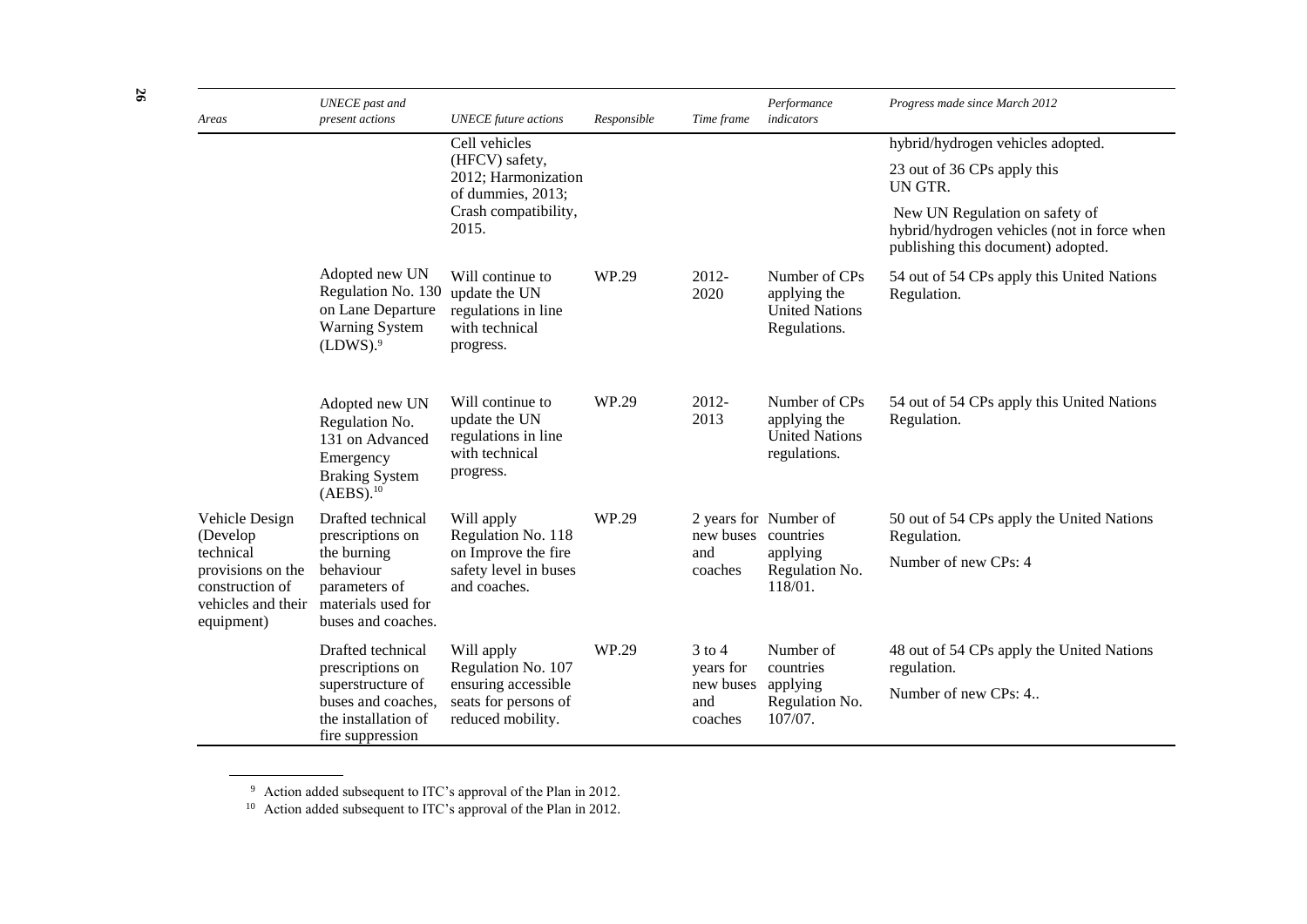| Areas                        | <b>UNECE</b> past and<br>present actions                                                                                                                                                                                                                                              | <b>UNECE</b> future actions                                                                                                                 | Responsible           | Time frame      | Performance<br>indicators                                                      | Progress made since March 2012                                                                                                                                                                                                                                                                   |
|------------------------------|---------------------------------------------------------------------------------------------------------------------------------------------------------------------------------------------------------------------------------------------------------------------------------------|---------------------------------------------------------------------------------------------------------------------------------------------|-----------------------|-----------------|--------------------------------------------------------------------------------|--------------------------------------------------------------------------------------------------------------------------------------------------------------------------------------------------------------------------------------------------------------------------------------------------|
|                              | systems and<br>improved<br>accommodation /<br>accessibility for<br>passengers with<br>reduced mobility.                                                                                                                                                                               |                                                                                                                                             |                       |                 |                                                                                |                                                                                                                                                                                                                                                                                                  |
|                              | Drafted technical                                                                                                                                                                                                                                                                     | Will apply                                                                                                                                  | WP.29                 |                 | 2 years for Number of                                                          | Work in progress.                                                                                                                                                                                                                                                                                |
|                              | prescriptions on<br>indirect vision                                                                                                                                                                                                                                                   | Regulation No. 46<br>for camera monitor<br>systems (mirrors & systems replacing all                                                         |                       | new<br>vehicles | countries<br>applying<br>Regulation No.<br>$46/03$ .                           | 41 out of 51 CPs apply the United Nations<br>Regulation.                                                                                                                                                                                                                                         |
|                              | camera<br>monitoring) in<br>trucks and buses.                                                                                                                                                                                                                                         | mirrors in vehicles.                                                                                                                        |                       |                 |                                                                                | Number of new CPs: 1.                                                                                                                                                                                                                                                                            |
| Vehicle Design<br>(con't.)   | WP.29<br>Drafted technical<br>2 years for Number of<br>Will apply<br>Regulation No. 43 to<br>prescriptions for<br>countries<br>new<br>reduced burn rate for<br>vehicles' safety<br>vehicles<br>applying<br>glazing materials<br>rigid plastic panes.<br>43/01.<br>including plastics. |                                                                                                                                             |                       |                 |                                                                                | 45 out of 51 CPs apply the United Nations<br>Regulation.                                                                                                                                                                                                                                         |
|                              |                                                                                                                                                                                                                                                                                       | Regulation No.                                                                                                                              | Number of new CPs: 2. |                 |                                                                                |                                                                                                                                                                                                                                                                                                  |
| Quiet Road                   | Drafted a first set                                                                                                                                                                                                                                                                   | Will adopt new                                                                                                                              | WP.29                 | $2012-$         | Number of                                                                      | Guidelines in R.E.3 inserted.                                                                                                                                                                                                                                                                    |
| Transport<br>Vehicles (QRTV) | of guidelines to be<br>adopted on                                                                                                                                                                                                                                                     | <b>United Nations GTR</b><br>to ensure electric and                                                                                         |                       | 2013            | countries<br>applying the                                                      | Work in progress for a new GTR.                                                                                                                                                                                                                                                                  |
|                              | technical aspects of<br><b>QRTV</b> (inserted<br>into the<br>Consolidated<br>Resolution on the<br>Construction of<br>Vehicles [R.E.3]).                                                                                                                                               | hybrid vehicles<br>audibility.                                                                                                              |                       |                 | <b>United Nations</b><br>Regulation.                                           | No changes to the number of CPs.                                                                                                                                                                                                                                                                 |
|                              | Drafted a new<br>Regulation on<br>QRTV under the<br>1958 Agreement                                                                                                                                                                                                                    | Will present the draft WP.29<br>Regulation for<br>adoption. Following<br>its adoption and<br>entry into force, will<br>apply the Regulation |                       |                 | Number of<br>countries<br>applying the<br><b>United Nations</b><br>Regulation. | A new UN Regulation No. 138 on Quiet<br>Road Transport Vehicles (QRTV), provides<br>for specific sound emissions of electric or<br>hybrid vehicles when stationary or moving<br>at low speeds. 53 countries started applying<br>this Regulation as of its entry into force on<br>5 October 2016. |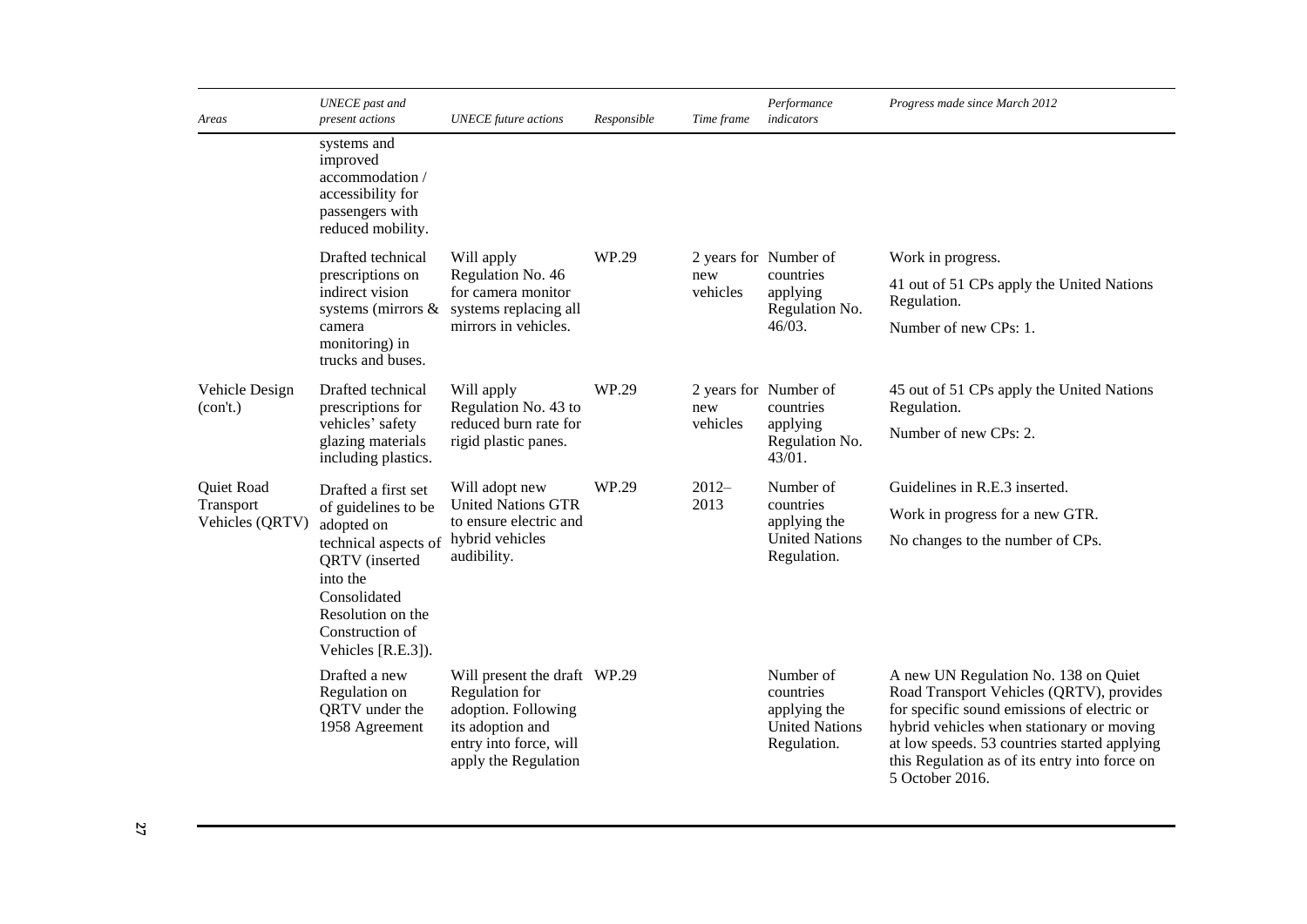| Areas                                                          | <b>UNECE</b> past and<br>present actions                                                              | <b>UNECE</b> future actions                                                                        | Responsible | Time frame                       | Performance<br>indicators                                                                | Progress made since March 2012                                                                                                                        |
|----------------------------------------------------------------|-------------------------------------------------------------------------------------------------------|----------------------------------------------------------------------------------------------------|-------------|----------------------------------|------------------------------------------------------------------------------------------|-------------------------------------------------------------------------------------------------------------------------------------------------------|
| Periodical<br>Technical<br>Inspections<br>Convention<br>(1997) | Adopted of a new<br>rule on<br>roadworthiness.                                                        | Will conduct annual<br>capacity-building<br>workshops.                                             | WP.29       | 2012                             | Number of<br>capacity-building<br>workshops<br>conducted.                                | Work in progress for further amendments.                                                                                                              |
|                                                                | Introduced safety                                                                                     |                                                                                                    | WP.29       | $2012-$                          | Successful                                                                               | Work in progress for further amendments.                                                                                                              |
|                                                                | regulation annex to<br>the Agreement.                                                                 |                                                                                                    |             | 2013                             | introduction of<br>safety regulation<br>annex to the<br>Agreement.                       | Preparation for additional requirements<br>related to test equipment, training and skills<br>of inspectors as well as supervision of test<br>centres. |
|                                                                |                                                                                                       |                                                                                                    |             |                                  |                                                                                          | Two new Contracting Parties                                                                                                                           |
|                                                                |                                                                                                       |                                                                                                    |             |                                  |                                                                                          | Total number of Contracting Parties: 14                                                                                                               |
| <b>Dangerous Goods</b>                                         | <b>OBJECTIVE 4: Improve Safety of Transport of</b>                                                    |                                                                                                    |             |                                  |                                                                                          |                                                                                                                                                       |
| Safety of<br>Transport of<br>Dangerous Goods                   | Provided practical<br>information of<br>administrative or<br>technical nature on<br>implementation of | Ongoing and will<br>further develop and<br>expand with<br>training/capacity-<br>building material. | WP. 15      | S                                | Continuou Information<br>available on<br><b>UNECE</b><br>Transport<br>Division website   | ADR road map developed and printed in<br>2013. Information available and regularly<br>updated at<br>http://www.unece.org/trans/danger/danger.h<br>tml |
|                                                                | conventions on<br>website (ADR<br>Chapter 1.9).                                                       |                                                                                                    |             |                                  | and up to date                                                                           | List of competent authorities for Inland<br>transport added in 2017.                                                                                  |
|                                                                | Fostered<br>cooperation<br>between<br><b>Contracting Parties</b><br>(ADR Chapter<br>$1.8$ ).          | Will continue<br>fostering cooperation<br>between CPs (ADR<br>Chapter 1.8).                        | WP. 15      | Continuou Effective<br>${\bf S}$ | cooperation<br>between CPs                                                               | Several multilateral agreements signed<br>among CPs (more than 100 signatures in<br>2013, 78 signatures in 2014, 6 in 2015 and<br>28 in 2016).        |
|                                                                | Providing<br>specification on the request of CPs if<br>safety obligations                             | Will be updated at<br>necessary.                                                                   | WP. 15      | $S -$<br>Updates                 | Continuou Enforcement<br>measures enacted<br>in national law<br>(controls,<br>penalties) | Amendments to Chapter 1.4 of ADR,<br>adopted in 2013-2014 for entry into force<br>on 1 January 2015.                                                  |
|                                                                | to the various<br>participants in the<br>carriage of<br>dangerous goods                               |                                                                                                    |             | every 2<br>years<br>when         |                                                                                          | Amendments to Chapter 1.4 of ADR,<br>adopted in 2015-2016 for entry into force<br>on 1 January 2015.                                                  |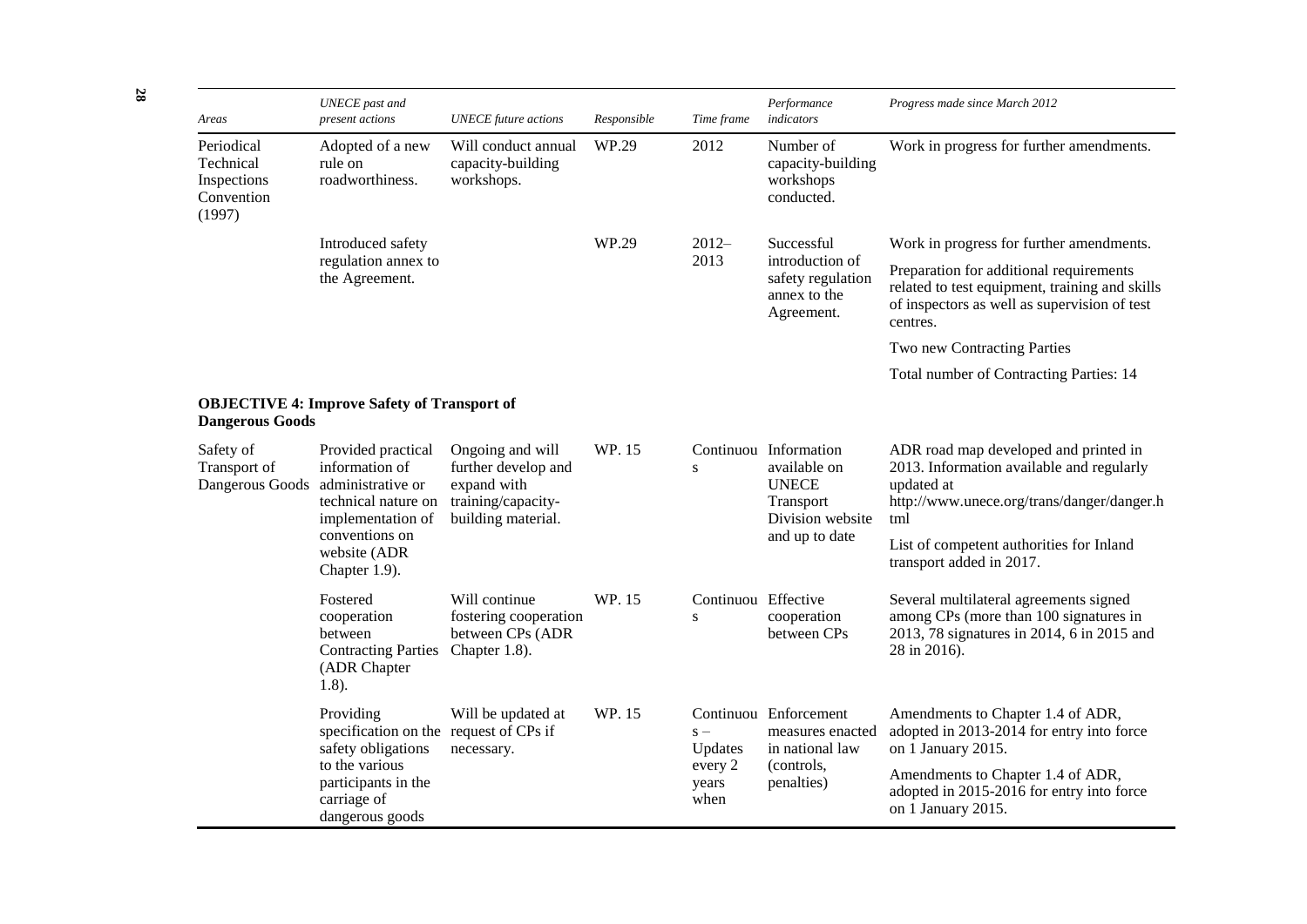| Areas | <b>UNECE</b> past and<br>present actions                                                                                                                                                                                                                               | <b>UNECE</b> future actions                                                                                                      | Responsible | Time frame                                                | Performance<br>indicators                                                                                                                                                                              | Progress made since March 2012                                                                                                                                                                                                                                                                                                                                                                                                                                                                                                                                                                                         |
|-------|------------------------------------------------------------------------------------------------------------------------------------------------------------------------------------------------------------------------------------------------------------------------|----------------------------------------------------------------------------------------------------------------------------------|-------------|-----------------------------------------------------------|--------------------------------------------------------------------------------------------------------------------------------------------------------------------------------------------------------|------------------------------------------------------------------------------------------------------------------------------------------------------------------------------------------------------------------------------------------------------------------------------------------------------------------------------------------------------------------------------------------------------------------------------------------------------------------------------------------------------------------------------------------------------------------------------------------------------------------------|
|       | (ADR Chapter<br>$1.4$ ).                                                                                                                                                                                                                                               |                                                                                                                                  |             | necessary                                                 |                                                                                                                                                                                                        |                                                                                                                                                                                                                                                                                                                                                                                                                                                                                                                                                                                                                        |
|       | Provided<br>requirements for<br>instructions in<br>writing to be on-<br>board vehicles<br>carrying dangerous<br>goods in order to<br>inform drivers of<br>the emergency<br>action to be taken<br>to protect<br>themselves in case<br>of accident (ADR<br>Chapter 5.4). | Will continue to<br>review.                                                                                                      | WP. 15      | $S -$<br>Updates<br>every 2<br>years<br>when<br>necessary | Continuou Instructions<br>available on<br><b>UNECE</b> website<br>in all languages<br>of CPs.<br>Instructions<br>available on<br>board the<br>vehicles in a<br>language<br>understood by the<br>driver | Amendments to the instructions in writing,<br>to take into account the use of electronic<br>cigarettes and to improve user friendliness<br>were adopted for entry into force on 1<br>January 2015.<br>Amendments to the instructions in writing,<br>to take into account the carriage of<br>polymerizing substances and the use of new<br>labels for packages containing lithium<br>batteries and to improve user friendliness<br>were adopted for entry into force on 1<br>January 2017.                                                                                                                              |
|       | Provided<br>requirements for<br>construction of<br>vehicles intended<br>for the carriage of<br>dangerous goods,                                                                                                                                                        | Will continue to<br>review (in light of<br>safety techniques<br>development and<br>lessons learned from<br>experience/accidents) | WP. 15      | $s -$<br>Updates<br>every 2<br>years<br>when              | Continuou Number of ADR<br>vehicle<br>certificates issued<br>or renewed every<br>year                                                                                                                  | Several amendments to Part 9 of ADR,<br>related to construction of vehicles intended<br>for the carriage of dangerous goods, their<br>approval and their periodic technical<br>inspection were adopted in 2013-2014 for<br>entry into force on 1 January 2015.                                                                                                                                                                                                                                                                                                                                                         |
|       | their approval and<br>their periodic<br>technical<br>inspection (ADR<br>Part 9).                                                                                                                                                                                       |                                                                                                                                  |             | necessary                                                 |                                                                                                                                                                                                        | Several amendments to Part 9 of ADR,<br>related to construction of vehicles intended<br>for the carriage of dangerous goods, their<br>approval and their periodic technical<br>inspection were adopted in 2015-2016 for<br>entry into force on 1 January 2017. The<br>provisions for the construction and<br>equipment of vehicles have been simplified.<br>The provisions for electric systems for<br>vehicles were revised to take into account<br>technical progress and the availability of<br>new electronic systems. New provisions<br>were adopted to permit the use of gaseous<br>fuels for some ADR vehicles. |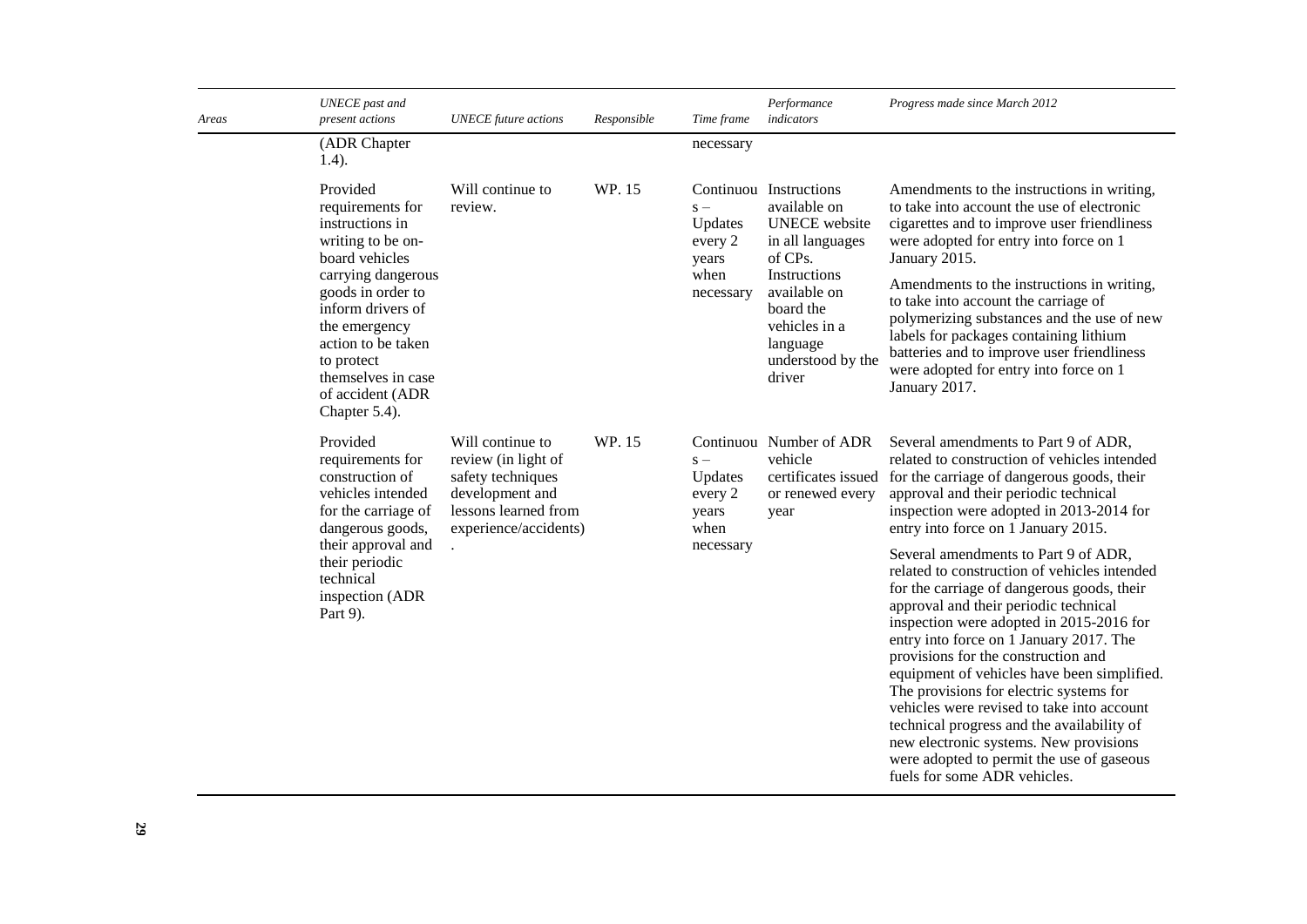| Areas | <b>UNECE</b> past and<br>present actions                                                                                                                                                       | <b>UNECE</b> future actions                                                                                                                          | Responsible | Time frame                                                                       | Performance<br>indicators                       | Progress made since March 2012                                                                                                                                                                                                                                                                                                                                                                                                                                   |
|-------|------------------------------------------------------------------------------------------------------------------------------------------------------------------------------------------------|------------------------------------------------------------------------------------------------------------------------------------------------------|-------------|----------------------------------------------------------------------------------|-------------------------------------------------|------------------------------------------------------------------------------------------------------------------------------------------------------------------------------------------------------------------------------------------------------------------------------------------------------------------------------------------------------------------------------------------------------------------------------------------------------------------|
|       | Provided<br>requirements for<br>construction,<br>testing, approval<br>and periodic<br>inspection of<br>transport<br>equipment such as<br>tanks, containers,<br>packaging, etc<br>(ADR Part 6). | Will continue to<br>review (in light of<br>safety techniques<br>development and<br>lessons learned from<br>experience/accidents).                    | WP. 15      | Continuou Effective<br>$S -$<br>Updates<br>every 2<br>years<br>when<br>necessary | application<br>(measured by<br>controls by CPs) | Several amendments to Part 6 of ADR,<br>providing requirements for construction,<br>testing, approval and periodic inspection of<br>transport equipment, were adopted in 2013-<br>2014 for entry into force on 1 January 2015.<br>Several amendments to Part 6 of ADR,<br>providing requirements for construction,<br>testing, approval and periodic inspection of<br>transport equipment, were adopted in 2015-<br>2016 for entry into force on 1 January 2017. |
|       | Provided<br>requirements for<br>safe loading,<br>stowage,<br>segregation of                                                                                                                    | Will continue to<br>review (in light of<br>safety techniques<br>development and<br>lessons learned from<br>dangerous goods in experience/accidents). | WP. 15      | Continuou Effective<br>$S -$<br>Updates<br>every 2<br>years<br>when              | application<br>(measured by<br>controls by CPs) | Several amendments to Part 7 of ADR,<br>providing requirements for safe loading,<br>stowage, segregation of dangerous goods in<br>vehicles and freight containers, and their<br>unloading, were adopted in 2013-2014 for<br>entry into force on 1 January 2015.                                                                                                                                                                                                  |
|       | vehicles and<br>freight containers,<br>and their unloading<br>(ADR Part 7).                                                                                                                    |                                                                                                                                                      |             | necessary                                                                        |                                                 | Several amendments to Part 7 of ADR,<br>providing requirements for safe loading,<br>stowage, segregation of dangerous goods in<br>vehicles and freight containers, and their<br>unloading, were adopted in 2015-2016 for<br>entry into force on 1 January 2017. New<br>provisions were added to regulate the use of<br>flexible bulk containers                                                                                                                  |
|       | Provided<br>requirements for<br>the operation of<br>vehicles carrying<br>dangerous goods<br>(speed limitation,<br>use of parking                                                               | Will continue to<br>review (in light of<br>safety techniques<br>development and<br>lessons learned from<br>experience/accidents).                    | WP. 15      | Continuou Effective<br>$S -$<br>Updates<br>every 2<br>years<br>when<br>necessary | application<br>(measured by<br>controls by CPs) | Several amendments to Parts 8 and 9 of<br>ADR, providing requirements for the<br>operation of vehicles carrying dangerous<br>goods (speed limitation, use of parking<br>brakes and wheel chocks, supervision, etc.,<br>were adopted in 2013-2014 for entry into<br>force on 1 January 2015.                                                                                                                                                                      |
|       | brakes and wheel<br>chocks,<br>supervision).<br>(ADR Parts 8 and<br>9).                                                                                                                        |                                                                                                                                                      |             |                                                                                  |                                                 | Several amendments to Parts 8 and 9 of<br>ADR, providing requirements for the<br>operation of vehicles carrying dangerous<br>goods (speed limitation, use of parking<br>brakes and wheel chocks, supervision, etc.,                                                                                                                                                                                                                                              |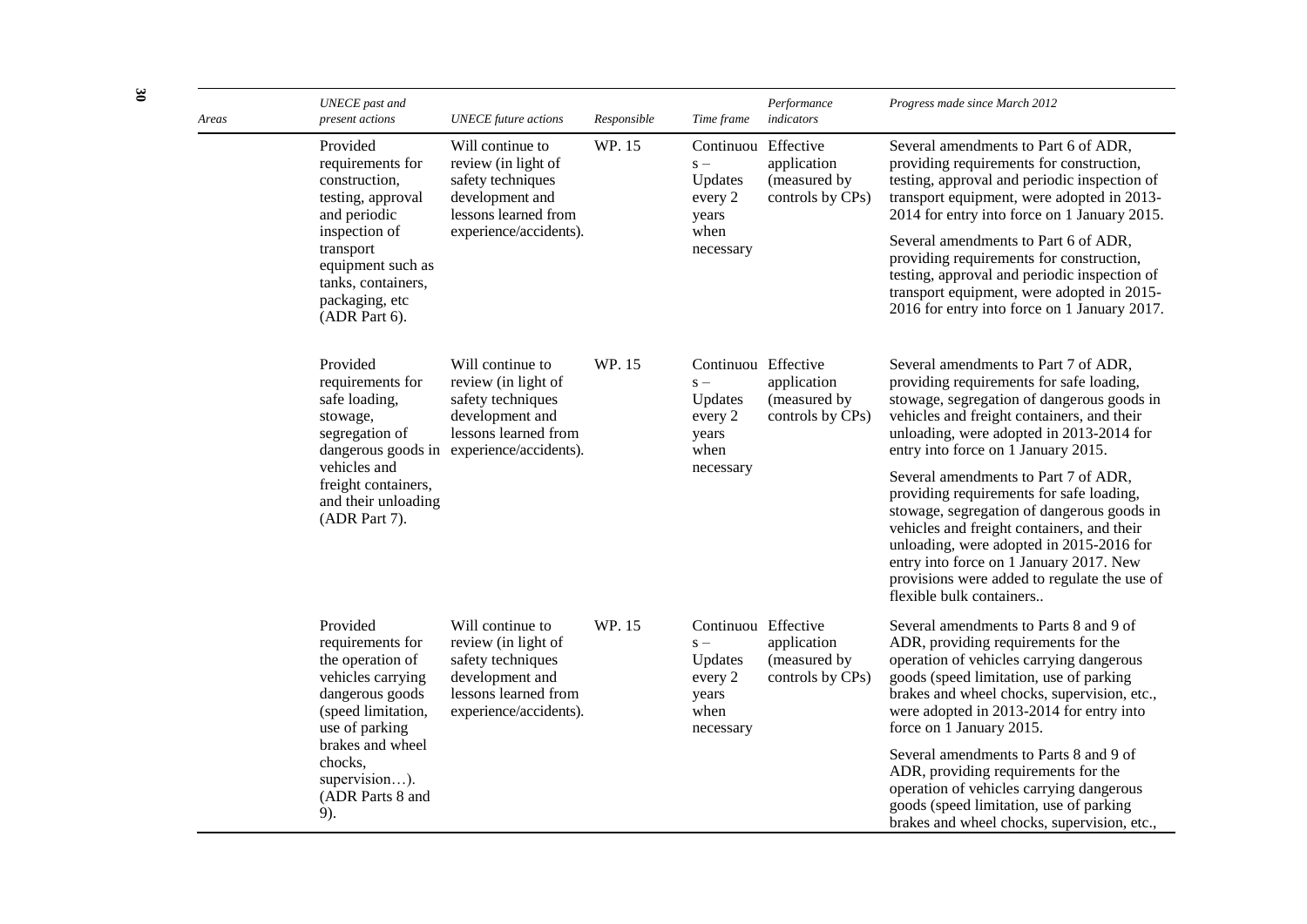| Areas                                                                    | UNECE past and<br>present actions                                                                                                                                                                                                                                                                                                                                                                                                 | <b>UNECE</b> future actions                                                                                                                                                                                                                                                | Responsible | Time frame                       | Performance<br>indicators                                                                                                                                                                                                                       | Progress made since March 2012                                                                                                                                                                                                                                                                                                                                                                                                                                                                                          |
|--------------------------------------------------------------------------|-----------------------------------------------------------------------------------------------------------------------------------------------------------------------------------------------------------------------------------------------------------------------------------------------------------------------------------------------------------------------------------------------------------------------------------|----------------------------------------------------------------------------------------------------------------------------------------------------------------------------------------------------------------------------------------------------------------------------|-------------|----------------------------------|-------------------------------------------------------------------------------------------------------------------------------------------------------------------------------------------------------------------------------------------------|-------------------------------------------------------------------------------------------------------------------------------------------------------------------------------------------------------------------------------------------------------------------------------------------------------------------------------------------------------------------------------------------------------------------------------------------------------------------------------------------------------------------------|
|                                                                          |                                                                                                                                                                                                                                                                                                                                                                                                                                   |                                                                                                                                                                                                                                                                            |             |                                  |                                                                                                                                                                                                                                                 | were adopted in 2015-2016 for entry into<br>force on 1 January 2017.                                                                                                                                                                                                                                                                                                                                                                                                                                                    |
| Safety of<br>Transport of<br>Dangerous Goods mandated by the<br>(con't.) | The informal<br>working group<br>Joint Meeting<br>RID/ADR/ADN<br>(WP.15/AC.1)<br>considered<br>information<br>provided by<br>telematics that<br>could enhance the<br>safety and security<br>of the transport of<br>dangerous goods<br>and facilitate such<br>transport, the<br>cost/benefit<br>analysis of<br>utilizing telematics<br>in road transport of<br>dangerous goods<br>and of the related<br>technical<br>requirements. | Ongoing work of the WP. 15<br>informal working<br>group on the basis of<br>the work programme<br>adopted by the Joint<br>Meeting: Proposals<br>of amendments to<br>ADR to include<br>prescriptions for the<br>use of telematics for<br>the carriage of<br>dangerous goods. |             | $2010 -$<br>2014                 | Adoption of<br>amendments to<br>RID/ADR/ADN<br>for entry into<br>force in 2017 or<br>of guidelines for<br>initial<br>implementation<br>on voluntary<br>basis pending<br>availability of all<br>required<br>technology in all<br>CP <sub>S</sub> | Ongoing work. The informal working group<br>on telematics met twice in 2013 and 2014.<br>An agreement on the system architecture<br>was reached in 2013.<br>The informal working group met in October<br>2015 and made an impact assessment of the<br>implementation of the proposed system<br>architecture<br>Ongoing projects and tests in real<br>conditions with the objective of delivering<br>an interoperable system of transport<br>telematics for the safe and secure transport<br>of dangerous goods by road. |
|                                                                          | Promoted the use<br>of multimodal<br>solutions through                                                                                                                                                                                                                                                                                                                                                                            | Will continue to<br>harmonize and<br>facilitate intermodal                                                                                                                                                                                                                 | WP. 15      | ${\bf S}$                        | Continuou ADR, RID and<br><b>ADN</b> fully<br>harmonized                                                                                                                                                                                        | Common parts of RID/ADR/ADN as<br>amended for entry into force on 1 January<br>2015 fully harmonized.                                                                                                                                                                                                                                                                                                                                                                                                                   |
|                                                                          | harmonization<br>between<br>ADR/RID/ADN.                                                                                                                                                                                                                                                                                                                                                                                          | transport solutions.                                                                                                                                                                                                                                                       |             |                                  |                                                                                                                                                                                                                                                 | Common parts of RID/ADR/ADN as<br>amended for entry into force on 1 January<br>2017 fully harmonized.                                                                                                                                                                                                                                                                                                                                                                                                                   |
|                                                                          | Provided<br>restrictions of<br>dangerous goods                                                                                                                                                                                                                                                                                                                                                                                    | Will continue to<br>review (in light of<br>safety techniques                                                                                                                                                                                                               | WP. 15      | Continuou Effective<br>${\bf S}$ | categorization of<br>road tunnels by                                                                                                                                                                                                            | Several amendments to Section 1.9.5 and<br>Chapter 8.6 of ADR, providing restrictions<br>of dangerous goods through road tunnels -                                                                                                                                                                                                                                                                                                                                                                                      |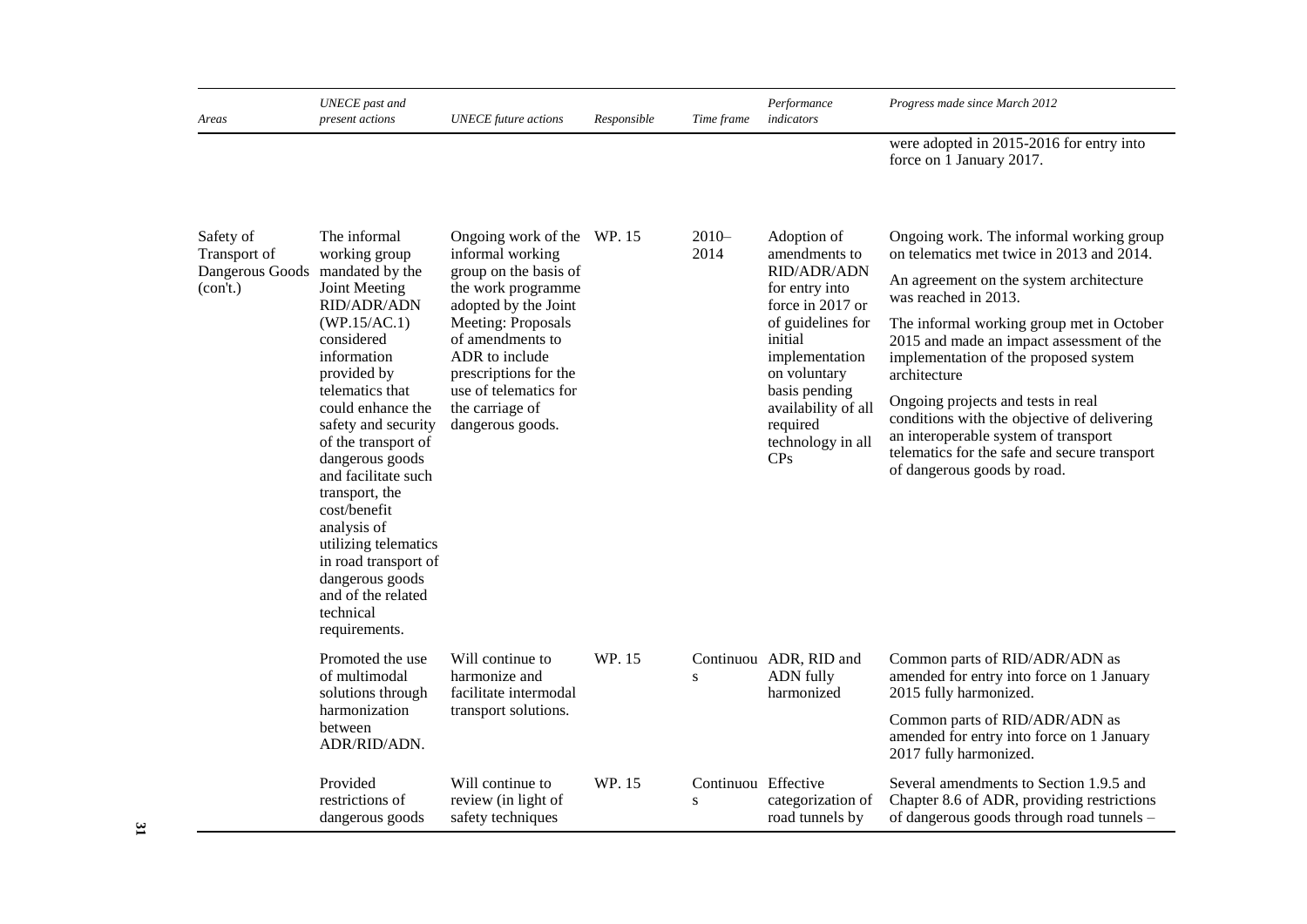| Areas | <b>UNECE</b> past and<br>present actions                                                                                                                                                                                                                                                                                   | <b>UNECE</b> future actions                                                                             | Responsible | Time frame | Performance<br>indicators                                                                                                                                                        | Progress made since March 2012                                                                                                                                                                                                                                                                                                                                                                                                                                                                       |
|-------|----------------------------------------------------------------------------------------------------------------------------------------------------------------------------------------------------------------------------------------------------------------------------------------------------------------------------|---------------------------------------------------------------------------------------------------------|-------------|------------|----------------------------------------------------------------------------------------------------------------------------------------------------------------------------------|------------------------------------------------------------------------------------------------------------------------------------------------------------------------------------------------------------------------------------------------------------------------------------------------------------------------------------------------------------------------------------------------------------------------------------------------------------------------------------------------------|
|       | through road<br>$tunnels -$<br>categorization of<br>road tunnels and<br>identification of<br>dangerous goods<br>prohibited in each<br>category (ADR<br>Section 1.9.5 and<br>Chapter 8.6) and<br>development of<br>road signs and<br>signals to ensure<br>implementation of<br>restrictions<br>(cooperation<br>WP.15/WP.1). | development and<br>lessons learned from<br>experience/accidents)                                        |             |            | ADR CPs, as<br>shown by the<br>display of<br>relevant<br>dangerous goods<br>road signs and<br>signals and as<br>reported on the<br><b>UNECE</b><br>Transport<br>Division website | categorization of road tunnels and<br>identification of dangerous goods prohibited<br>in each category, were adopted in 2013-<br>2014 for entry into force on 1 January 2017.<br>Several amendments to Section 1.9.5 and<br>Chapter 8.6 of ADR, providing restrictions<br>of dangerous goods through road tunnels -<br>categorization of road tunnels and<br>identification of dangerous goods prohibited<br>in each category, were adopted in 2015-<br>2016 for entry into force on 1 January 2017. |
|       | Provided<br>requirements for<br>the training (initial<br>training and<br>refresher courses)                                                                                                                                                                                                                                | Will continue to<br>review (in light of<br>safety techniques<br>development and<br>lessons learned from | WP. 15      | ${\bf S}$  | Continuou Number of ADR<br>every year                                                                                                                                            | Discussions regarding the possibility of<br>driver certificates electronic examination for vehicle drivers<br>issued or renewed and how the identification and supervision<br>of the candidate can be guaranteed took<br>place since 2015.                                                                                                                                                                                                                                                           |
|       | drivers of vehicles<br>carrying dangerous<br>goods. (ADR<br>Chapter 8.2).<br>ADR training<br>certificates issued<br>by any CPs<br>recognized by                                                                                                                                                                            | and examination of experience/accidents).                                                               |             |            |                                                                                                                                                                                  | The provisions related to the training and<br>examination of vehicle drivers were<br>amended to include electronic examinations<br>and to ensure that the identification and<br>supervision of the candidate can be<br>guaranteed. The revised provisions were<br>adopted in 2016 for entry into force on 1<br>January 2017.                                                                                                                                                                         |
|       | other Parties for<br>carriage on their<br>territory.                                                                                                                                                                                                                                                                       |                                                                                                         |             |            |                                                                                                                                                                                  | Since 1 January 2013, a new model of<br>training certificate is used in the ADR CPs<br>with security features to avoid the use of<br>false certificates.                                                                                                                                                                                                                                                                                                                                             |
|       |                                                                                                                                                                                                                                                                                                                            |                                                                                                         |             |            |                                                                                                                                                                                  | In order to facilitate the work of control<br>authorities, the models of certificates sent<br>by the Competent Authorities are published<br>by the secretariat on the UNECE website.                                                                                                                                                                                                                                                                                                                 |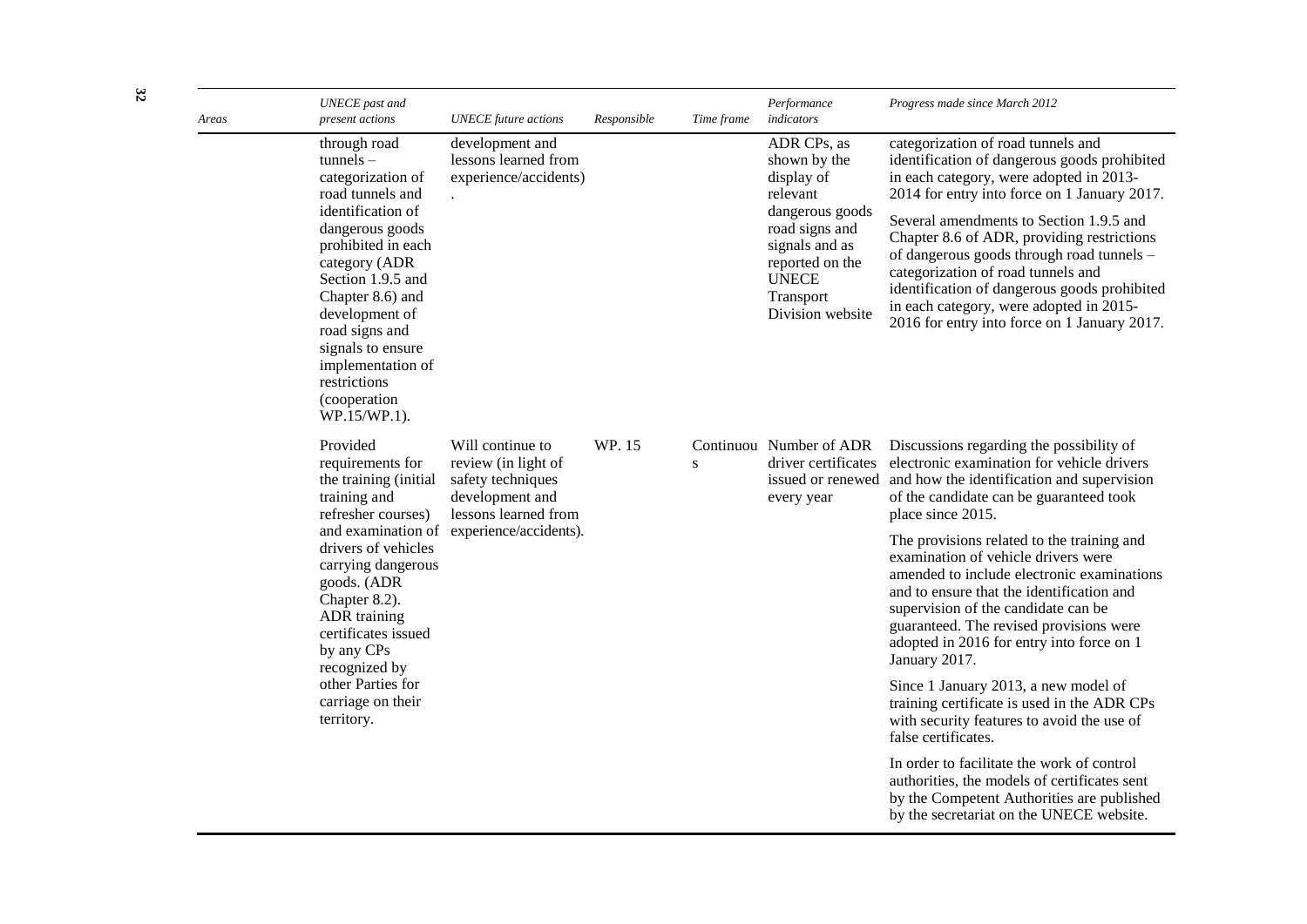| Areas                                                                    | <b>UNECE</b> past and<br>present actions                                                                                                                                                                                                                                                                                                                                                                                                                                                                                                                             | <b>UNECE</b> future actions                                                                                                                                              | Responsible | Time frame                       | Performance<br>indicators                                                                                                                              | Progress made since March 2012                                                                                                                                                                                                                                                                                                                                                                                                                                                                                                           |
|--------------------------------------------------------------------------|----------------------------------------------------------------------------------------------------------------------------------------------------------------------------------------------------------------------------------------------------------------------------------------------------------------------------------------------------------------------------------------------------------------------------------------------------------------------------------------------------------------------------------------------------------------------|--------------------------------------------------------------------------------------------------------------------------------------------------------------------------|-------------|----------------------------------|--------------------------------------------------------------------------------------------------------------------------------------------------------|------------------------------------------------------------------------------------------------------------------------------------------------------------------------------------------------------------------------------------------------------------------------------------------------------------------------------------------------------------------------------------------------------------------------------------------------------------------------------------------------------------------------------------------|
| Safety of<br>Transport of<br>Dangerous Goods the training of<br>(con't.) | Provided<br>requirements for<br>persons, other than<br>drivers, whose<br>duties concern the<br>transport of<br>dangerous goods<br>(ADR Chapter<br>1.3). Requirements<br>for undertakings in<br>the transport of<br>dangerous goods<br>by road to appoint<br>a dangerous goods<br>safety adviser<br>responsible for<br>helping to prevent<br>the risk inherent in<br>their activities<br>(ADR Section<br>$1.8.3$ ).<br>Requirements for<br>dangerous goods<br>safety adviser<br>training (initial and<br>refresher) and<br>examinations<br>(ADR Section<br>$1.8.3$ ). | Will continue to<br>review (in light of<br>safety techniques<br>development and<br>lessons learned from<br>experience/accidents)                                         | WP. 15      | S                                | Continuou Number of<br><b>DGSA</b><br>certificates issued<br>or renewed every<br>year, number of<br>personnel trained<br>by enterprises<br>every year. | Discussions regarding requirements for<br>electronic examination of safety advisers,<br>took place in the sessions of the working<br>party since 2013. Emphasis made on the<br>importance to contracting parties to be able<br>to offer distant examination and at the same<br>time comply with all the requirements in<br>terms of adequate identification and<br>supervision of the candidate.<br>New requirements for electronic<br>examination of safety advisers were adopted<br>in 2016 for entry into force on 1 January<br>2017. |
|                                                                          | <b>ADR CPs</b><br>informed the<br>UNECE secretariat may propose<br>of incidents or<br>accidents involving additional safety<br>their territories. In<br>accordance with<br>1.8.5 of ADR, the<br>secretariat made                                                                                                                                                                                                                                                                                                                                                     | In case of an incident WP. 15<br>or accident, WP.15<br>appropriate<br>dangerous goods in requirements on the<br>basis of the study of<br>the causes and<br>consequences. |             | Continuou Effective<br>${\bf S}$ | discussion by<br>WP.15 of<br>reported<br>accidents/incident<br>${\bf S}$<br>If deemed<br>necessary,<br>adoption of new<br>requirements or              | New pilot database being developed and<br>tested among CPs in order to facilitate<br>reporting and distribution of information<br>regarding incidents and accidents involving<br>dangerous goods. Database should be<br>hosted by the secretariat. Amendments to<br>the ADR requirements for incident/accident<br>reporting may be necessary in relation to the<br>future use of the database.                                                                                                                                           |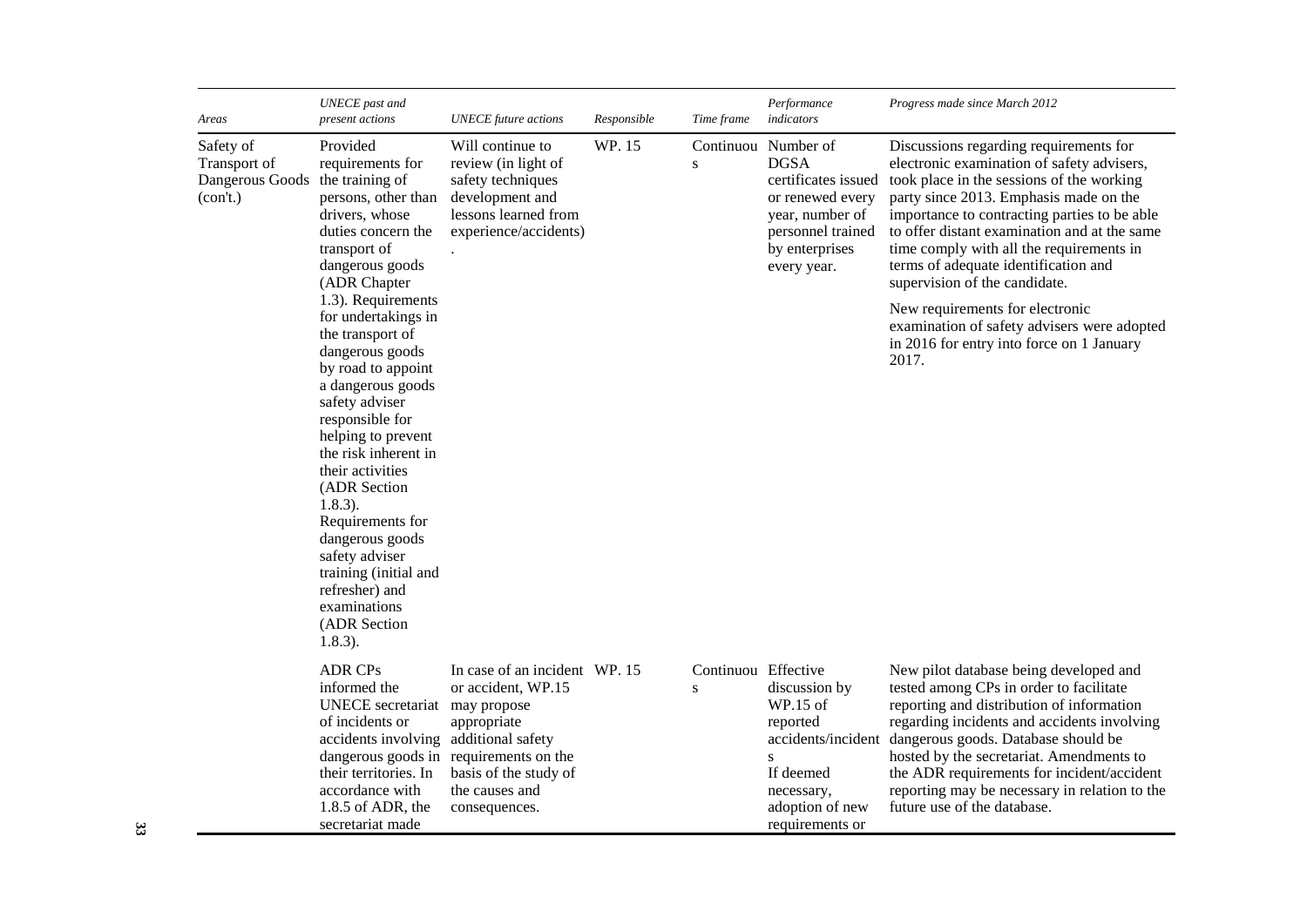| Areas | <b>UNECE</b> past and<br>present actions                                                                                                                                                                                               | <b>UNECE</b> future actions                                                                                                                                        | Responsible | Time frame | Performance<br>indicators                                                                                                                                                | Progress made since March 2012                                                                                                                                                                                                                                                                                                                                                                                                                     |
|-------|----------------------------------------------------------------------------------------------------------------------------------------------------------------------------------------------------------------------------------------|--------------------------------------------------------------------------------------------------------------------------------------------------------------------|-------------|------------|--------------------------------------------------------------------------------------------------------------------------------------------------------------------------|----------------------------------------------------------------------------------------------------------------------------------------------------------------------------------------------------------------------------------------------------------------------------------------------------------------------------------------------------------------------------------------------------------------------------------------------------|
|       | this information<br>available to other<br>CPs.                                                                                                                                                                                         |                                                                                                                                                                    |             |            | existing<br>requirements on<br>the basis of<br>discussion of<br>accident/incident<br>reports.                                                                            | of amendments to A road map on risk management in the<br>context of inland transport of dangerous<br>goods proposed.<br>Ongoing work.                                                                                                                                                                                                                                                                                                              |
|       | Provided<br>requirements for<br>hazard<br>communication:<br>requirements for<br>marking, labeling<br>and/or placarding<br>of cargo and                                                                                                 | Will continue to<br>review (in light of<br>safety techniques<br>development and<br>lessons learned from<br>experience/accidents).                                  | WP. 15      | S          | Continuou Cargo and<br>vehicles properly<br>labeled / marked /<br>placarded /<br>documented<br>(measured by<br>controls by CPs).                                         | Several new provisions and amendments to<br>existing provisions related to lettering of<br>marks, the mark of overpacks,<br>environmentally hazardous substance mark,<br>general provisions for labels and the<br>elevated temperature substance mark were<br>adopted in 2013-2014 for entry into force<br>on 1 January 2015.                                                                                                                      |
|       | vehicles, and<br>documentation<br>requirements, in<br>order to provide<br>the necessary<br>information for<br>emergency<br>response by<br>emergency services<br>in case of<br>incidents/accidents<br>(ADR Chapters 5.2)<br>and $5.3$ ) |                                                                                                                                                                    |             |            |                                                                                                                                                                          | Several new provisions and amendments to<br>existing provisions related to lettering of<br>marks, lithium battery mark and lithium<br>battery label were adopted in 2015-2016 for<br>entry into force on 1 January 2017.                                                                                                                                                                                                                           |
|       | Organized and<br>participated in<br>awareness-raising<br>or capacity-<br>building<br>seminars/workshop<br>S.                                                                                                                           | Will continue and<br>further develop. Will<br>develop a road map<br>on how to set up the<br>administrative<br>structures required<br>for implementation<br>of ADR. | WP. 15      | ${\bf S}$  | development of<br>administrative<br>and technical<br>structures for<br>proper<br>implementation<br>of ADR by CPs<br>or countries<br>wishing to apply<br>ADR available in | Continuou Guidelines for the ADR road map developed and printed in<br>2013. Since then, it has been distributed in<br>all meetings and awareness-raising<br>workshops that have taken place. WP.15<br>considered that the road map was useful not<br>only for countries wishing to become CPs to<br>ADR but also to existing CPs to ADR, for<br>the implementation of ADR and observance<br>of the rules and related administrative<br>procedures. |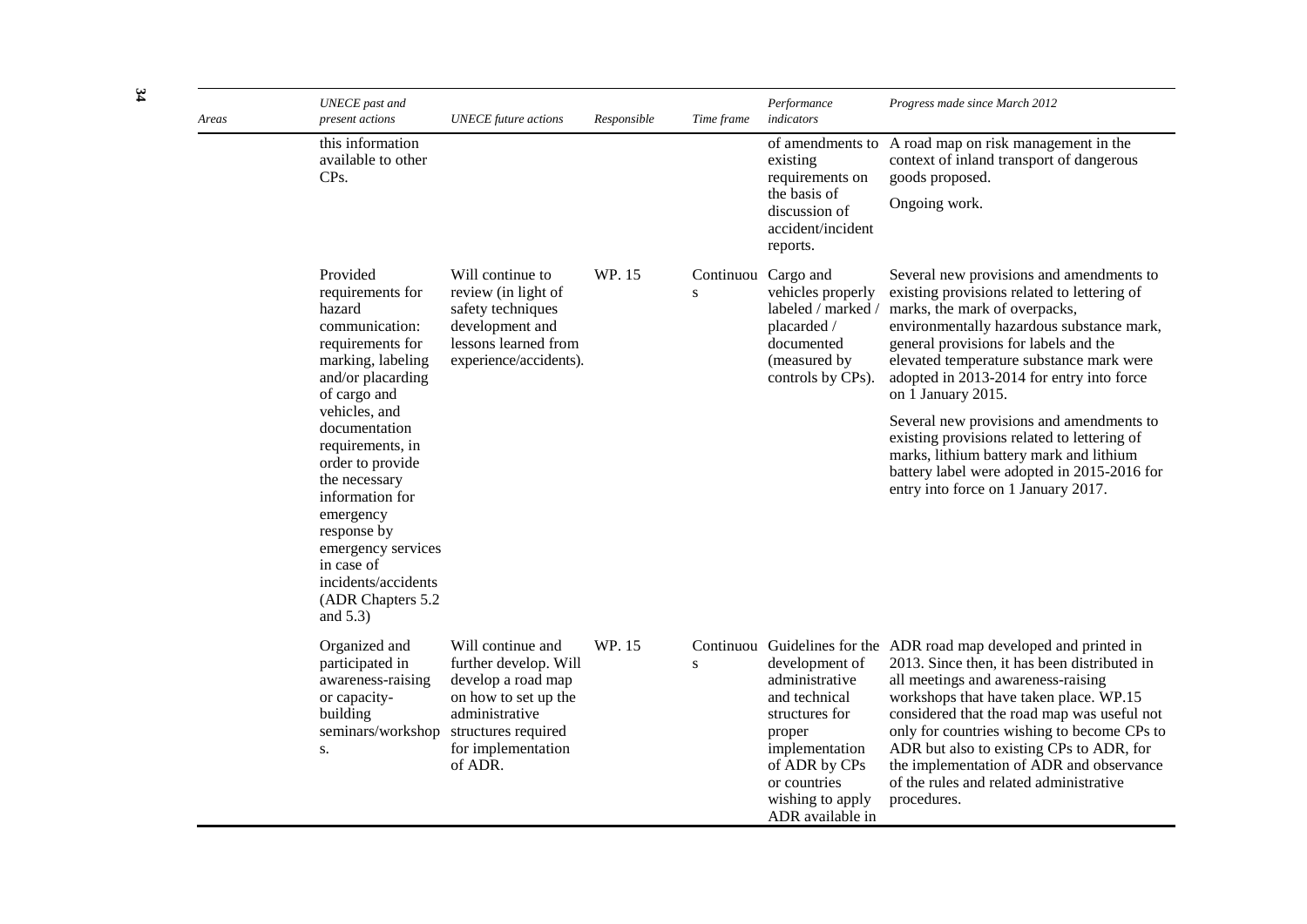| Areas | UNECE past and<br>present actions | <b>UNECE</b> future actions | Responsible | Time frame | Performance<br>indicators | Progress made since March 2012                                                                                                                                                                                                                                                                                                                                                                                                                                                                                                                                                                                                                                                                                                                                                                                                                                                                                                                                                                                                                                                                                                                                                                                                                                                                                                                                                     |
|-------|-----------------------------------|-----------------------------|-------------|------------|---------------------------|------------------------------------------------------------------------------------------------------------------------------------------------------------------------------------------------------------------------------------------------------------------------------------------------------------------------------------------------------------------------------------------------------------------------------------------------------------------------------------------------------------------------------------------------------------------------------------------------------------------------------------------------------------------------------------------------------------------------------------------------------------------------------------------------------------------------------------------------------------------------------------------------------------------------------------------------------------------------------------------------------------------------------------------------------------------------------------------------------------------------------------------------------------------------------------------------------------------------------------------------------------------------------------------------------------------------------------------------------------------------------------|
|       |                                   |                             |             |            | 2014.                     | An electronic version of the Road Map was<br>also published on the UNECE website.                                                                                                                                                                                                                                                                                                                                                                                                                                                                                                                                                                                                                                                                                                                                                                                                                                                                                                                                                                                                                                                                                                                                                                                                                                                                                                  |
|       |                                   |                             |             |            |                           | The secretariat participated in workshops,<br>awareness-raising and capacity-building<br>seminars related to ADR and its<br>implementation.                                                                                                                                                                                                                                                                                                                                                                                                                                                                                                                                                                                                                                                                                                                                                                                                                                                                                                                                                                                                                                                                                                                                                                                                                                        |
|       |                                   |                             |             |            |                           | Among others, the UNECE-SPECA<br>workshop on international transport of<br>dangerous goods by road in Almaty<br>(October 2013); the UN Treaty Day in New<br>York (June 2014) and several workshops<br>under EUROMED project in Morocco<br>(February 2014), Algeria (April 2014),<br>Israel (May 2014) and Tunisia (September<br>2014); HAZMAT 2013 conference in<br>Australia (May 2013); IDGCA XII <sup>th</sup><br>International Conference "Multimodal<br>Transportation of Dangerous Goods" Saint<br>Petersburg (May 2013); Actions<br>horizontales pour l'intégration et la<br>coordination de la gestion de l'axe<br>autoroutier, Barcelona (May 2014);<br>Transport of dangerous goods, Mauritius<br>(June 2012); UNEP-ICCA Project<br>"Promoting Chemical Safety in the African<br>Region" in Nairobi (June 2013); UN<br>regulatory framework for the transport of<br>dangerous goods, Medellin (February 2014)<br>and Bogota (May 2014); and Technical<br>advice to Government on the development<br>of national legislation on the TDG,<br>Guatemala (October 2014); ADR and work<br>of the WP.15, Budapest (November 2014);<br>ECA-ECE-ICAP Workshop: UN Road<br>Safety Conventions and Approaches to<br>Preventing Drink Driving, Addis Ababa<br>(November 2014); Conference on transport<br>of Dangerous goods - Management,<br>Inspection and Intervention in Madrid |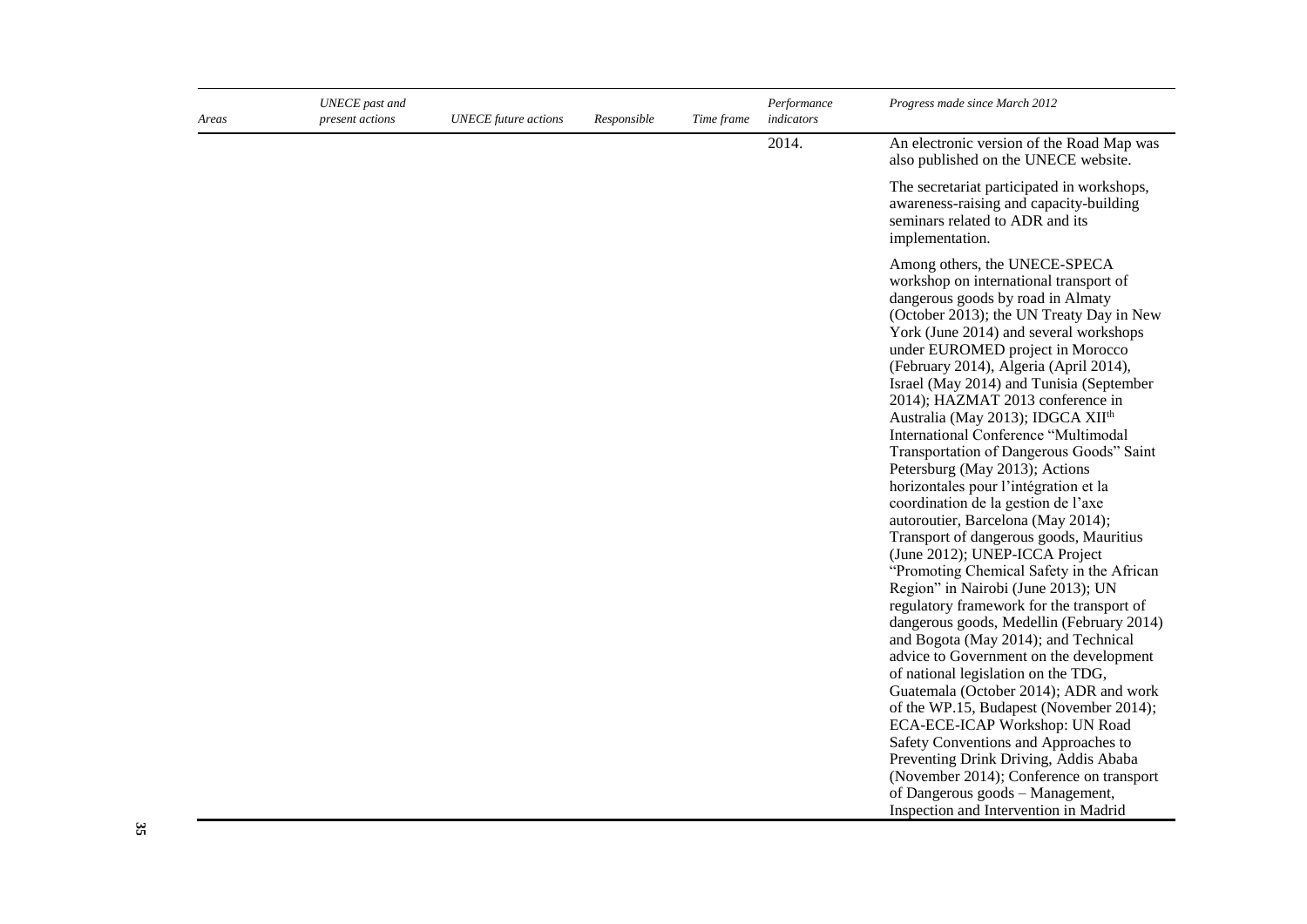| Areas                                                        | <b>UNECE</b> past and<br>present actions           | <b>UNECE</b> future actions                             | Responsible                                                    | Time frame      | Performance<br>indicators                                                                                                               | Progress made since March 2012                                                                                                                                                                                                                                                                                                                                                                                                                                                                                                                                                                                                                                                                                                                                                                                                                                                                                                                                                                                                                                                                                                                                 |
|--------------------------------------------------------------|----------------------------------------------------|---------------------------------------------------------|----------------------------------------------------------------|-----------------|-----------------------------------------------------------------------------------------------------------------------------------------|----------------------------------------------------------------------------------------------------------------------------------------------------------------------------------------------------------------------------------------------------------------------------------------------------------------------------------------------------------------------------------------------------------------------------------------------------------------------------------------------------------------------------------------------------------------------------------------------------------------------------------------------------------------------------------------------------------------------------------------------------------------------------------------------------------------------------------------------------------------------------------------------------------------------------------------------------------------------------------------------------------------------------------------------------------------------------------------------------------------------------------------------------------------|
|                                                              |                                                    |                                                         |                                                                |                 |                                                                                                                                         | (February 2015); ITC Workshop on United<br>Nations Legal Instruments on Inland<br>Transport (Geneva) (February 2015);<br>Conference on hazardous materials and<br>logistics in Shanghai (March 2015);<br>Presentations on United Nations Legal<br>Instruments on Inland Transport for Chinese<br>delegation in Geneva (May 2015);<br>Workshop for the Permanent Missions of<br>Egypt, Jordan, Tunisia and Morocco<br>(Geneva)(June 2015); Workshop in Addis<br>Ababa (July 2015); Workshop for the<br>Permanent Missions to the United Nations<br>Office at Geneva (June 2015); Presentation<br>on the transport of dangerous goods for<br>Zambian delegation (Geneva) (October<br>2015); Workshop for delegation of Arab<br>League countries (IRU, Geneva) (May<br>2016); Workshop under EUROMED project<br>in Egypt (May 2016); Workshop for<br>Chinese delegation (Geneva) (September<br>2016) Workshop on transport of dangerous<br>goods in Ecuador (October 2016); Advisory<br>services in relation to the Road safety<br>performance review project in Georgia<br>(November 2016).<br>The timeframe of "2012-2013" has been<br>amended to "Continuous". |
| <b>Work for Safer Mobility</b>                               | <b>OBJECTIVE 5: Make Technologies</b>              |                                                         |                                                                |                 |                                                                                                                                         |                                                                                                                                                                                                                                                                                                                                                                                                                                                                                                                                                                                                                                                                                                                                                                                                                                                                                                                                                                                                                                                                                                                                                                |
| $In novation -$<br>Intelligent<br>Transport<br>Systems (ITS) | Developed an ITS<br><b>Strategy</b> (Road<br>Map). | Will promote ITS<br>solutions to improve<br>road safety | Secretariat.<br>WP.1, SC.1,<br>WP.5, WP.15,<br>WP.24,<br>WP.29 | $2011-$<br>2020 | Published ITS<br><b>Strategy Package:</b><br>Background<br>Paper, Strategic<br>Note, Road Map.<br>The ITS Road<br>Map is<br>implemented | Work underway. Workshop on innovation<br>in intermodal transport and logistics held at<br>the fifty-ninth session of WP.24.                                                                                                                                                                                                                                                                                                                                                                                                                                                                                                                                                                                                                                                                                                                                                                                                                                                                                                                                                                                                                                    |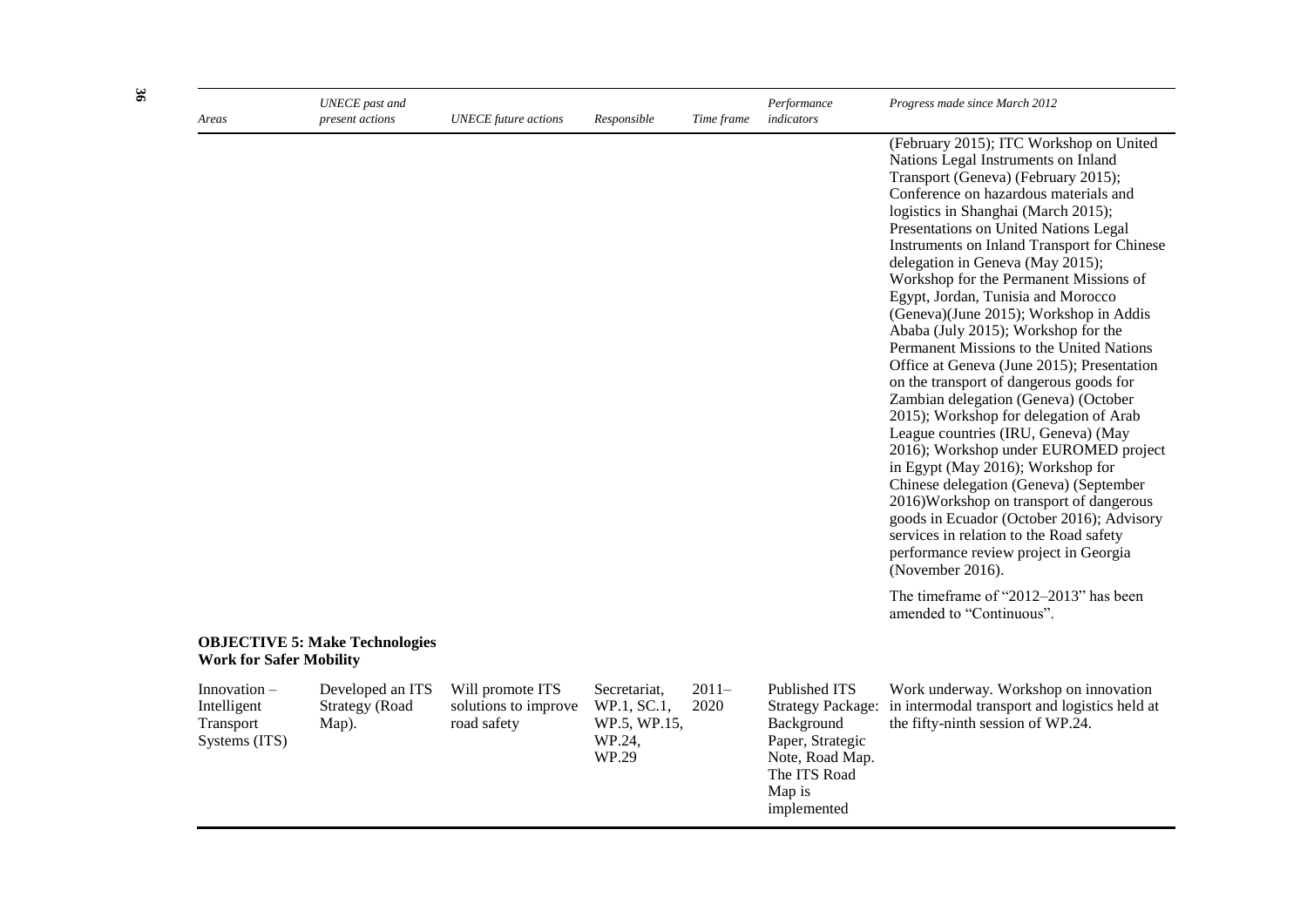| Areas | <b>UNECE</b> past and<br>present actions                                                             | <b>UNECE</b> future actions                     | Responsible | Time frame                                                                                                                                                                                                                                                                                                               | Performance<br>indicators                                                                                                                                                                                                                               | Progress made since March 2012                                                                                                                                                                                                                                                                                                                                   |
|-------|------------------------------------------------------------------------------------------------------|-------------------------------------------------|-------------|--------------------------------------------------------------------------------------------------------------------------------------------------------------------------------------------------------------------------------------------------------------------------------------------------------------------------|---------------------------------------------------------------------------------------------------------------------------------------------------------------------------------------------------------------------------------------------------------|------------------------------------------------------------------------------------------------------------------------------------------------------------------------------------------------------------------------------------------------------------------------------------------------------------------------------------------------------------------|
|       | Updated existing<br>regulations and<br>create new ones to<br>boost ITS solutions<br>for road safety. | Will conduct<br>capacity-building<br>workshops. | WP.29       | $2011-$<br>2020                                                                                                                                                                                                                                                                                                          | Number of<br>capacity-building<br>workshops<br>conducted                                                                                                                                                                                                | (1) Joint secretariat and International<br>Telecommunication Union (ITU) one day<br>workshop entitled "Intelligent transport<br>systems in emerging markets – drivers for<br>safe and sustainable growth". The<br>workshop took place in Geneva,<br>Switzerland on 27 June 2013, and was<br>focused on ITS in emerging markets and its<br>impact on road safety. |
|       |                                                                                                      |                                                 |             |                                                                                                                                                                                                                                                                                                                          |                                                                                                                                                                                                                                                         | (2) Second joint secretariat and ITU event,<br>"2014 Symposium on the future networked<br>car". The symposium concluded that<br>standards; cybersecurity; software<br>reliability; information and education; legal<br>frameworks and liability should be<br>addressed in a holistic manner with a wide<br>range of actors.                                      |
|       |                                                                                                      |                                                 |             | (3) Annual secretariat flagship workshop on<br>Intelligent Transport Systems together with<br>the Federal Public Service Mobility and<br>Transport of Belgium in November 2014 in<br>Brussels, "Towards a new and<br>transportation culture: technology<br>innovations for safe, efficient and<br>sustainable mobility". |                                                                                                                                                                                                                                                         |                                                                                                                                                                                                                                                                                                                                                                  |
|       |                                                                                                      |                                                 |             |                                                                                                                                                                                                                                                                                                                          | (4) Third joint secretariat and ITU event,<br>"2015 Symposium on the future networked<br>car". The symposium highlighted the<br>potential of modern telecommunication<br>technologies such as "4G" to address<br>transport challenges e.g. road safety. |                                                                                                                                                                                                                                                                                                                                                                  |
|       |                                                                                                      |                                                 |             |                                                                                                                                                                                                                                                                                                                          |                                                                                                                                                                                                                                                         | (5) Annual secretariat flagship workshop on<br>Intelligent Transport Systems together with<br>the French Ministry of Ecology (MEDDE)<br>in October 2015 in Bordeaux as parallel<br>event to the 2015 ITS World Congress,<br>"ITS for Sustainable Mobility and the<br>Mitigation of Climate Change".                                                              |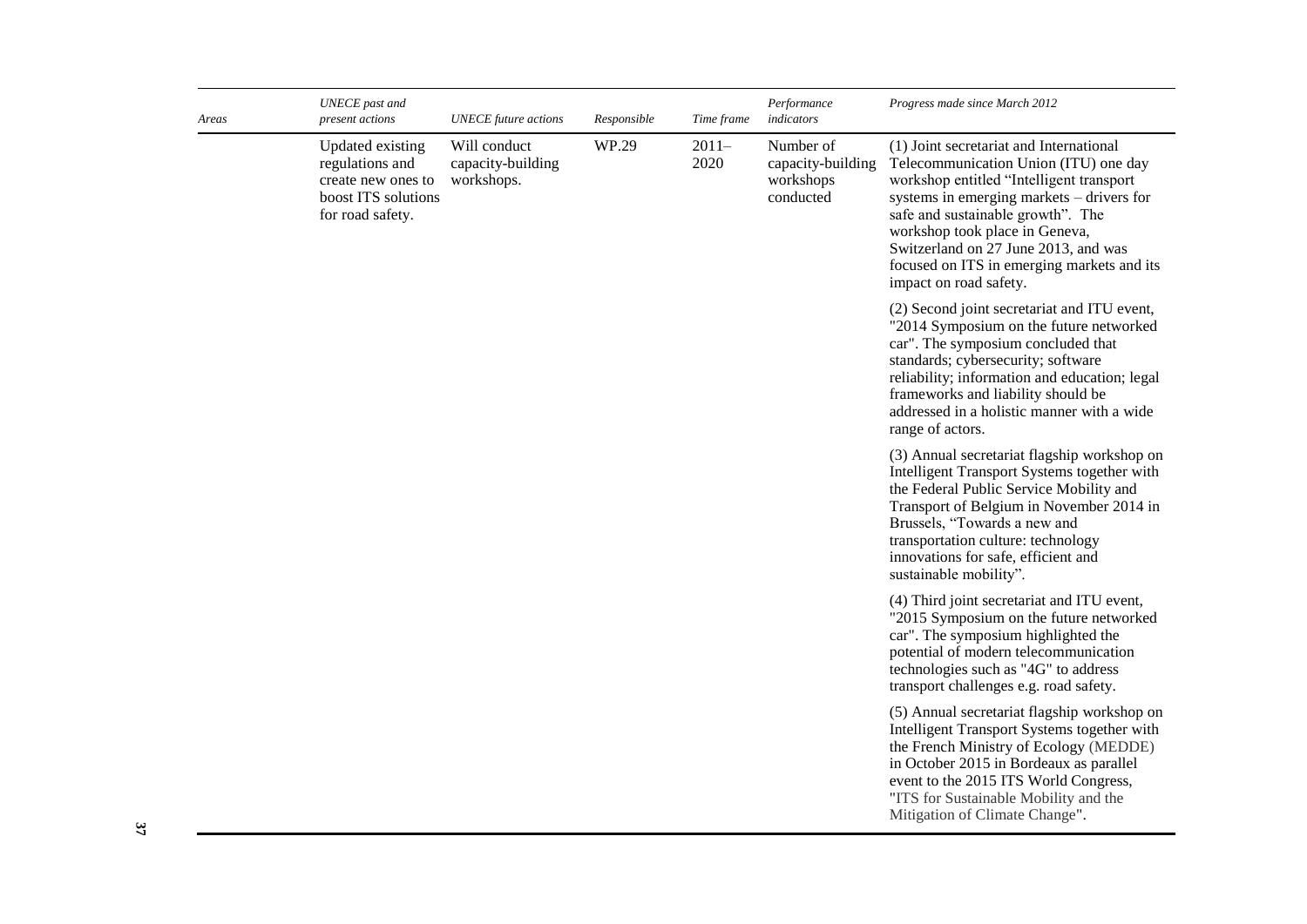| Areas | <b>UNECE</b> past and<br>present actions                                                        | <b>UNECE</b> future actions                                  | Responsible | Time frame      | Performance<br>indicators                           | Progress made since March 2012                                                                                                                                                                                                                                       |
|-------|-------------------------------------------------------------------------------------------------|--------------------------------------------------------------|-------------|-----------------|-----------------------------------------------------|----------------------------------------------------------------------------------------------------------------------------------------------------------------------------------------------------------------------------------------------------------------------|
|       |                                                                                                 |                                                              |             |                 |                                                     | (6) Fourth joint secretariat and ITU event,<br>'2016 Symposium on the future networked<br>car'. The symposium concluded that cyber<br>security was a safety critical issue that<br>needed to be tackled by international and<br>national regulators.                 |
|       |                                                                                                 |                                                              |             |                 |                                                     | (7) Annual secretariat flagship workshop on<br>Intelligent Transport Systems together with<br>WP.1, Informal Working Group on ITS/AD<br>and GRRF as first joint meeting of experts<br>from WP.1 and WP.29 helped identify<br>common issues and remaining challenges. |
|       |                                                                                                 | Will discuss the<br>safety aspects of<br>vehicle platooning. | WP.1        | $2011-$<br>2020 | Discussion at<br>WP.1.                              | Time permitting, WP.1 will look into this<br>issue.                                                                                                                                                                                                                  |
|       | Addressed issues<br>related to<br><b>Advanced Driver</b><br>Assistance Systems recommendations. | Will conduct<br>workshops to address<br>issues and will make | WP.1, WP.29 | $2011-$<br>2015 | Amendment to<br>1968 Convention<br>on Road Traffic. | Amendment proposal adopted by WP.1 at<br>its 68 <sup>th</sup> session (March 2014) in relation to a<br>definition of Driver Assistance Systems<br>(ECE/TRANS/WP.1/145).                                                                                              |
|       | (ADAS) through<br>cooperation of<br>WP.1 and WP.29.                                             |                                                              |             |                 |                                                     | Informal Group of Experts on Automated<br>Driving established by WP.1                                                                                                                                                                                                |
|       |                                                                                                 |                                                              |             |                 |                                                     | A joint session between WP.1 and GRRF<br>organized to discuss pressing in the<br>automated driving area                                                                                                                                                              |
|       |                                                                                                 |                                                              |             |                 |                                                     | Co-organized workshop on "Governance of<br>the Safety of Autonomous Vehicles" in<br>Stanford, October 2016                                                                                                                                                           |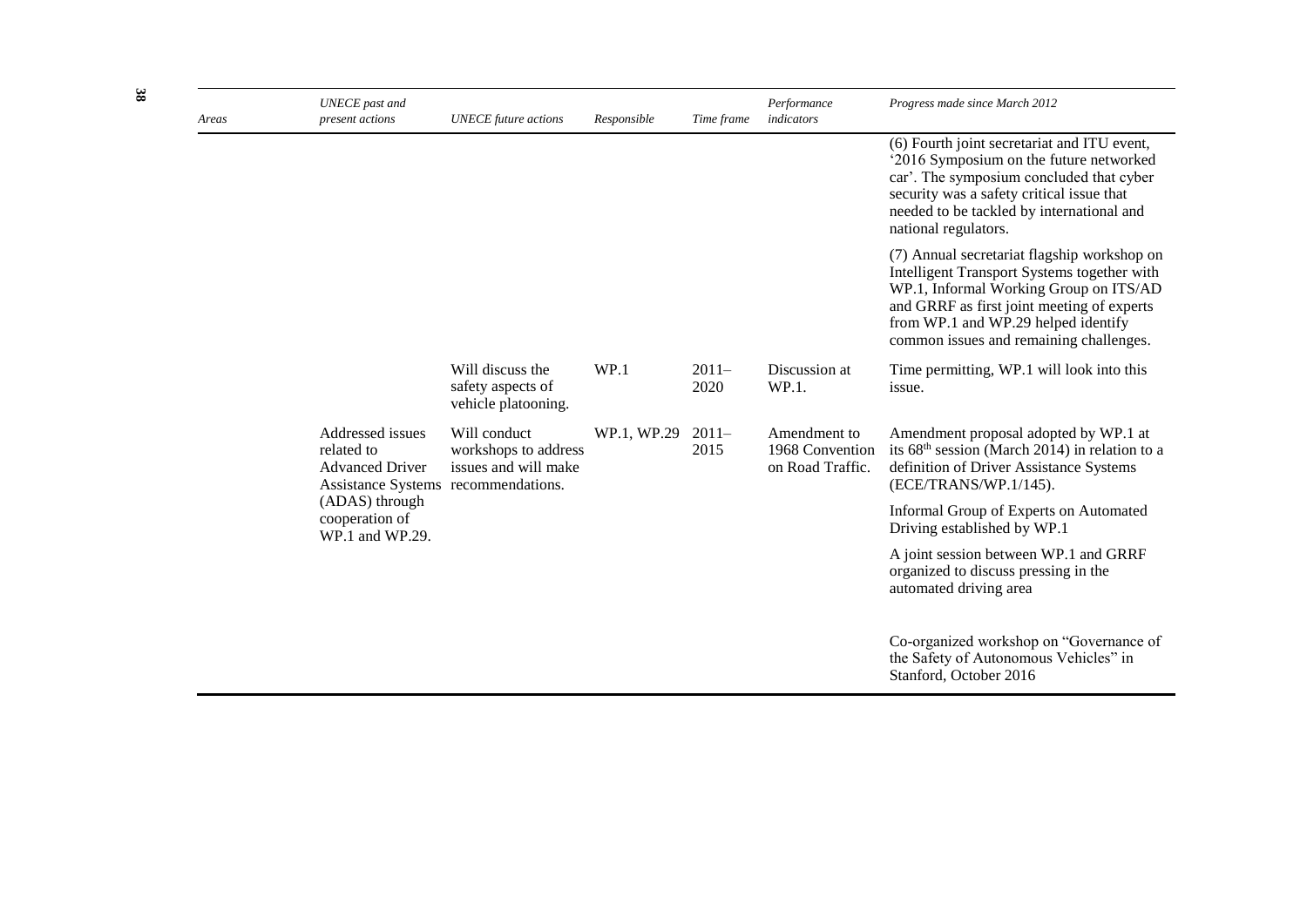| Areas                           | <b>UNECE</b> past and<br>present actions                                                                                                                                                                                                                                   | <b>UNECE</b> future actions                                         | Responsible | Time frame      | Performance<br>indicators                                                                                                                                   | Progress made since March 2012                                                                                                                                                                                                                                                                                                                                                                |
|---------------------------------|----------------------------------------------------------------------------------------------------------------------------------------------------------------------------------------------------------------------------------------------------------------------------|---------------------------------------------------------------------|-------------|-----------------|-------------------------------------------------------------------------------------------------------------------------------------------------------------|-----------------------------------------------------------------------------------------------------------------------------------------------------------------------------------------------------------------------------------------------------------------------------------------------------------------------------------------------------------------------------------------------|
|                                 | Researched factors<br>for improving<br>safety for the<br>transport of<br>dangerous goods<br>by monitoring and<br>tracking systems,<br>linking consignors,<br>transport operators,<br>emergency<br>responders,<br>enforcement and<br>control authorities<br>and regulators. |                                                                     | WP.15       |                 |                                                                                                                                                             | Work underway.                                                                                                                                                                                                                                                                                                                                                                                |
| Variable Message<br>Signs (VMS) | Established an<br>informal ad hoc<br>group of experts on<br>Variable Message<br>Signs (VMS) to<br>assess feasibility.                                                                                                                                                      |                                                                     | WP.1        | $2011-$<br>2015 | Amendment to<br>1968 Convention<br>on Road Traffic,<br>1968 Convention<br>on Road Signs<br>and Signals, and<br>Consolidated<br>Resolutions<br>(RE.1, RE.2). | WP.1 concluded that no amendments were<br>necessary.                                                                                                                                                                                                                                                                                                                                          |
|                                 | Launched a study<br>and discussion<br>paper on VMS<br>challenges (2011).                                                                                                                                                                                                   |                                                                     | Secretariat | 2012            | Discussion paper<br>on VMS<br>challenges<br>published.                                                                                                      | Ongoing discussions concerning<br>ECE/TRANS/WP.1/2012/1/Add.1                                                                                                                                                                                                                                                                                                                                 |
|                                 | <b>OBJECTIVE 6: Make Roads Safer</b>                                                                                                                                                                                                                                       |                                                                     |             |                 |                                                                                                                                                             |                                                                                                                                                                                                                                                                                                                                                                                               |
| Road Signs and<br>Signals       | Continuous update<br>of Consolidated<br>Resolutions of<br>Road Traffic and<br>the Consolidated<br>Resolutions of<br>Road Signs and<br>Signals (RE.1,<br>$RE.2$ ).                                                                                                          | Will conduct global<br>review of road signs<br>and signals by WP.1. | WP.1        | $2011-$<br>2020 | Publish a review<br>of global road<br>signs and signals.                                                                                                    | Following UNECE Executive Committee<br>approval to establish a Group of Experts on<br>Road Signs and Signals (GE.2) in July<br>2013, the group met for 10 sessions<br>between March 2014 and February 2017.<br>During those sessions, the Group of Experts<br>reviewed all signs of the sections A, B, C,<br>D, E and F and by doing so formulated<br>numerous recommendations to Contracting |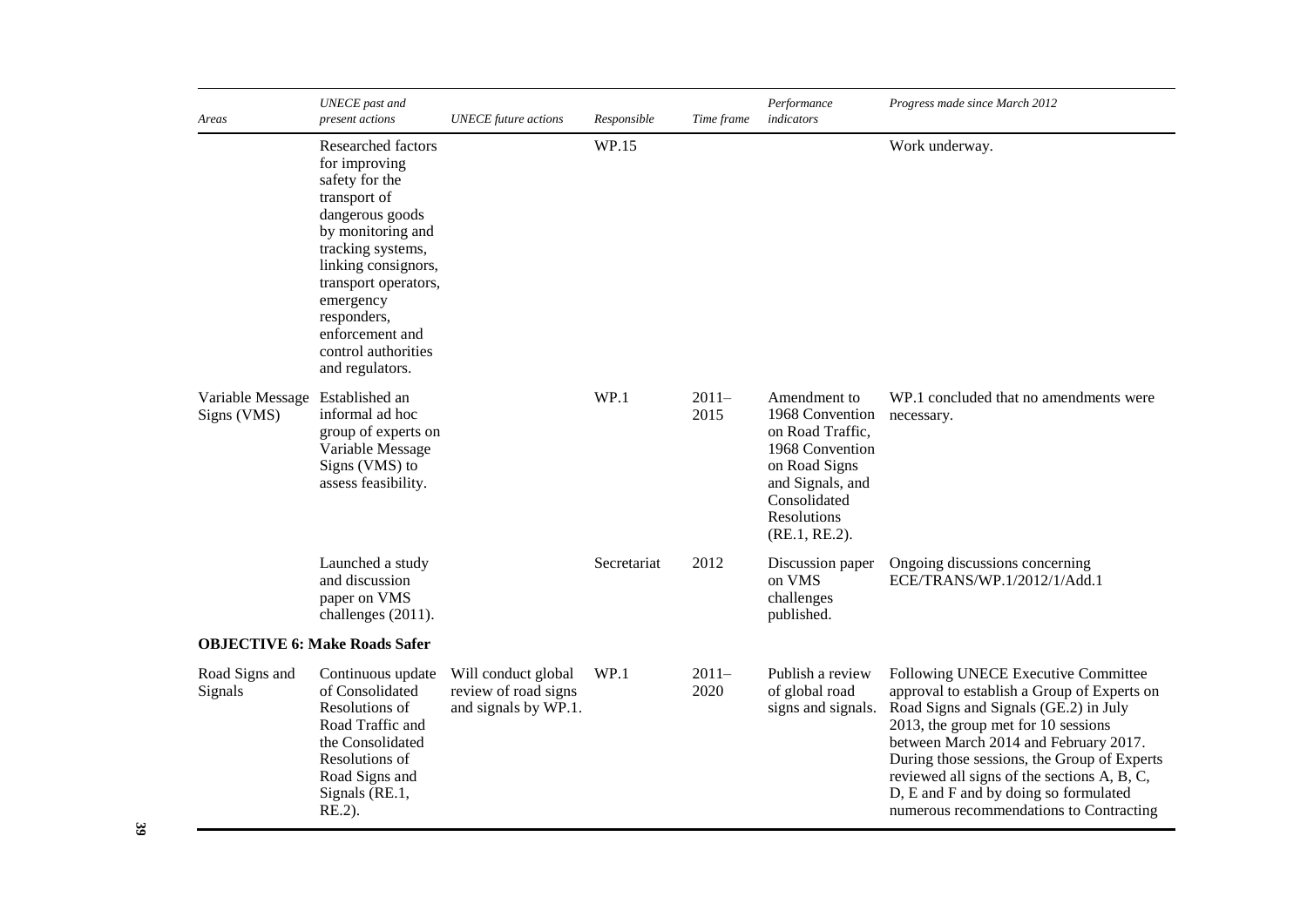| Areas                                                     | <b>UNECE</b> past and<br>present actions                                                                      | <b>UNECE</b> future actions                                                                                                                                   | Responsible | Time frame       | Performance<br>indicators                                                                                                                                                 | Progress made since March 2012                                                                                                                                                                                                                                                      |
|-----------------------------------------------------------|---------------------------------------------------------------------------------------------------------------|---------------------------------------------------------------------------------------------------------------------------------------------------------------|-------------|------------------|---------------------------------------------------------------------------------------------------------------------------------------------------------------------------|-------------------------------------------------------------------------------------------------------------------------------------------------------------------------------------------------------------------------------------------------------------------------------------|
|                                                           |                                                                                                               |                                                                                                                                                               |             |                  |                                                                                                                                                                           | Parties as well for making changes in the<br>Convention, including concrete amendment<br>proposal to make the Convention's text<br>consistent and clear. The Group has started<br>in 2016 to work on implementation of<br>eCoRSS that is electronic platform for the<br>Convention. |
| Road Safety<br>Audits in<br>Infrastructure<br>Development | Modification of<br>$AGR$ – appending<br>Road Safety Audit<br>annex (2011).                                    | Will consult and<br>cooperate with<br>international<br>financial institutions<br>(IFI) to include road<br>safety component in<br>their lending<br>programmes. | SC.1        | $2011 -$<br>2020 | Amendment to<br>AGR coming into<br>force; a reference<br>to the United<br>Nations road<br>safety legal<br>instruments is<br>included in the<br>IFI lending<br>programmes. | No AGR CP was identified/willing to<br>propose the AGR amendment during the<br>107 <sup>th</sup> , 108 <sup>th</sup> and 109 <sup>th</sup> annual sessions of<br>SC.1 in 2012-2014.                                                                                                 |
| Trans-European<br>Motorways<br>(TEM)                      | Incorporated a road<br>safety chapter in<br>the Revised TEM<br>and Trans-<br>European Railway<br>(TER) Master | Will conduct<br>possible pilot<br>activities for safe<br>infrastructure in<br>TEM (Turkey<br>initially - workshop                                             | Secretariat | $2012-$<br>2013  | Establishment of<br>on the TEM<br>network.                                                                                                                                | Road safety sub-chapter incorporated in the<br>statistics database Revised TEM and TER Master Plan.<br>Workshop on best practices in<br>implementation of Road Infrastructure<br>Safety Management on TEM Network held<br>in Geneva on 14 April 2015.                               |
|                                                           | Plans (2011).                                                                                                 | on best practices in<br>road safety<br>infrastructure).                                                                                                       |             |                  |                                                                                                                                                                           | Report RSA/RSI on the TEM Network<br>adopted at 67 <sup>th</sup> TEM Steering Committee<br>meeting in Prague on 19-20 October 2016.<br>The Report will be published in 2017.                                                                                                        |
|                                                           |                                                                                                               |                                                                                                                                                               |             |                  |                                                                                                                                                                           | Road safety data regularly collected by<br>WP.6.                                                                                                                                                                                                                                    |
| Safety in Road<br>Tunnels and Rail<br>Tunnels             | Developed<br>recommendations<br>$(2002 - 2003)$ for<br>minimum safety in<br>rail tunnels and<br>road tunnels. | Will review and<br>update the existing<br>recommendations for<br>minimum safety in<br>rail tunnels.                                                           | WP.24, WP.1 | $2012-$<br>2014  | Publish updated<br>recommendations                                                                                                                                        | Work completed in 2003. Given the<br>continuing relevance of the 2003<br>recommendations, an updated set of<br>recommendations is not yet necessary.                                                                                                                                |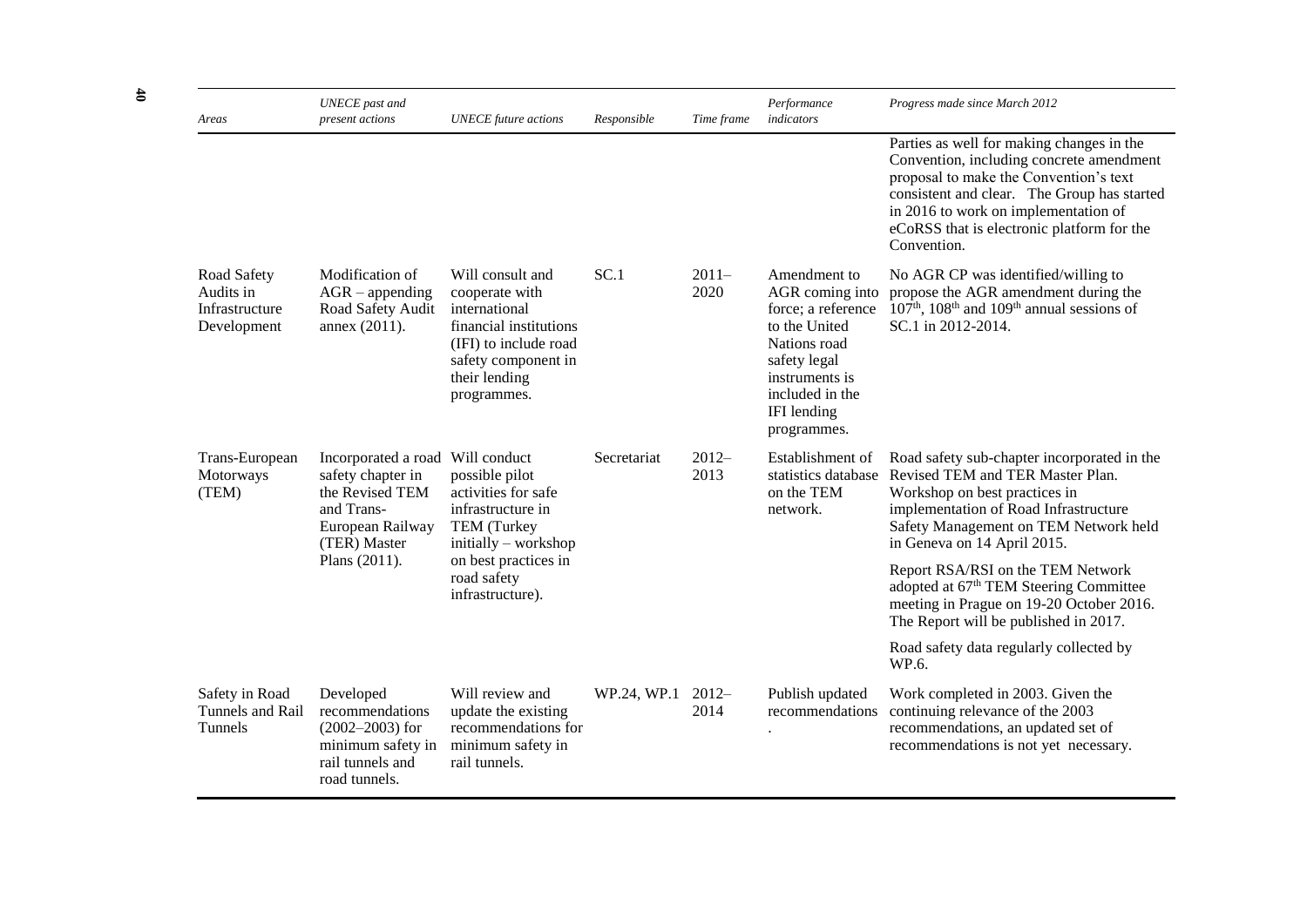| Areas                                       | <b>UNECE</b> past and<br>present actions                                                                                                                                   | <b>UNECE</b> future actions                                                                                   | Responsible                            | Time frame      | Performance<br>indicators                                         | Progress made since March 2012                                                                                                                                                                                                                                                                                                                                                                                                                                                                                                                                                                                                                                                                                                                                                                                                                                                                                                                                                                                                                                                   |
|---------------------------------------------|----------------------------------------------------------------------------------------------------------------------------------------------------------------------------|---------------------------------------------------------------------------------------------------------------|----------------------------------------|-----------------|-------------------------------------------------------------------|----------------------------------------------------------------------------------------------------------------------------------------------------------------------------------------------------------------------------------------------------------------------------------------------------------------------------------------------------------------------------------------------------------------------------------------------------------------------------------------------------------------------------------------------------------------------------------------------------------------------------------------------------------------------------------------------------------------------------------------------------------------------------------------------------------------------------------------------------------------------------------------------------------------------------------------------------------------------------------------------------------------------------------------------------------------------------------|
| Safety at Road -<br>Rail Level<br>Crossings | Assessed safety at<br>road-rail level<br>crossings.                                                                                                                        | Will establish a<br>multidisciplinary<br>expert group to<br>review safety at<br>road-rail level<br>crossings. | SC.2<br>WP.1Secretar 2016<br>iat, WP.6 | $2012 -$        | Establishment of<br>statistics database<br>on the TER<br>network. | Following UNECE Executive Committee<br>approval to establish a Group of Experts on<br>Improving Safety at Level Crossings (GE.1)<br>in July 2013, the group met for 9 sessions<br>between January 2014 and December 2016.<br>During its meetings, GE.1 has discussed<br>about all the key factors for ensuring safety<br>at level crossing and prepared a report<br>presenting the Group's evaluation of safety<br>at level crossing in UNECE member States<br>and other selected countries. The Group<br>also formulated numerous actionable<br>recommendations in its report aimed at<br>helping countries in improving safety. The<br>Group also proposed in its report a strategic<br>framework based on safe system approach<br>for managing level crossings in a safe way<br>with the aim to continuously improve their<br>safety and achieve vision zero.<br>In course of work, WP.6 has been invited to<br>start collecting and publishing statistics on<br>level crossing safety performance indicators<br>from UNECE member States, and other<br>interested countries. |
|                                             |                                                                                                                                                                            |                                                                                                               |                                        |                 |                                                                   | TER group yet to initiate work on the<br>statistics database.                                                                                                                                                                                                                                                                                                                                                                                                                                                                                                                                                                                                                                                                                                                                                                                                                                                                                                                                                                                                                    |
|                                             |                                                                                                                                                                            |                                                                                                               |                                        |                 |                                                                   | "WP.24" in the responsibility column has<br>been amended to "SC.2".                                                                                                                                                                                                                                                                                                                                                                                                                                                                                                                                                                                                                                                                                                                                                                                                                                                                                                                                                                                                              |
|                                             | Cooperation with<br><b>International Level</b><br>Crossing<br>Awareness Day<br>(ILCAD);<br>promotion of<br><b>UNECE</b> work at<br><b>ILCAD</b> events<br>(Warsaw $2011$ ) | Will continue<br>ongoing activities in<br>cooperation with<br>ILCAD, as<br>requested.                         | WP.1                                   | $2011-$<br>2020 | Continued<br>cooperation with<br>ILCAD.                           | The secretariat partnered with the UIC to<br>organize a roundtable on 2013 International<br>Level Crossing Awareness Day to emphasize<br>the importance of road safety at level<br>crossings. The secretariat also partnered with<br>the UIC and the Swiss Federal Office of<br>Transport to produce a film "Saving lives at<br>level crossings" on the occasion of ILCAD<br>2014.                                                                                                                                                                                                                                                                                                                                                                                                                                                                                                                                                                                                                                                                                               |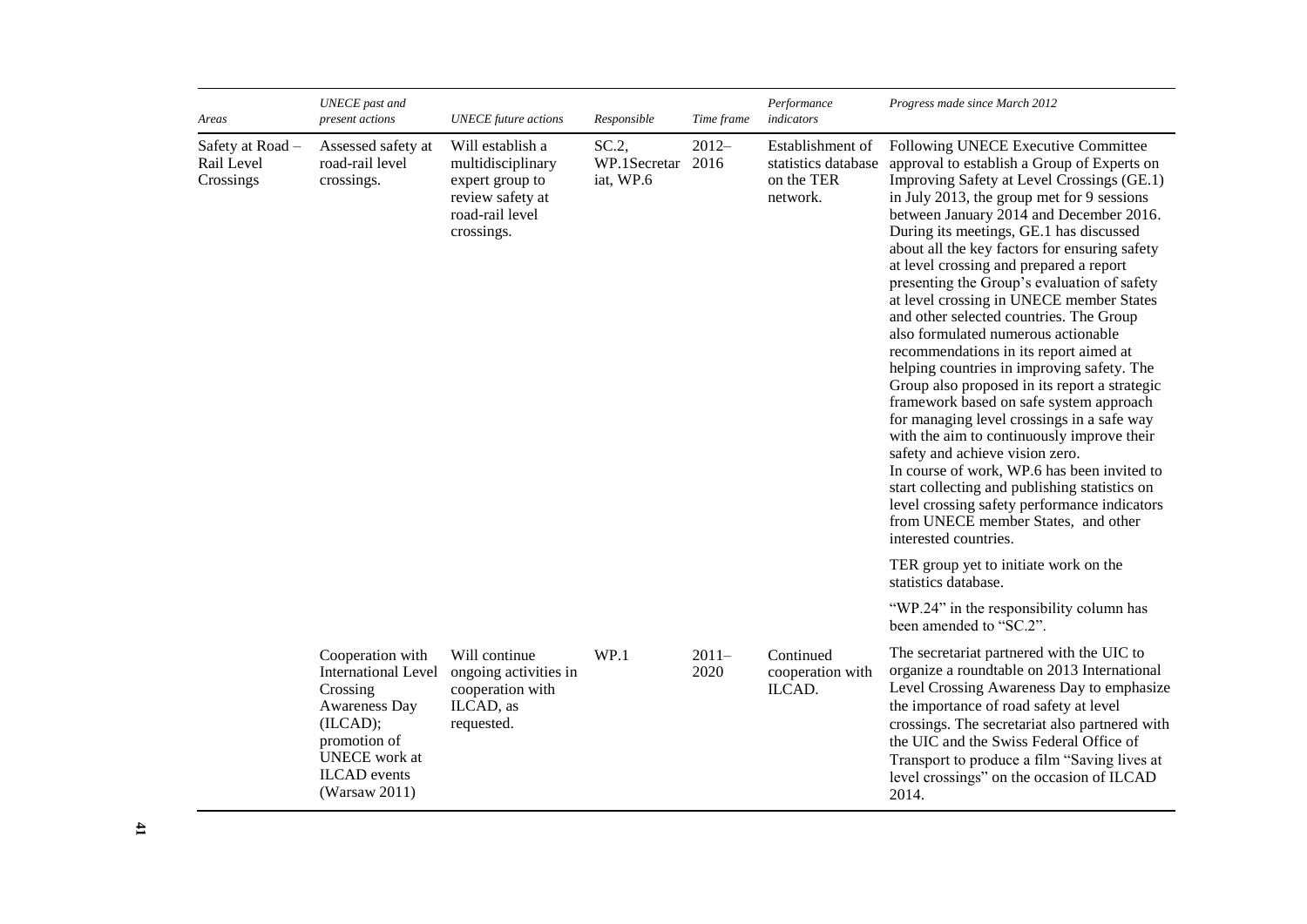| Areas                                                            | <b>UNECE</b> past and<br>present actions                                                                                                                                                                                                                         | <b>UNECE</b> future actions                                                                                                                                                                                  | Responsible | Time frame      | Performance<br>indicators                                      | Progress made since March 2012                                                                                                                                                                                                                                                                                                                                                                 |
|------------------------------------------------------------------|------------------------------------------------------------------------------------------------------------------------------------------------------------------------------------------------------------------------------------------------------------------|--------------------------------------------------------------------------------------------------------------------------------------------------------------------------------------------------------------|-------------|-----------------|----------------------------------------------------------------|------------------------------------------------------------------------------------------------------------------------------------------------------------------------------------------------------------------------------------------------------------------------------------------------------------------------------------------------------------------------------------------------|
| <b>OBJECTIVE 7: Improve Cargo</b><br><b>Safety</b>               |                                                                                                                                                                                                                                                                  |                                                                                                                                                                                                              |             |                 |                                                                |                                                                                                                                                                                                                                                                                                                                                                                                |
| Safe packing and<br>handling of<br>intermodal<br>transport units | International<br>Maritime<br>Organization<br>$(MO)$ ,<br>International<br>Labour<br>Organization (ILO)<br>and UNECE<br>adopted<br>international<br>guidelines (1997)<br>for the packing of<br>cargo in intermodal<br>transport units<br>(containers,<br>trucks). | Started review of the<br>1997 Guidelines<br>(joint work of IMO,<br>ILO and UNECE -<br>together with the<br>industry and trade<br>unions) to ensure<br>coverage of all<br>modes of land and<br>sea transport. | WP. 24      | $2011-$<br>2013 | New revised<br>guidelines<br>adopted by IMO,<br>ILO and UNECE. | Guidelines endorsed by ITC in January<br>2014, IMO in July 2014 and ILO in<br>November 2014. The CTU Code is now<br>available in all official UN languages and<br>other language versions are being put on the<br><b>UNECE</b> website.<br>The Working Party is considering next steps<br>in this area with the aim of gathering<br>statistical information on container related<br>accidents. |

## **OBJECTIVE 8: Turn Road Safety Training, Education and Behaviour into Knowledge Management**

| Impact of<br>Cultural<br>Differences on<br>Road Safety | Commissioned a<br>discussion paper<br>on the relevance of<br>cultural differences<br>on road safety.                                                                                       | Will publish<br>discussion paper and<br>make it available for<br>consultation. | WP.1 | 2011            | e-Published<br>discussion paper<br>and the number<br>of participants in<br>the e-discussion. <sup>11</sup> | Work completed                                                                                            |
|--------------------------------------------------------|--------------------------------------------------------------------------------------------------------------------------------------------------------------------------------------------|--------------------------------------------------------------------------------|------|-----------------|------------------------------------------------------------------------------------------------------------|-----------------------------------------------------------------------------------------------------------|
| Professional<br>drivers<br>competence                  | Included in<br>Consolidated<br>Resolution on the<br>Facilitation of<br>International Road<br>Transport (RE.4)<br>best practices and<br>guidelines for<br>driver training<br>competence and | Will review whether<br>revisions to RE.4 are<br>necessary.                     | WP.1 | $2011-$<br>2020 | Review of RE.4.                                                                                            | Time and resources permitting, SC.1 (which<br>is the mandated body for RE.4) may look<br>into this issue. |

<sup>11</sup> Added subsequent to ITC's approval of the Plan in 2012.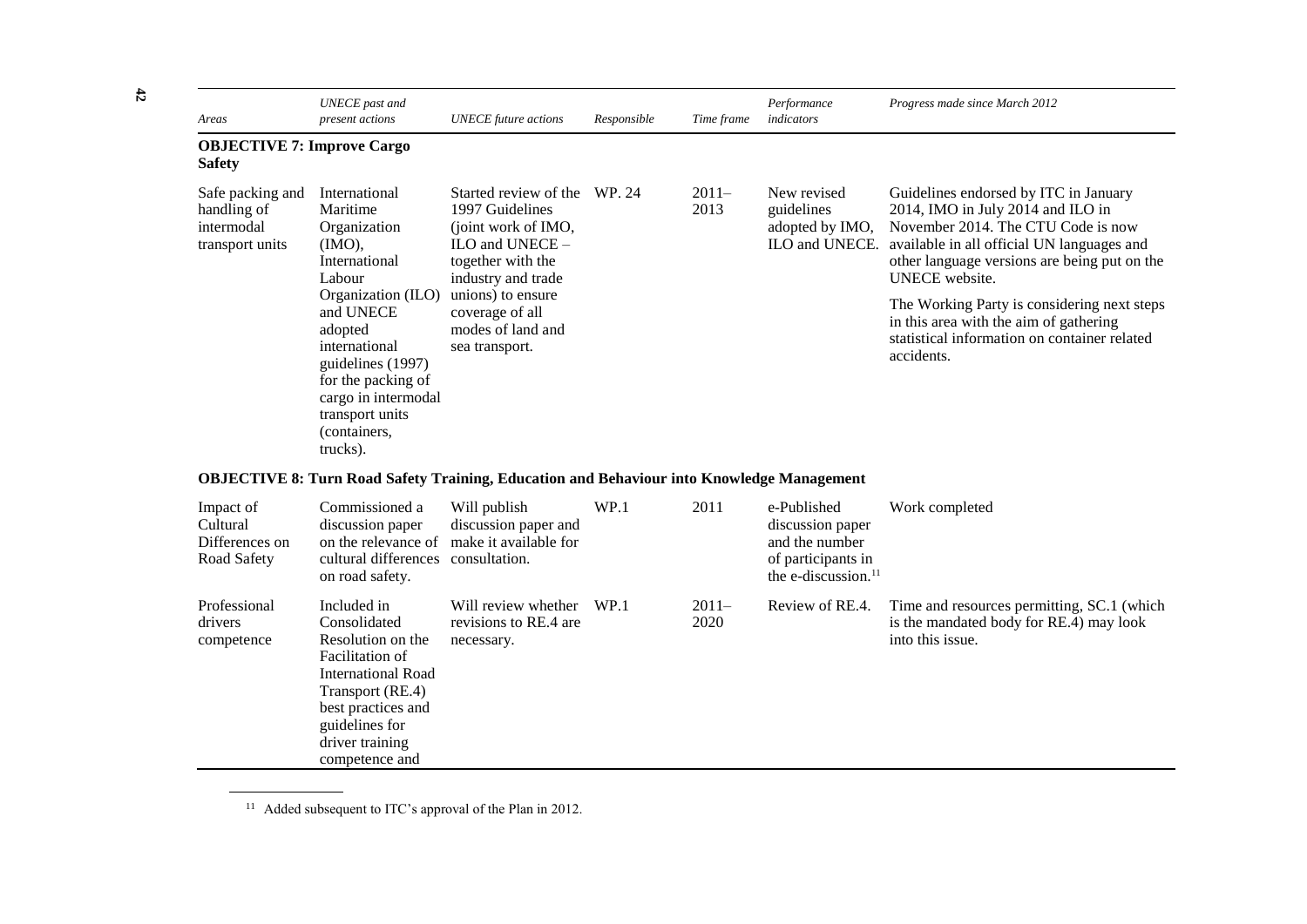| Areas                                              | <b>UNECE</b> past and<br>present actions | <b>UNECE</b> future actions                                                                                | Responsible | Time frame      | Performance<br>indicators                                                  | Progress made since March 2012                                                                                                                                                                                                                                                                                                                                                                                                                                                                                                                    |
|----------------------------------------------------|------------------------------------------|------------------------------------------------------------------------------------------------------------|-------------|-----------------|----------------------------------------------------------------------------|---------------------------------------------------------------------------------------------------------------------------------------------------------------------------------------------------------------------------------------------------------------------------------------------------------------------------------------------------------------------------------------------------------------------------------------------------------------------------------------------------------------------------------------------------|
|                                                    | criteria to be met.                      |                                                                                                            |             |                 |                                                                            |                                                                                                                                                                                                                                                                                                                                                                                                                                                                                                                                                   |
|                                                    |                                          | Will develop<br>guidelines for<br>professional driver's<br>training in<br>cooperation with<br>IRU Academy. | WP.1        | $2011-$<br>2020 | Development of<br>guidelines.                                              | Time and resources permitting, WP.1 may<br>look into this issue.                                                                                                                                                                                                                                                                                                                                                                                                                                                                                  |
| Mutual<br>Recognition of<br><b>Driving Permits</b> |                                          | Will review whether<br>revisions are needed<br>in mutual recognition<br>of driving permits.                | WP.1        | $2011-$<br>2020 | recognition of<br>driving permits.                                         | Review of mutual At its 69th session, WP.1 adopted a<br>proposal on suitable solutions for the<br>mutual recognition of driving permits, and<br>decided that the document should be<br>formatted and distributed by the secretariat<br>to Governments and entities responsible for<br>the issuing of international driving permits.<br>In response to this decision, a brochure has<br>been prepared clarifying differences<br>between the Convention and the EU Driving<br>License Directive.<br>(ECE/TRANS/WP.1/147,<br>ECE/TRANS/WP.1/2014/8). |
|                                                    |                                          | Will review<br>provisions on<br>falsification of<br>driving permits.                                       | WP.1        | $2011-$<br>2020 | Review of<br>provisions related<br>to falsification of<br>driving permits. | Time and resources permitting, WP.1 may<br>look into this issue.                                                                                                                                                                                                                                                                                                                                                                                                                                                                                  |
| <b>Crashes</b>                                     | <b>OBJECTIVE 9: Learn from Road</b>      |                                                                                                            |             |                 |                                                                            |                                                                                                                                                                                                                                                                                                                                                                                                                                                                                                                                                   |
| <b>National Road</b><br><b>Safety Databank</b>     |                                          | Will conduct a round WP.1<br>table on policies and<br>institutional<br>structures.                         |             | $2011-$<br>2015 | Number of<br>participants<br>attending the<br>round table.                 | Organized a Regional Road Safety<br>Capacity-Building Workshop in Belgrade,<br>Serbia, in October 2014, attended by<br>approximately 100 participants who<br>provided the feedback that the workshop<br>was of a high quality.                                                                                                                                                                                                                                                                                                                    |
| Multidisciplinary<br>crash<br>investigation        | Continuous<br>discussions at<br>WP.1     | Will prepare a<br>discussion paper on<br>MDCI best practices.                                              | WP.1        | $2011-$<br>2013 | Published<br>discussion paper<br>on MDCI best                              | Discussions at WP.1 ongoing.                                                                                                                                                                                                                                                                                                                                                                                                                                                                                                                      |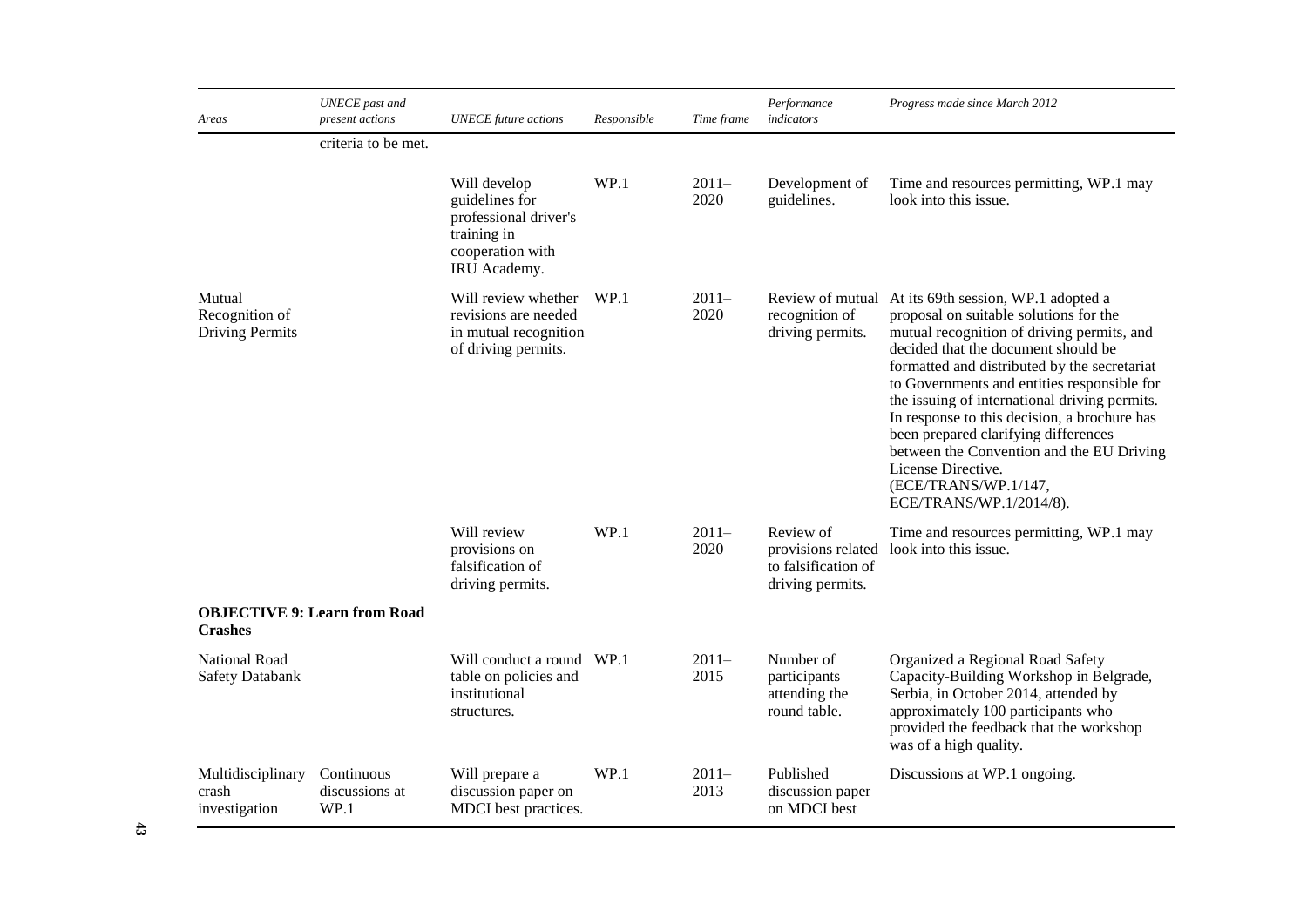| Areas                                         | <b>UNECE</b> past and<br>present actions | <b>UNECE</b> future actions                | Responsible | Time frame       | Performance<br>indicators                                                                                                                                                               | Progress made since March 2012                                                                                                                                                                                                                                                                                                                                                                                                                                                                                                                                                                |
|-----------------------------------------------|------------------------------------------|--------------------------------------------|-------------|------------------|-----------------------------------------------------------------------------------------------------------------------------------------------------------------------------------------|-----------------------------------------------------------------------------------------------------------------------------------------------------------------------------------------------------------------------------------------------------------------------------------------------------------------------------------------------------------------------------------------------------------------------------------------------------------------------------------------------------------------------------------------------------------------------------------------------|
| (MDCI)                                        |                                          |                                            |             |                  | practices.                                                                                                                                                                              |                                                                                                                                                                                                                                                                                                                                                                                                                                                                                                                                                                                               |
|                                               |                                          | Will prepare a best<br>practice guidebook. | WP.1        | $2011 -$<br>2013 | Published<br>guidebook.                                                                                                                                                                 | Following the conclusions of discussions at<br>WP.1 on MDCI<br>(ECE/TRANS/WP.1/2013/6/Rev.1), WP.1<br>will consider incorporating a chapter in<br>RE.1 on MDCI.                                                                                                                                                                                                                                                                                                                                                                                                                               |
| Development of<br>SafeFITS tool <sup>12</sup> | Development of<br>ForFITS tool           |                                            | Secretariat | $2014 -$<br>2020 | Creation of a<br>composite road<br>safety index to<br><b>benchmark</b><br>performances of<br>different<br>countries fosters<br>country abilities<br>to improve road<br>safety situation | As a highly sophisticated support for road<br>safety decision makers, a road safety<br>module of the For Future Inland Transport<br>Systems Project (ForFITS) – SafeFITS will<br>be developed with the primary objective to<br>assist governments and decision makers to<br>improve road safety and to assess and<br>choose the most appropriate policies and<br>measures to reach defined road safety<br>targets. Model outputs will show effects of<br>different national road safety policies and<br>allow decision makers to select suitable<br>targets in national road safety strategy. |
|                                               |                                          |                                            |             |                  |                                                                                                                                                                                         | Draft SafeFITS model is in the finalization<br>stage (peer review) and preparation of web-<br>application is on-going.                                                                                                                                                                                                                                                                                                                                                                                                                                                                        |

<sup>&</sup>lt;sup>12</sup> Added subsequent to ITC's approval of the Plan in 2012.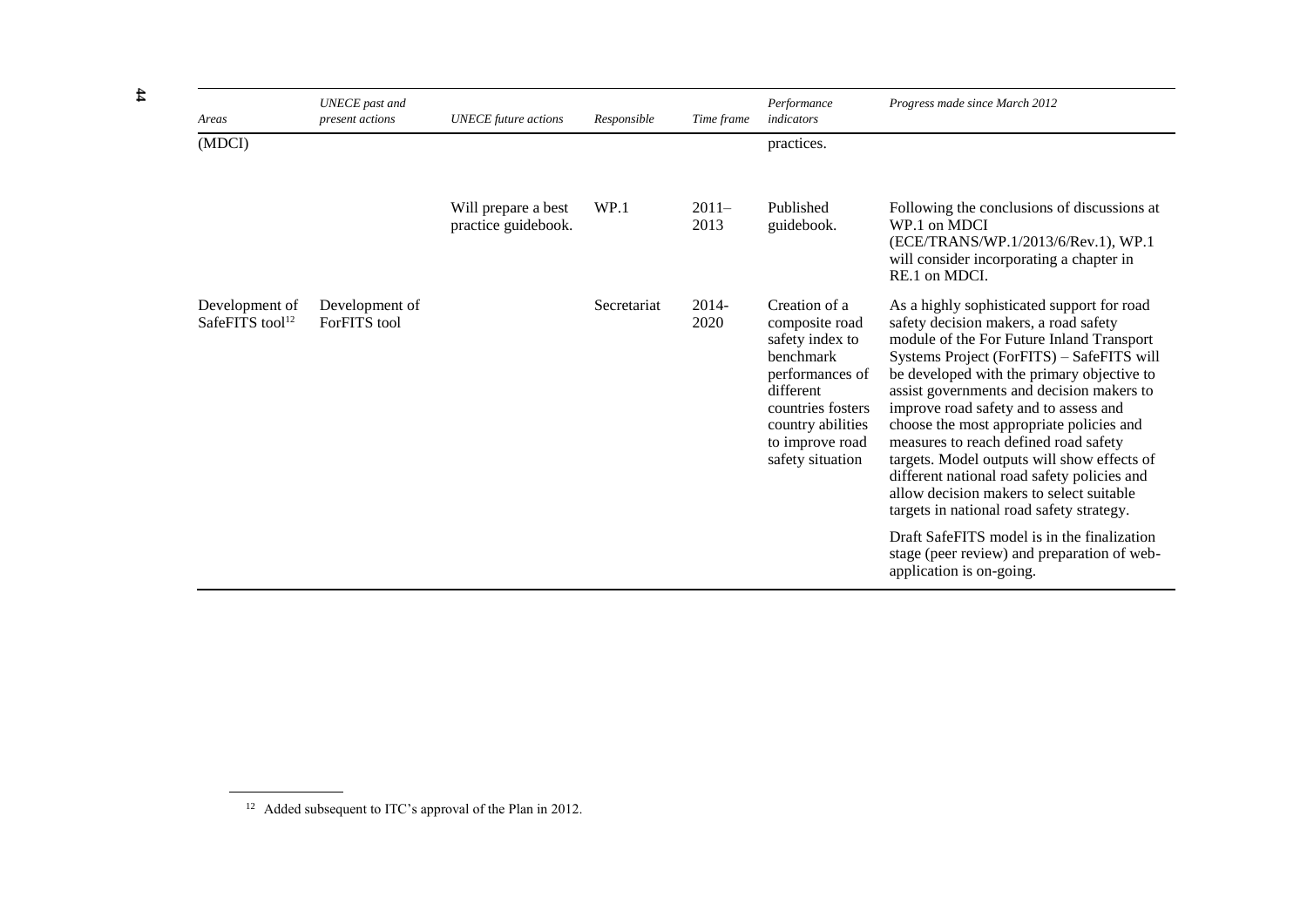| Areas                                                              | <b>UNECE</b> past and<br>present actions                                                      | <b>UNECE</b> future actions                                                                                                                     | Responsible | Time frame      | Performance<br>indicators                                           | Progress made since March 2012                                                                                                                                                                                                                                                                                                                                                                                                                                                                                              |
|--------------------------------------------------------------------|-----------------------------------------------------------------------------------------------|-------------------------------------------------------------------------------------------------------------------------------------------------|-------------|-----------------|---------------------------------------------------------------------|-----------------------------------------------------------------------------------------------------------------------------------------------------------------------------------------------------------------------------------------------------------------------------------------------------------------------------------------------------------------------------------------------------------------------------------------------------------------------------------------------------------------------------|
| <b>OBJECTIVE 10: Mitigate the</b><br><b>Impact of Road Crashes</b> |                                                                                               |                                                                                                                                                 |             |                 |                                                                     |                                                                                                                                                                                                                                                                                                                                                                                                                                                                                                                             |
| Insurance $-$<br>Green Card<br>System                              | Through RE.4<br>(annex to GC),<br>included<br>recommendations<br>on the Green Card<br>System. | Will expand the<br>geographic coverage<br>of green card<br>systems.                                                                             | SC.1        | $2011-$<br>2020 | Number of new<br>countries<br>adopting the<br>Green Card<br>System. | In 2013, formal applications from Armenia<br>and Azerbaijan were received and the<br>Council of Bureaux (COB) commenced<br>accession procedures. However, due to lack<br>of response by Armenia to COB's<br>correspondences, its accession to the Green<br>Card system has not yet taken place. In the<br>case of Azerbaijan, its confirmation of<br>necessary changes to its relevant national<br>law is still outstanding, accession has not<br>yet taken place.                                                          |
|                                                                    |                                                                                               |                                                                                                                                                 |             |                 |                                                                     | Economic Cooperation Organisation (ECO)<br>is a ten-member organization (comprised of<br>Afghanistan, Azerbaijan, Iran, Kazakhstan,<br>Kyrgyz Republic, Pakistan, Tajikistan,<br>Turkey, Turkmenistan, and Uzbekistan), out<br>of which two members are also members of<br>the Council of Bureaux (Iran & Turkey).<br>ECO has adopted initiatives to set up a<br>regional motor vehicle third party liability<br>scheme (known as the White Card System<br>with a Secretariat in Teheran), and is being<br>assisted by COB. |
|                                                                    |                                                                                               | Will review effects<br>of bottlenecks for<br>global 3rd party<br>liability insurance -<br>in cooperation with<br>other Regional<br>Commissions. | SC.1        | $2011-$<br>2020 | Review of<br>bottlenecks and<br>recommendations<br>made.            | Time permitting, SC.1 may look into this<br>issue.                                                                                                                                                                                                                                                                                                                                                                                                                                                                          |
| <b>Improving Post-</b><br><b>Crash Response</b><br>and Care        |                                                                                               | Will prepare a<br>discussion paper on<br>post-crash response<br>and care.                                                                       | WP.1        | $2011-$<br>2020 | Published<br>discussion paper.                                      | Time permitting, WP.1 may look into this<br>issue.                                                                                                                                                                                                                                                                                                                                                                                                                                                                          |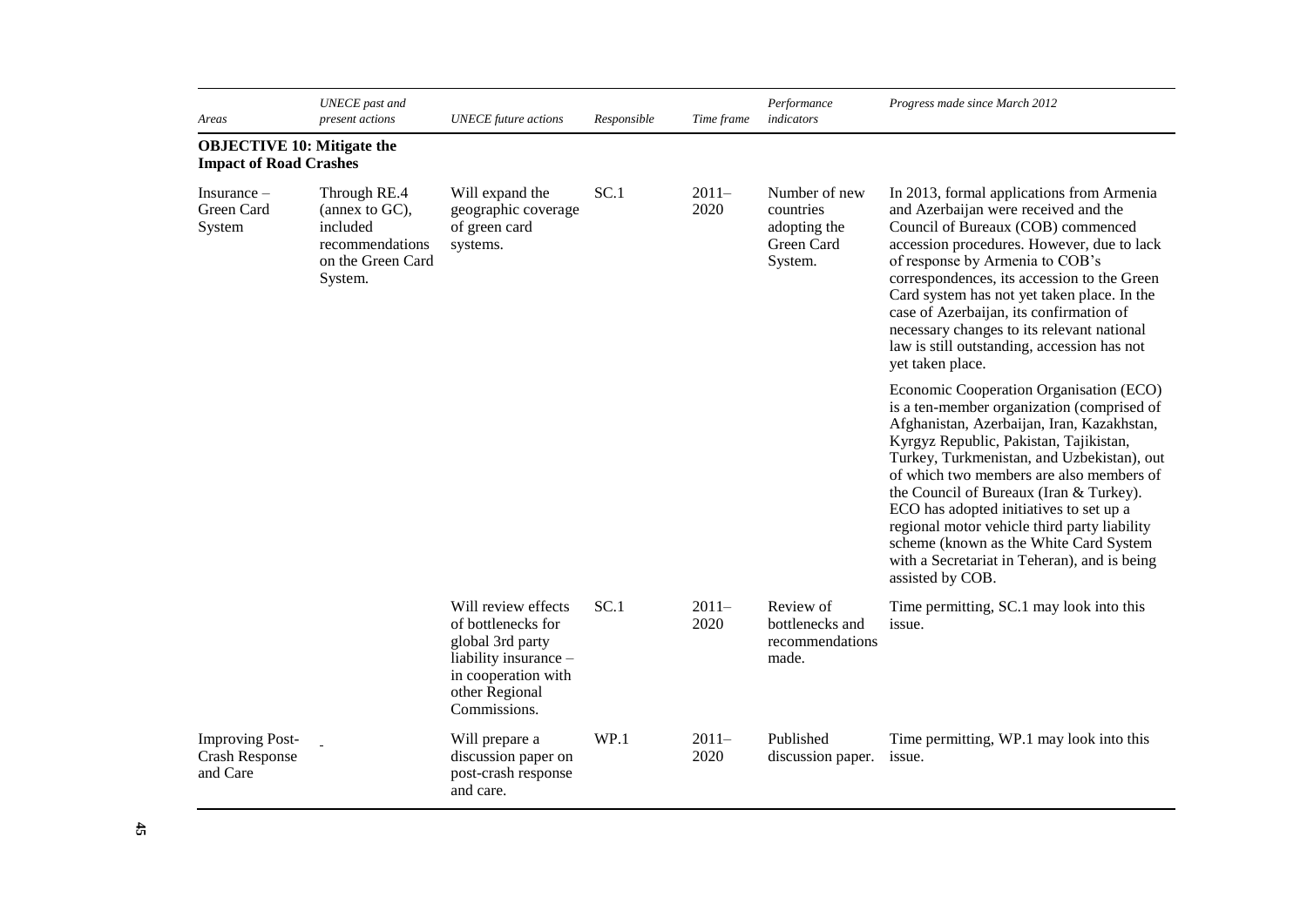| Areas                              | <b>UNECE</b> past and<br>present actions                                                                                                                                                                                                                                                                                                                                                                                                                                                                                                                          | <b>UNECE</b> future actions                                                                  | Responsible | Time frame      | Performance<br>indicators                                                                                             | Progress made since March 2012                                                                                                   |  |  |  |  |  |
|------------------------------------|-------------------------------------------------------------------------------------------------------------------------------------------------------------------------------------------------------------------------------------------------------------------------------------------------------------------------------------------------------------------------------------------------------------------------------------------------------------------------------------------------------------------------------------------------------------------|----------------------------------------------------------------------------------------------|-------------|-----------------|-----------------------------------------------------------------------------------------------------------------------|----------------------------------------------------------------------------------------------------------------------------------|--|--|--|--|--|
|                                    | <b>OBJECTIVE 11: Raise Awareness, Fundraise, and Advocate for Road Safety</b>                                                                                                                                                                                                                                                                                                                                                                                                                                                                                     |                                                                                              |             |                 |                                                                                                                       |                                                                                                                                  |  |  |  |  |  |
| Campaigns and<br>capacity-building | Engaged with the<br>FIBA Basketball<br>Community in<br>cooperation with<br>the Hellenic<br><b>Basketball</b><br>Federation and the<br>Greek basketball<br>champions, on the<br>Declaration on<br>"Team Work and<br>Fair Play on the<br><b>Basketball Court</b><br>and on our Roads"<br>the declaration on<br>the "Respect the<br>Rules" was signed<br>by FIBA, FIBA<br>Europe, UNECE<br>and the<br>Government of<br>Poland. This was<br>followed by similar<br>campaigns in<br>Turkey (2011<br>FIBA World<br>Championship) and<br>Lithuania (2011<br>EuroBasket). | Will continue<br>developing similar<br>joint FIBA-UNECE<br>campaigns, including<br>with NBA. | WP.1        | $2011-$<br>2020 | Number of<br>campaigns<br>organized with<br>FIBA;<br>cooperation with<br>NBA and number<br>of campaigns<br>organized. | Time and resources permitting, and interest<br>from WP.1 members permitting, WP.1 may<br>explore further partnerships with FIBA. |  |  |  |  |  |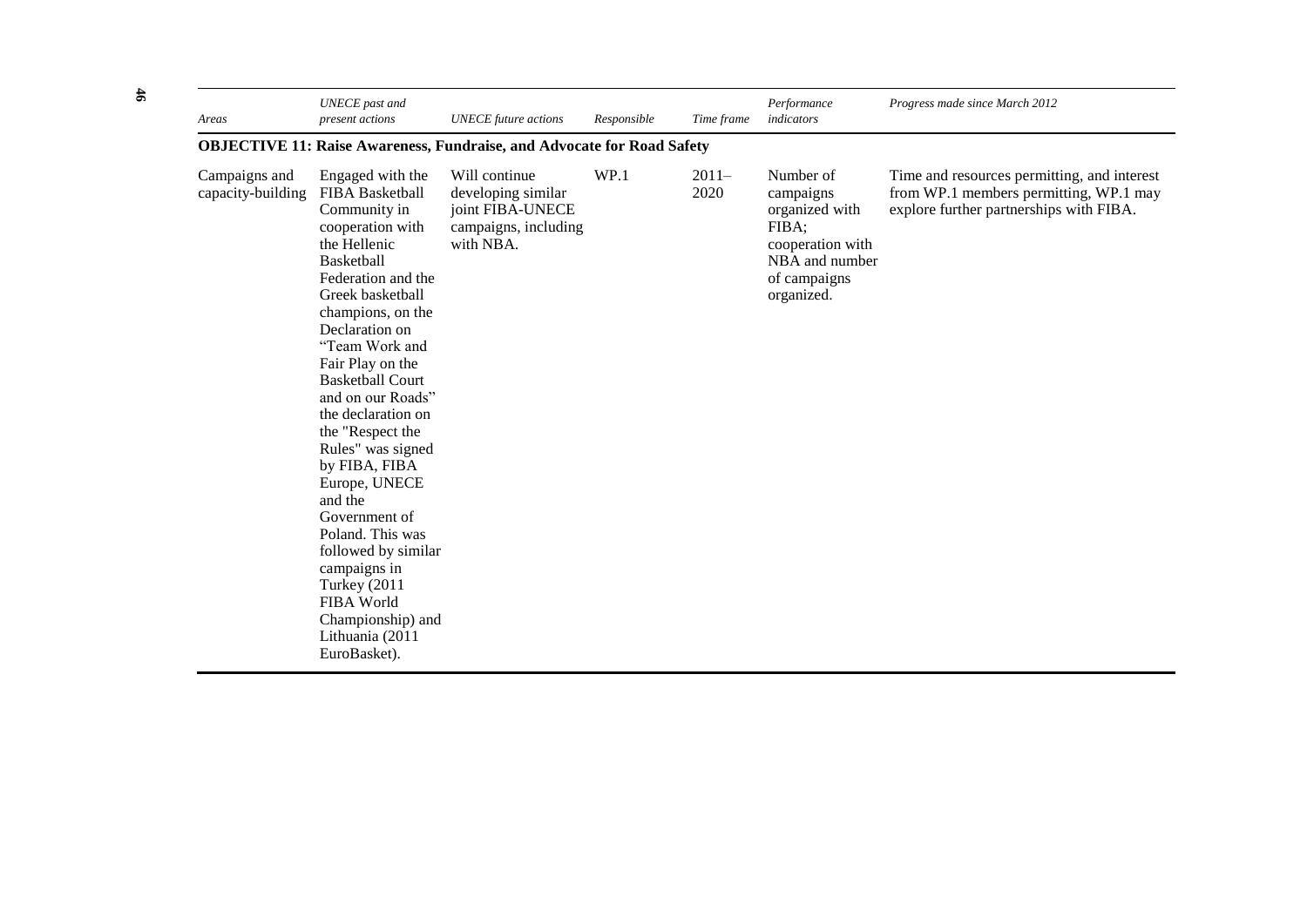| Areas | <b>UNECE</b> past and<br>present actions                                                                                                                                                                                                                                                                                                                                                           | <b>UNECE</b> future actions                                            | Responsible | Time frame      | Performance<br>indicators                                                         | Progress made since March 2012                                                                                                                                                                                                                                                                                                       |
|-------|----------------------------------------------------------------------------------------------------------------------------------------------------------------------------------------------------------------------------------------------------------------------------------------------------------------------------------------------------------------------------------------------------|------------------------------------------------------------------------|-------------|-----------------|-----------------------------------------------------------------------------------|--------------------------------------------------------------------------------------------------------------------------------------------------------------------------------------------------------------------------------------------------------------------------------------------------------------------------------------|
|       | Engaged in Youth<br>Campaign<br>"Scouting for<br>Global Road<br>Safety" with<br>Scouts – partnered<br>with the World<br>Organization of the<br><b>Scout Movement</b><br>(WOSM) to<br>promote road<br>safety at the World<br>Scouting Jamboree<br>in August 2011 in<br>Sweden through an<br>international pilot<br>project on road<br>safety involving<br>Greece, Ireland and<br>European partners. | Will conduct series<br>of active learning<br>road safety<br>workshops. | WP.1        | $2011-$<br>2020 | Number of<br>workshops<br>conducted and<br>continued<br>cooperation with<br>WOSM. | Organized a "Scouting for Global Road<br>Safety" event with the World Organization<br>of the Scout Movement, Scouting Ireland,<br>Scouts of Greece, and Road Safety Institute<br>"Panos Mylonas" as part of the 2 <sup>nd</sup> UN<br>Global Road Safety Week in May 2013.                                                           |
|       | Created a Road<br>Safety Film to<br>highlight road<br>safety initiatives.                                                                                                                                                                                                                                                                                                                          |                                                                        | WP.1        | 2011            | Number of<br>visitors to the<br>road safety film<br>link on YouTube.              | As at February 2017, there were over 2,000<br>views.<br>Hosted and organized the 2017 Global Road<br>Safety Film Festival (230 film submitted<br>from across the world)                                                                                                                                                              |
|       | Created a road<br>safety poster<br>signing campaign<br>aimed at raising<br>awareness of road<br>safety issues. The<br>signing of the<br>poster by key road<br>safety stakeholders<br>demonstrates their<br>commitment by<br>pledging to work<br>towards reducing                                                                                                                                   | Will promote signing WP.1<br>campaign during<br>future conferences.    |             | $2011-$<br>2020 | Number of<br>campaigns<br>organized.                                              | Organized four road safety poster signing<br>campaigns. These included the Secretary-<br>General's signing of a poster in 2014 while<br>in Geneva, the signing of a poster during an<br>event in Paris, France, in 2013 aimed at<br>school children, and two poster signing<br>events during the 2013 UN Global Road<br>Safety Week. |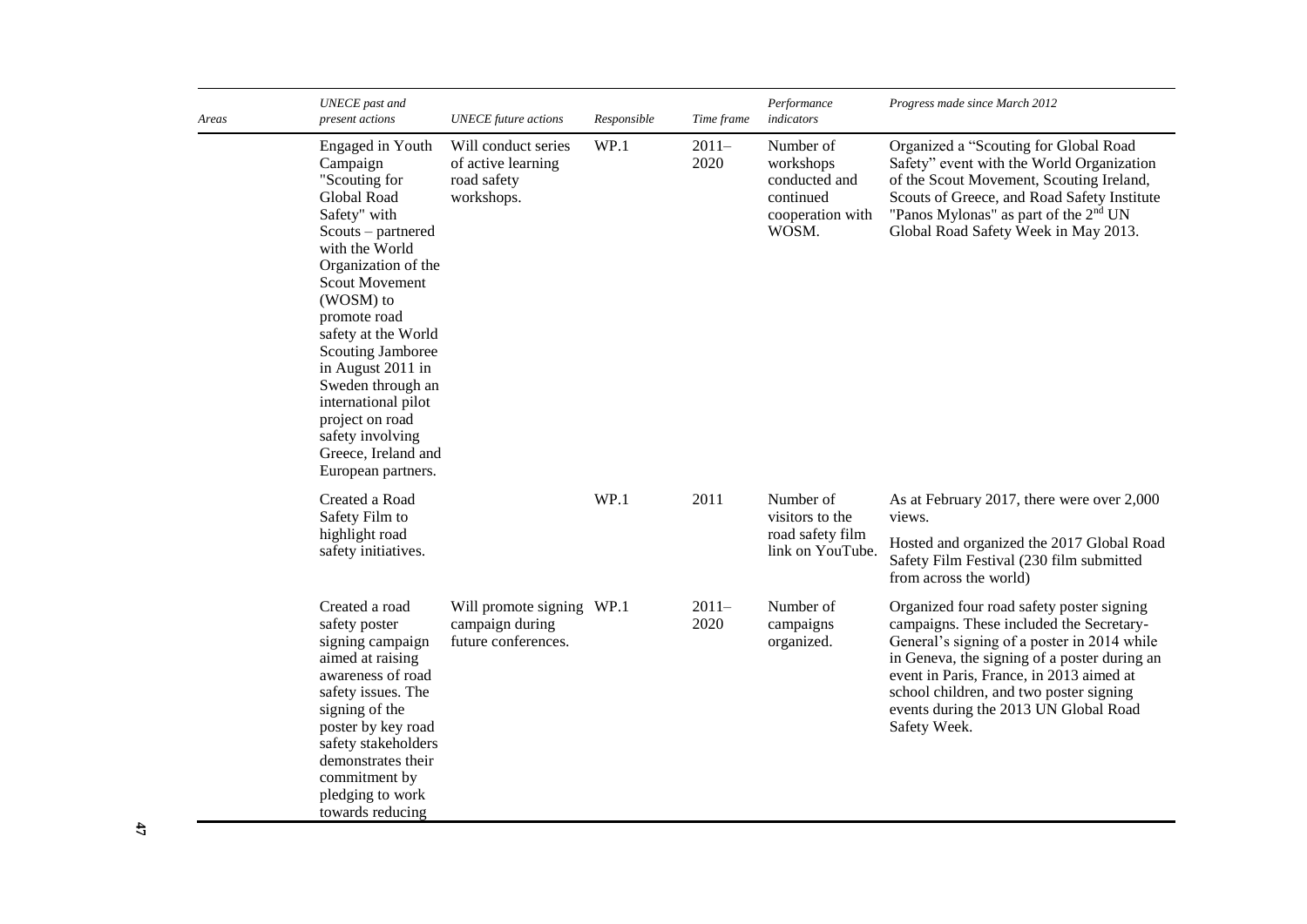| Areas | <b>UNECE</b> past and<br>present actions  | <b>UNECE</b> future actions                                                     | Responsible | Time frame      | Performance<br>indicators                                                      | Progress made since March 2012                                                                                                                                                                                                                                                                                                                                                                                                                                                                                                                                            |
|-------|-------------------------------------------|---------------------------------------------------------------------------------|-------------|-----------------|--------------------------------------------------------------------------------|---------------------------------------------------------------------------------------------------------------------------------------------------------------------------------------------------------------------------------------------------------------------------------------------------------------------------------------------------------------------------------------------------------------------------------------------------------------------------------------------------------------------------------------------------------------------------|
|       | casualties and<br>deaths on the<br>roads. |                                                                                 |             |                 |                                                                                |                                                                                                                                                                                                                                                                                                                                                                                                                                                                                                                                                                           |
|       |                                           | Will be involved in<br>organizing United<br><b>Nations Road Safety</b><br>Week. | WP.1        | $2012-$<br>2020 | Number of<br>organized United<br><b>Nations Road</b><br>Safety Week<br>events. | The secretariat commemorated the second<br>UN Global Road Safety Week in Geneva,<br>Switzerland, with four key events and a<br>number of supporting side events in May<br>2013.                                                                                                                                                                                                                                                                                                                                                                                           |
|       |                                           |                                                                                 |             |                 |                                                                                | The key events included a symposium on<br>regional perspectives on drinking and<br>driving, an interactive youth and young<br>leaders session "Scouting for Global Road<br>Safety", a roundtable on 2013 International<br>Level Crossing Awareness Day (7 May<br>2013) to emphasize the importance of road<br>safety at level crossings, and a discussion<br>forum on insurance and road safety.                                                                                                                                                                          |
|       |                                           |                                                                                 |             |                 |                                                                                | The supporting side events included two<br>poster signing ceremonies, an exhibition<br>showcasing the top entries from the third<br>international children's drawing contest on<br>safety at level crossings organized by the<br>International Union of Railways (UIC), and<br>testing for driver fatigue using top-of-the-<br>line testing equipment.                                                                                                                                                                                                                    |
|       |                                           |                                                                                 |             |                 |                                                                                | In Italy, the secretariat partnered with the<br>Italian Ministry of Infrastructure and<br>Transport, ASTM-SIAS, QN-Il Giorno and<br>leStrade, to publicize the week through<br>feature articles in a widely distributed local<br>newspaper and magazine. The partners<br>raised awareness of road safety amongst<br>school children and the general public<br>through the distribution of 230,000<br>specially commissioned bookmarks at local<br>schools and motorway toll booths along<br>approximately 1,300 km of motorways in<br>Lombardia, Piemonte, Liguria, Valle |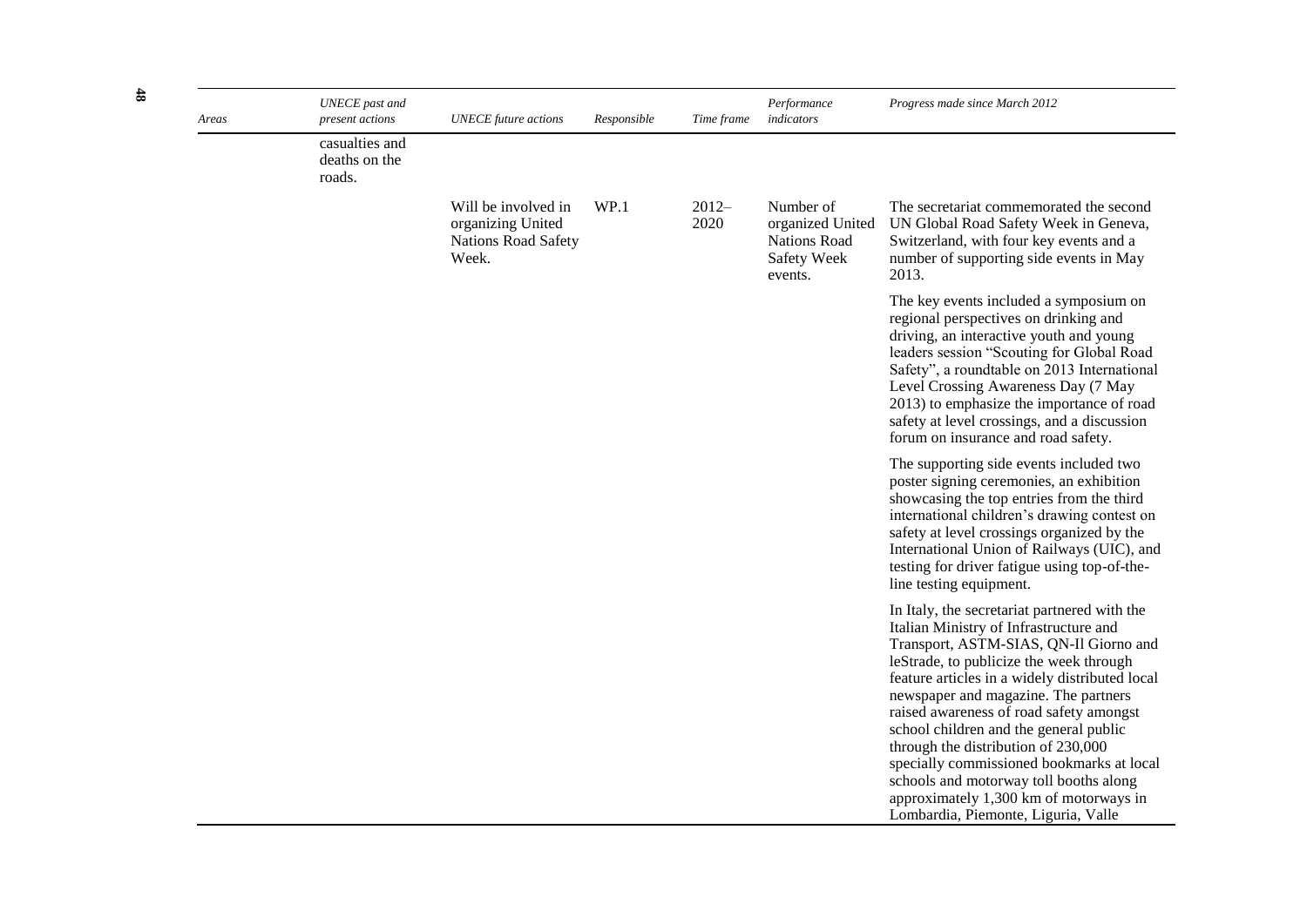| Areas | UNECE past and<br>present actions | <b>UNECE</b> future actions                                                                                                                                                                                                                                                                                                               | Responsible | Time frame      | Performance<br>indicators                                                                                                                            | Progress made since March 2012                                                                                                                                                                                                                                                                                                                                                                                                                                                                                                                                                                                                                                                                                                                                                                                                                                                                                                                                                                                                                                                                                                                                                                                                                                                                                                                                                                                                                                                                                                                                     |
|-------|-----------------------------------|-------------------------------------------------------------------------------------------------------------------------------------------------------------------------------------------------------------------------------------------------------------------------------------------------------------------------------------------|-------------|-----------------|------------------------------------------------------------------------------------------------------------------------------------------------------|--------------------------------------------------------------------------------------------------------------------------------------------------------------------------------------------------------------------------------------------------------------------------------------------------------------------------------------------------------------------------------------------------------------------------------------------------------------------------------------------------------------------------------------------------------------------------------------------------------------------------------------------------------------------------------------------------------------------------------------------------------------------------------------------------------------------------------------------------------------------------------------------------------------------------------------------------------------------------------------------------------------------------------------------------------------------------------------------------------------------------------------------------------------------------------------------------------------------------------------------------------------------------------------------------------------------------------------------------------------------------------------------------------------------------------------------------------------------------------------------------------------------------------------------------------------------|
|       |                                   |                                                                                                                                                                                                                                                                                                                                           |             |                 |                                                                                                                                                      | d'Aosta, Emilia Romagna and Toscana.                                                                                                                                                                                                                                                                                                                                                                                                                                                                                                                                                                                                                                                                                                                                                                                                                                                                                                                                                                                                                                                                                                                                                                                                                                                                                                                                                                                                                                                                                                                               |
|       |                                   | Will engage in a<br>targeted approach to<br>fundraising for road<br>safety activities, such<br>as capacity-building;<br>support<br>implementation of<br>the United Nations<br>Decade of Action<br>$(2011 - 2020)$<br>activities in the<br>UNECE region; and<br>continue to engage in<br>awareness-raising<br>activities with<br>partners. | WP.1        | $2011-$<br>2020 | Amount of<br>financial<br>resources raised<br>Number of events<br>that have been<br>made possible<br>due to donor-<br>contribution (also<br>in-kind) | $(1)$ In 2013 and 2014, the secretariat<br>partnered with the International Centre for<br>Alcohol Policies (ICAP) to organize three<br>events. These included an international<br>symposium on drinking and driving as one<br>of four key events for the second UN Global<br>Road Safety Week in May 2013; the launch<br>in September 2013 of a joint e-book<br>publication based on findings from the<br>international symposium; and the<br>organization of a ECE-ECA-ICAP Road<br>Safety Workshop in Addis Ababa, Ethiopia,<br>on 12-13 November 2014. Consultants'<br>reports, travel of meeting participants and<br>UNECE staff, production of ebook memory<br>sticks and all other logistic and hospitality<br>arrangements were funded by ICAP.<br>(2) The secretariat partnered with the Italian<br>Ministry of Infrastructure and Transport,<br>ASTM-SIAS, QN-Il Giorno and leStrade, to<br>publicize the Global Road Safety Week in a<br>widely distributed local newspaper and<br>magazine and to distribute 230,000<br>specially commissioned bookmarks at local<br>schools and motorway toll booths along<br>approximately 1,300 km of motorways in<br>Lombardia, Piemonte, Liguria, Valle<br>d'Aosta, Emilia Romagna and Toscana.<br>(3) In December 2013, the secretariat<br>organized an inaugural "Europe - Asia Road<br>Safety Forum" in New Delhi, India. The<br>event was hosted by the Institute of Road<br>Traffic Education, which provided the<br>venue and hospitality, and the International<br>Road Transport Union (IRU) sponsored the |